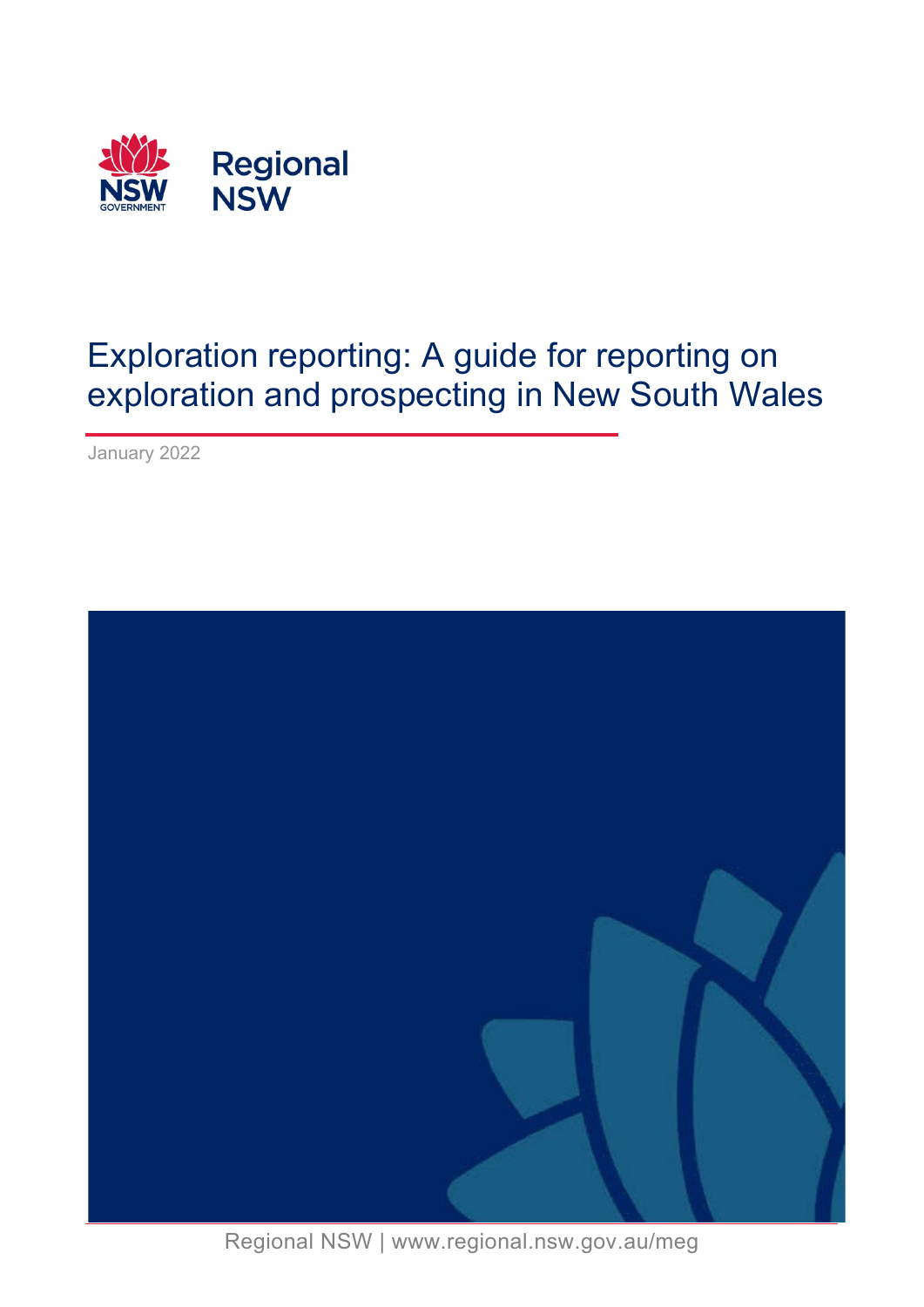Published by Mining, Exploration and Geoscience, Regional NSW

Title: Exploration reporting: A guide for reporting on exploration and prospecting in New South Wales

January 2022

First published: 1 November 2010

Reference number: DOC20/1014153

#### **Document control**

#### **Amendment schedule**

| <b>Date</b>        | <b>Version</b><br># | Amendment                                                                                                              |
|--------------------|---------------------|------------------------------------------------------------------------------------------------------------------------|
| 1 November<br>2010 | 1.0                 | First published                                                                                                        |
| 1 March 2016       | 2.0                 | Updated to reflect legislation amendments and current reporting requirements,<br>data formats and lodgement facilities |
| 1 October<br>2021  | 3.0                 | Updated to reflect current reporting requirements, data formats and lodgement<br>facilities                            |
| 1 January<br>2022  | 4.0                 | Updated to reflect current reporting requirements, data formats and lodgement<br>facilities                            |

© State of New South Wales through Regional NSW 2022. You may copy, distribute, display, download and otherwise freely deal with this publication for any purpose, provided that you attribute the Regional NSW as the owner. However, you must obtain permission if you wish to charge others for access to the publication (other than at cost); include the publication in advertising or a product for sale; modify the publication; or republish the publication on a website. You may freely link to the publication on a departmental website.

Disclaimer: The information contained in this publication is based on knowledge and understanding at the time of writing (January 2022) and may not be accurate, current or complete. The State of New South Wales (including the Regional NSW), the author and the publisher take no responsibility, and will accept no liability, for the accuracy, currency, reliability or correctness of any information included in the document (including material provided by third parties). Readers should make their own inquiries and rely on their own advice when making decisions related to material contained in this publication.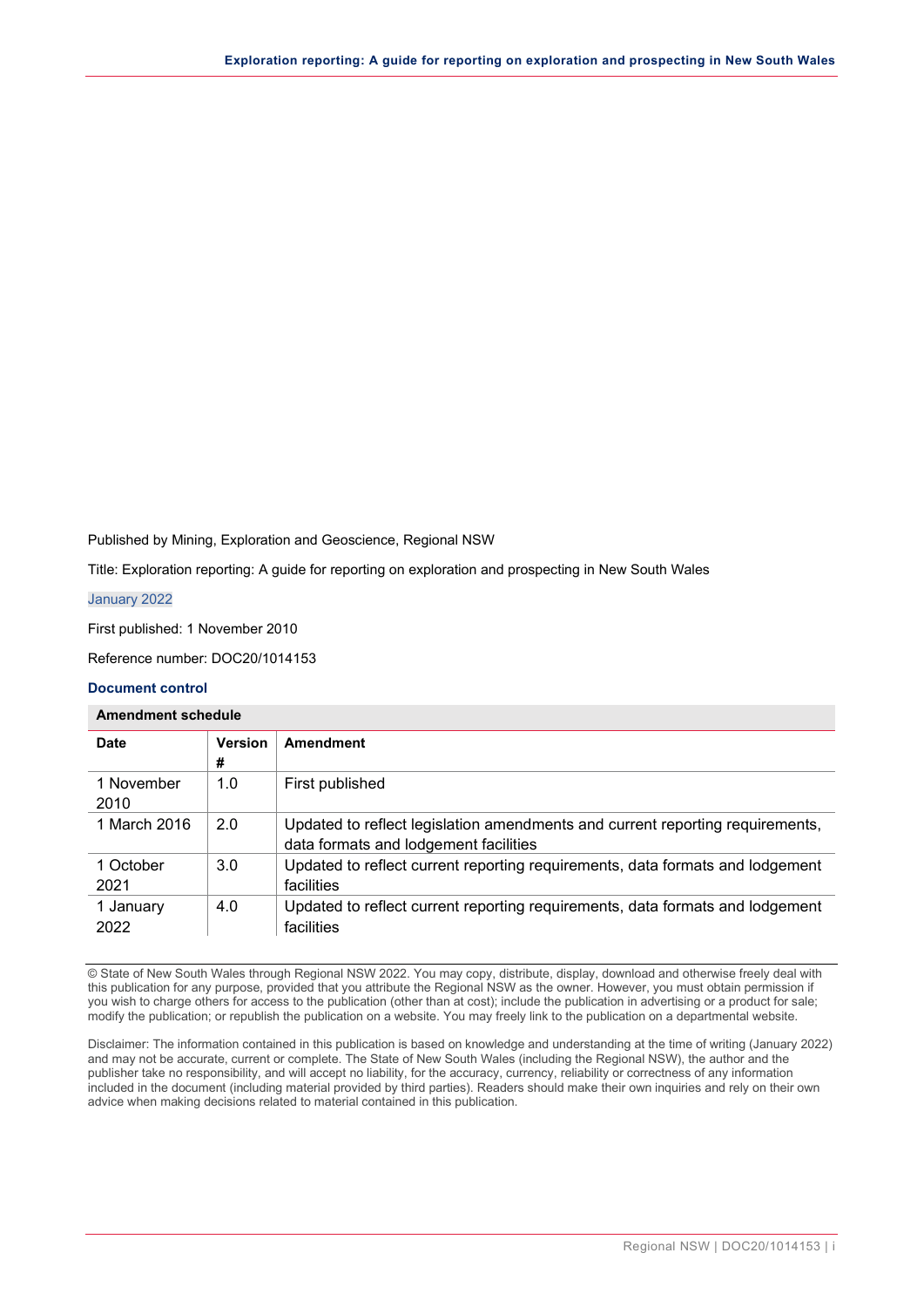# **Contents**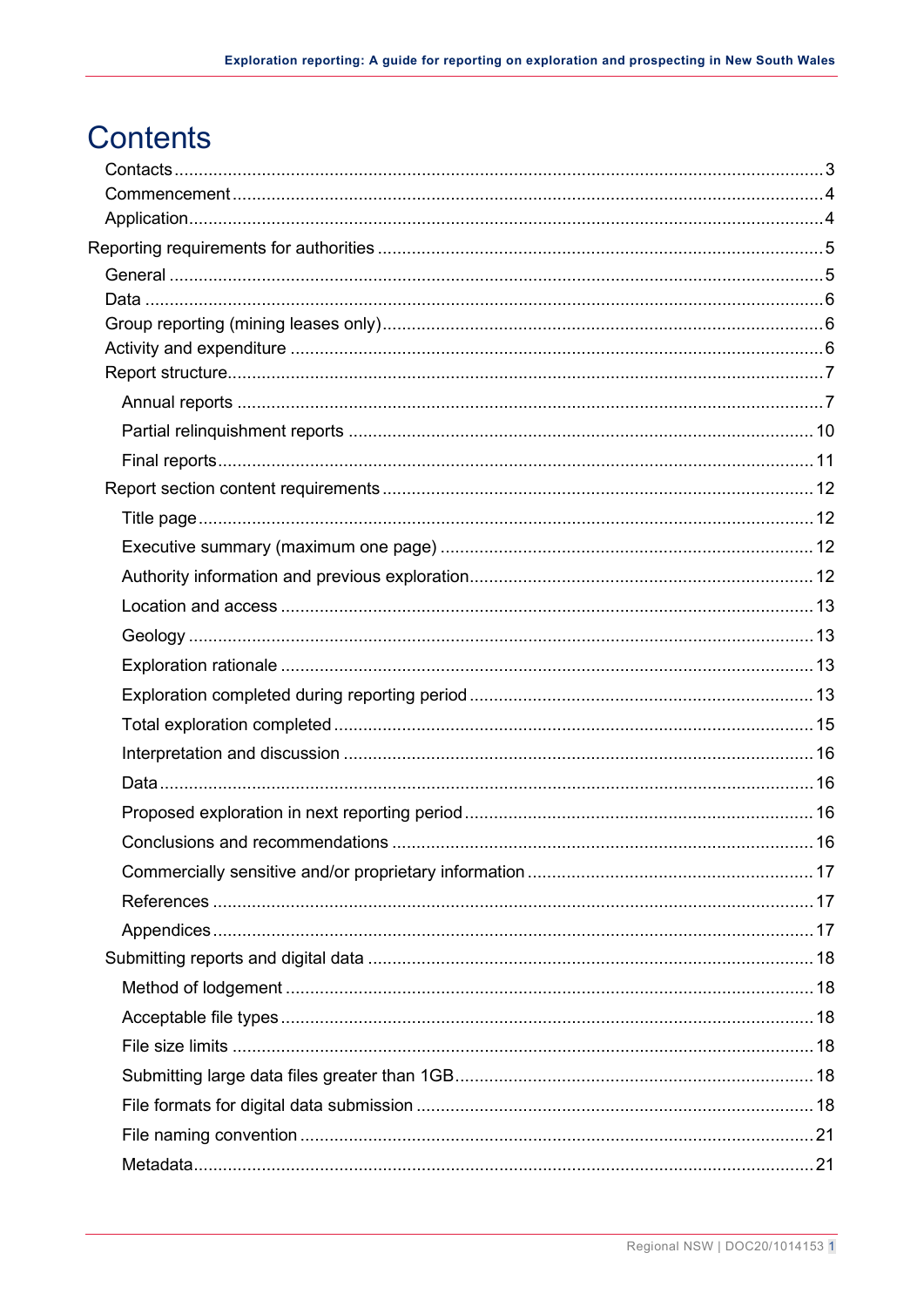| Appendix 2 – Details of confidentiality periods for different data categories 30 |
|----------------------------------------------------------------------------------|
|                                                                                  |
|                                                                                  |
|                                                                                  |

# **Tables**

| Table 3 Details of partial relinguishment report structure and content requirements 10 |  |
|----------------------------------------------------------------------------------------|--|
|                                                                                        |  |
|                                                                                        |  |
|                                                                                        |  |
|                                                                                        |  |
|                                                                                        |  |
|                                                                                        |  |
|                                                                                        |  |
|                                                                                        |  |
|                                                                                        |  |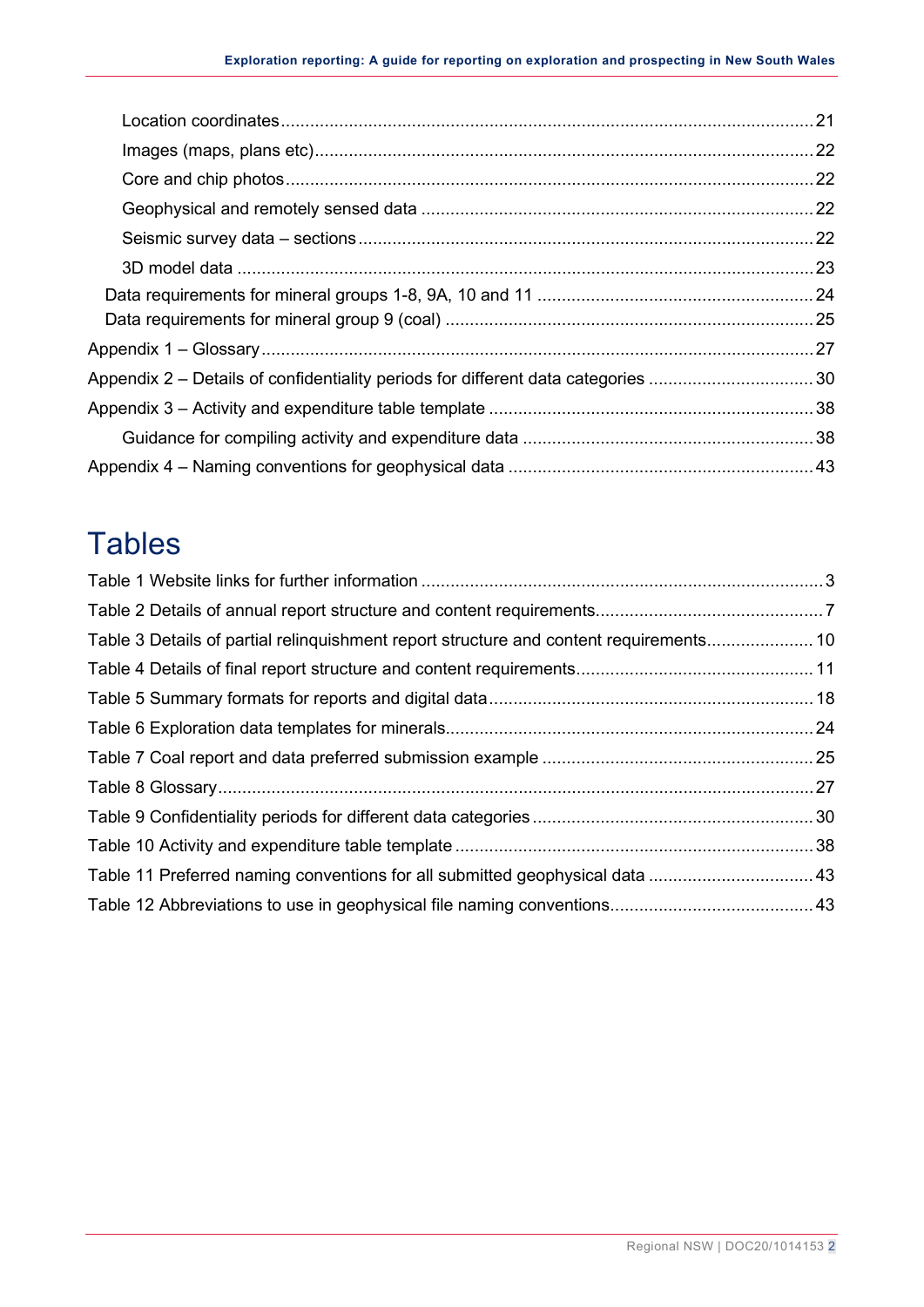## <span id="page-4-0"></span>**Contacts**

Mining, Exploration and Geoscience Department of Regional NSW 516 High St Maitland NSW 2320 PO Box 344 HRMC NSW 2310

Mining and Exploration Assessment (MEA) 516 High St Maitland NSW 2320 PO Box 344 HRMC NSW 2310

[mining.explorationassessment@geoscience.nsw.gov.au](mailto:mining.explorationassessment@geoscience.nsw.gov.au)

#### <span id="page-4-1"></span>**Table 1 Website links for further information**

| <b>Subject</b>                                                                      | <b>Website links</b>                                                                                           |
|-------------------------------------------------------------------------------------|----------------------------------------------------------------------------------------------------------------|
| Key contacts                                                                        | www.regional.nsw.gov.au/meg/contacting-meg                                                                     |
| <b>Exploration reporting</b><br>quidance and templates<br>Annual activity reporting | www.regional.nsw.gov.au/meg/exploring-and-mining/compliance-and-<br>reporting/exploration-reporting            |
| <b>Titles Management System</b><br>(TMS)                                            | www.regional.nsw.gov.au/meg/exploring-and-mining/titles-management-system                                      |
| Large File Exchange Service<br>(LaFix)                                              | www.regional.nsw.gov.au/meg/geoscience/products-and-data/company-exploration-<br>reports/online-services/lafix |

## Purpose

This guideline specifies the structure, content and data format requirements for annual, partial relinquishment and final reports submitted for authorities under the *[Mining Act 1992](https://www.legislation.nsw.gov.au/#/view/act/1992/29)*.

This guideline sets out requirements of reports as per clause 62 of the Mining Regulation 2016.

An **authority** means an exploration licence, assessment lease or mining lease granted under the *[Mining Act 1992](https://www.legislation.nsw.gov.au/#/view/act/1992/29)*.

Annual, partial relinquishment and final reports submitted under this guideline should present the technical results and geological interpretation of exploration and prospecting activities carried out under an authority.

**Exploration** has the same meaning as in the State Environmental Planning Policy (Mining, Petroleum Production and Extractive Industries) 2007. Exploration includes taking of samples, and the assessment of deposits, of minerals, petroleum and extractive materials.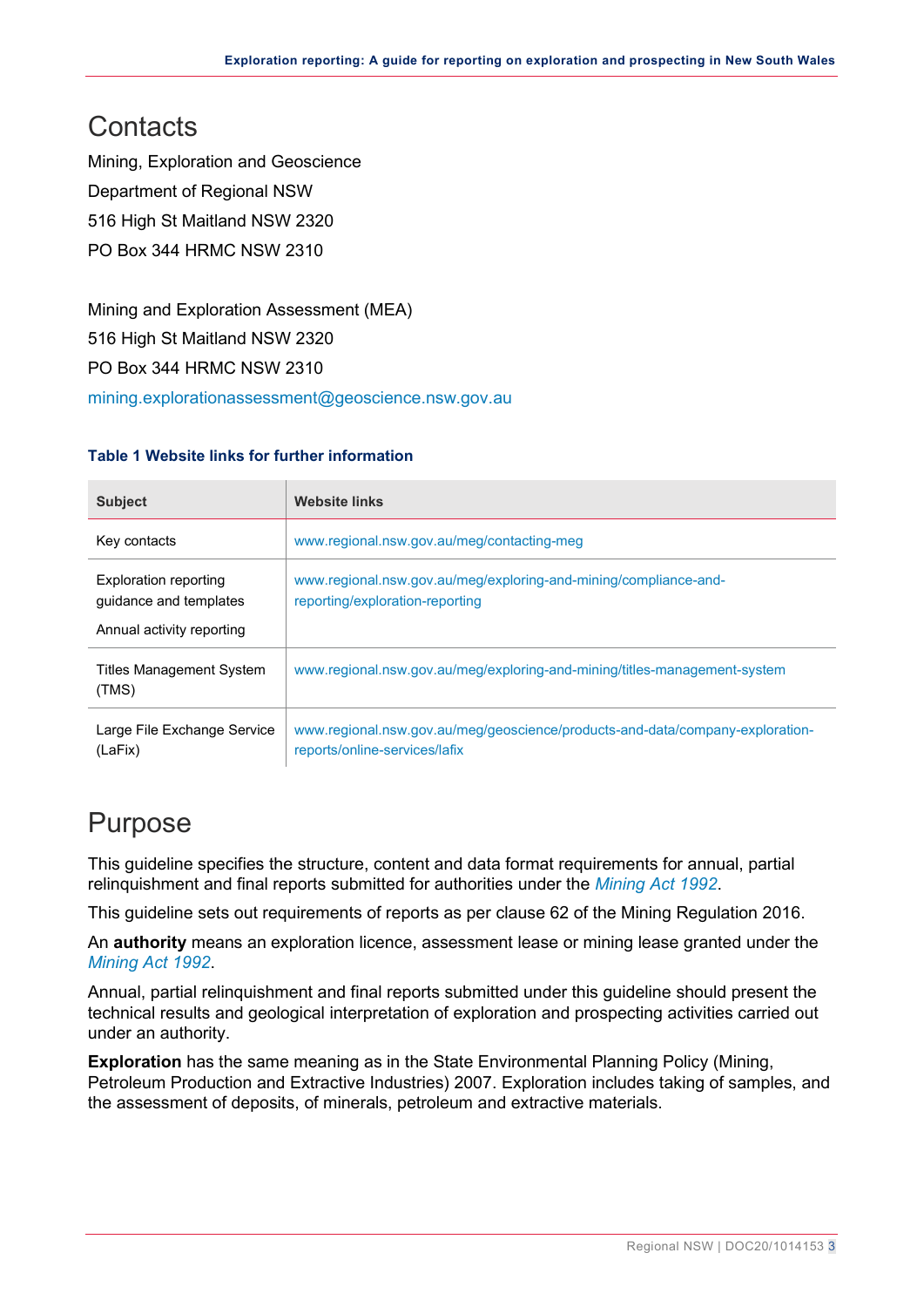## <span id="page-5-0"></span>Commencement

This guideline comes into effect on the date of publication. Reports and data submitted in formats specified in the previous version of this guideline will be accepted up until 31 December 2021.

## <span id="page-5-1"></span>Application

Annual, partial relinquishment and final reports are required to be submitted for all authorities, unless:

- exempted by an order made under cl 68(1) of the Mining Regulation 2016, or
- reporting is explicitly not required in accordance with the conditions of an authority.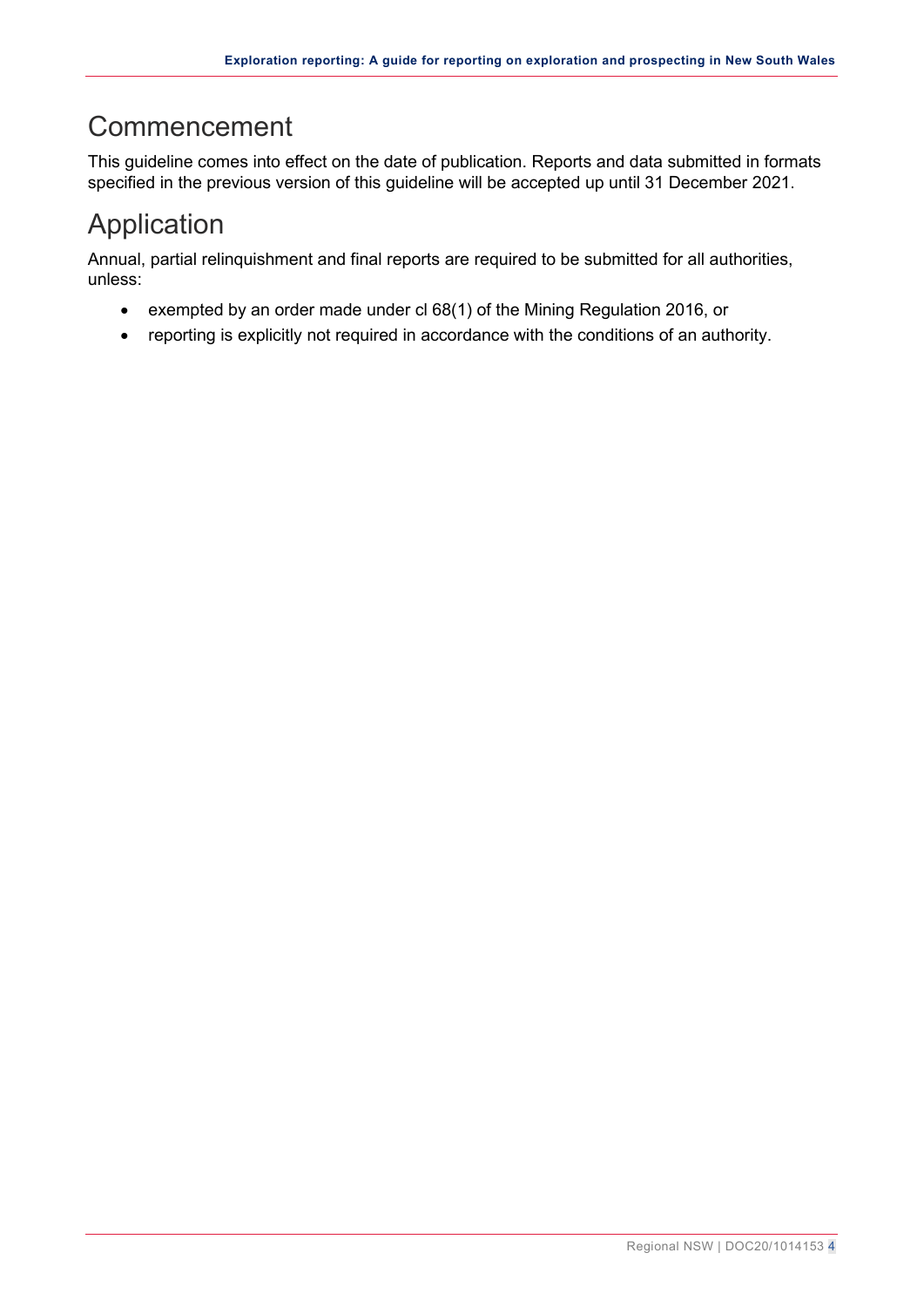# <span id="page-6-0"></span>Reporting requirements for authorities

## <span id="page-6-1"></span>**General**

Reports must comply with the reporting requirements of the legislation (Division 3A of Part 8 of the *Mining Act 1992* and Part 5 of the Mining Regulation 2016). Reports are to contain all maps, plans and data that are necessary to satisfactorily interpret and evaluate the report.

It is an offence to fail to prepare or lodge a report as required by the legislation, without a reasonable excuse (section 163C(3) *Mining Act 1992*). It is also an offence to provide false or misleading information in a report (section 378C *Mining Act 1992*).

No personal information should be included that identifies a person and is not already in a publicly available publication. For example, a person's name, address, photograph or other image.

#### **Summary reporting requirements**

#### **Annual reports**

| Legislative reference               | Section 163C Mining Act 1992<br>Clause 59 Mining Regulation 2016                                                                                                    |
|-------------------------------------|---------------------------------------------------------------------------------------------------------------------------------------------------------------------|
| Lodgement                           | Due within one calendar month after the authority grant anniversary date or<br>such other date notified by the Secretary of Regional New South Wales in<br>writing. |
| Confidentiality period <sup>1</sup> | Part A – Confidential for five-year period from date of lodgement.<br>Part B – Confidential for the life of the authority.                                          |

#### **Partial relinquishment reports**

| Legislative reference  | Section 163C Mining Act 1992<br>Clause 60 Mining Regulation 2016                                                                  |  |
|------------------------|-----------------------------------------------------------------------------------------------------------------------------------|--|
| Lodgement              | Due within one calendar month after the Secretary gives notice of the partial<br>cancellation or partial renewal of an authority. |  |
| Confidentiality period | Immediately released after MEG review unless related to a flow-on authority.                                                      |  |
| <b>Final reports</b>   |                                                                                                                                   |  |
| Legislative reference  | Section 163C Mining Act 1992<br>Clause 61 Mining Regulation 2016                                                                  |  |
| Lodgement              | Due within one calendar month after the cancellation or expiry of the authority.                                                  |  |
| Confidentiality period | Immediately released after MEG review unless related to a flow-on authority.                                                      |  |

<span id="page-6-2"></span><sup>1</sup> Note: disclosure of confidential information may be authorised under s.365 of the *Mining Act 1992*.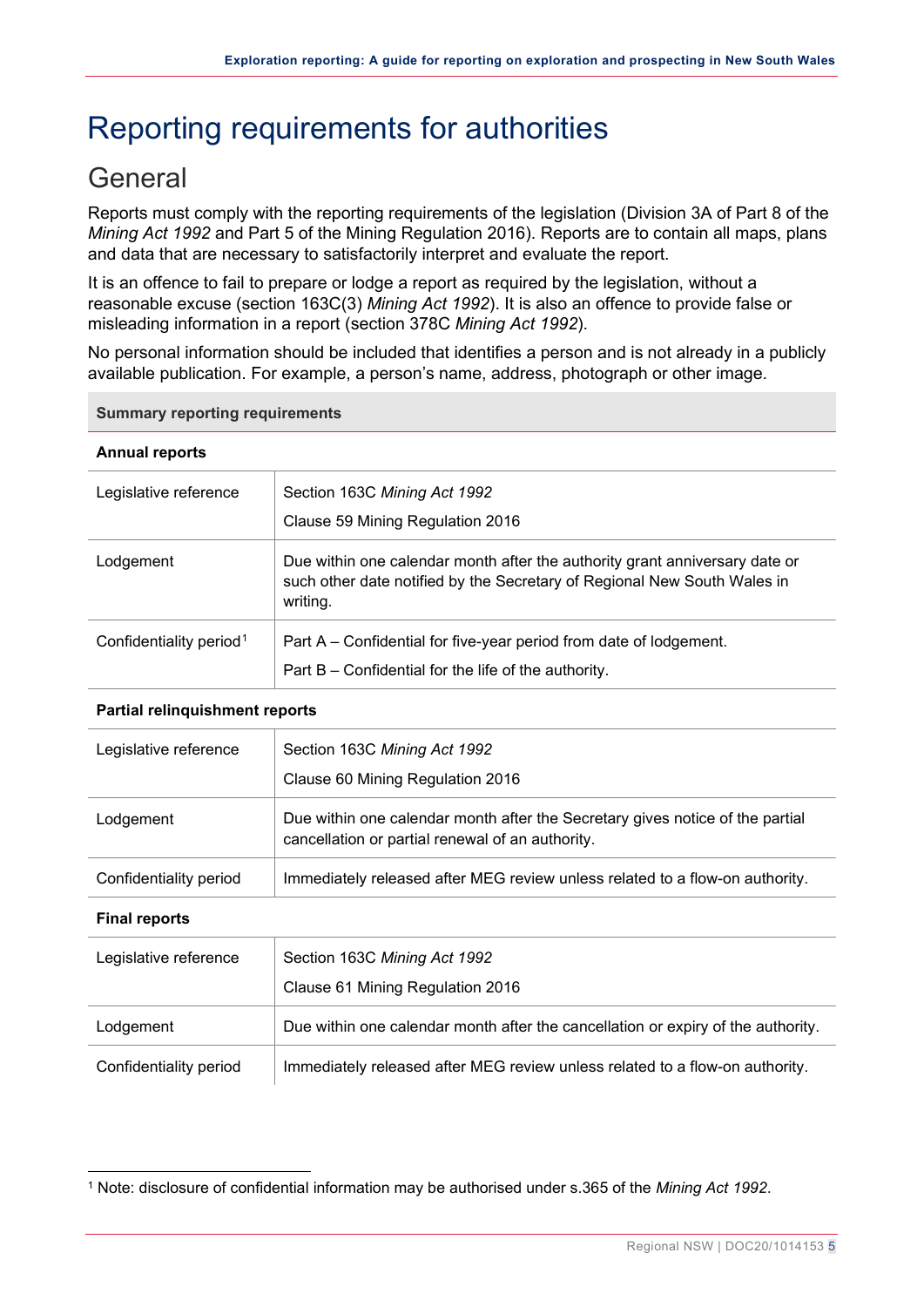## <span id="page-7-0"></span>Data

All data collected during the reporting period and that is necessary to satisfactorily interpret and evaluate a report must be submitted with the report.

This data must be submitted in the formats specified in the [Submitting reports and digital data](#page-18-3) section.

Raw and observed data will become open file five years after submission and interpreted data will remain confidential for the life of the authority. The confidentiality period for different data categories is detailed in [Table 9.](#page-31-1)

Data that is incomplete or outstanding at time of reporting can be submitted at a later date once the data is received (for example, analytical data that has not yet been received at time of reporting etc). Where this occurs, the submission must indicate that there is additional data to be submitted, and when it will likely be submitted. All analytical data submitted at a later date must include location details. This may mean drillhole and sample information needs to be resubmitted when the analytical data is submitted.

## <span id="page-7-1"></span>Group reporting (mining leases only)

Group reporting is only available for contiguous mining leases that are operated as a single project. Group reporting for ELs and ALs is not accepted.

Applications for group reporting must be lodged with and approved by Mining, Exploration and Geoscience (MEG) in letter format emailed to the [Mining and Exploration Assessment](mailto:mining.explorationassessment@geoscience.nsw.gov.au?subject=Application%20for%20group%20reporting) (MEA) unit.

## <span id="page-7-2"></span>Activity and expenditure

A summary of all activities completed, and expenditure incurred for the current reporting period must be submitted digitally through the MEG approved online submission portal at the time of report submission. See [Table 10](#page-39-2) for examples of the activity categories to report on.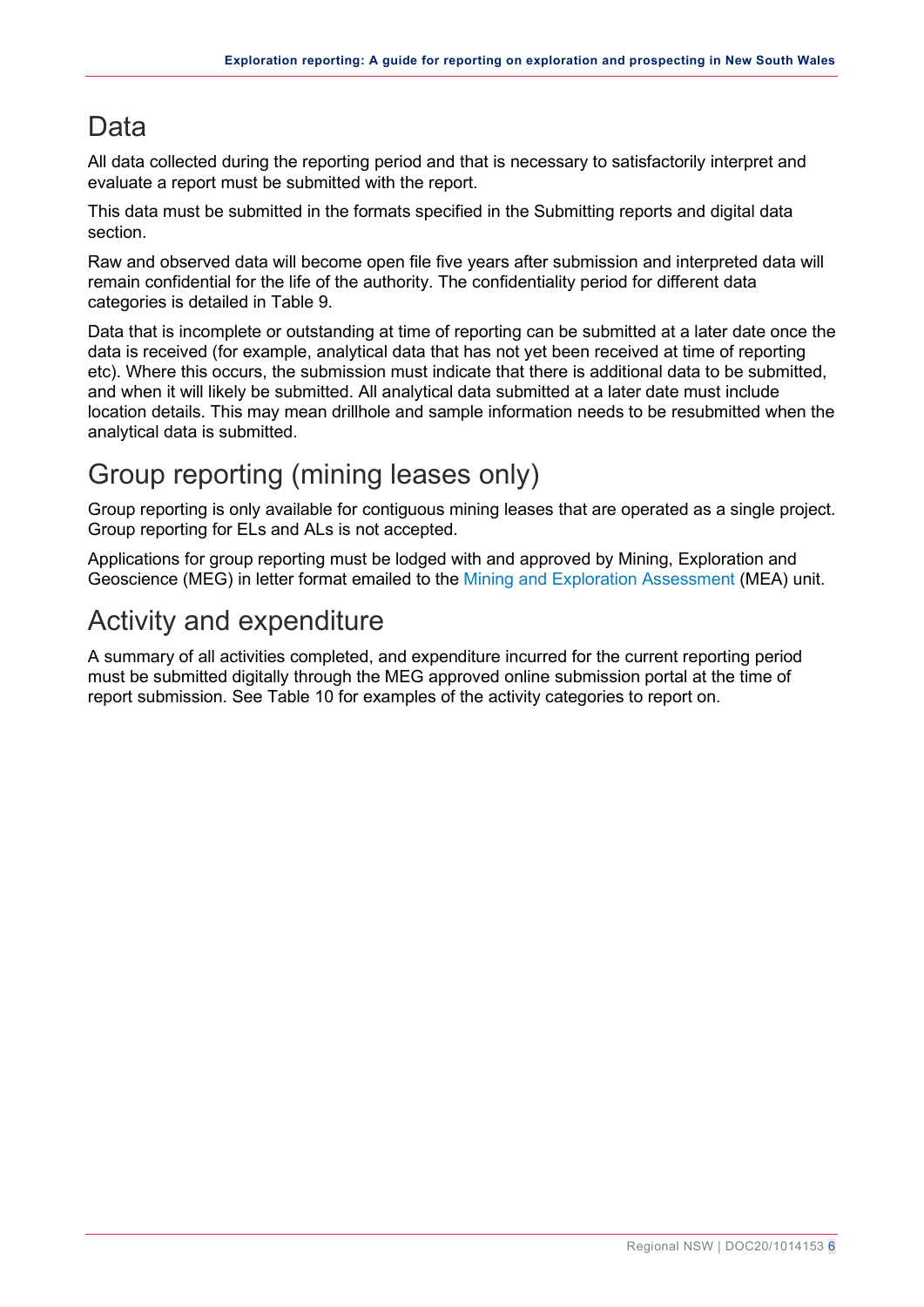## <span id="page-8-0"></span>Report structure

All reports must follow the structure specified below for each report type, see [Table 2](#page-8-2) for annual reports, [Table 3](#page-11-1) for partial relinquishment reports and [Table 4](#page-12-1) for final reports.

## <span id="page-8-1"></span>**Annual reports**

Annual reports must provide details of all exploration activities undertaken during the 12-month reporting period. This report is split into Part A and Part B to accommodate the separation of commercially sensitive and/or proprietary information which will remain confidential for the life of the authority as per the *Annual report release po*licy.

Part A must include details of all exploration activities, including all geoscientific data collected during the reporting period. Part B will include any commercially sensitive and/or proprietary information such as interpretations, proposed exploration in next reporting period, full resource and reserve reports, financial assumptions etc. that will remain confidential for the life of the authority.

#### <span id="page-8-2"></span>**Table 2 Details of annual report structure and content requirements**

| <b>Report section</b> | <b>Content</b> |
|-----------------------|----------------|
|                       |                |

Part A (Confidential for 5-year period from date of lodgement).

| <b>Title page</b>                                       | Cover page                                                                                                                                                                                                                                                                                                                  |
|---------------------------------------------------------|-----------------------------------------------------------------------------------------------------------------------------------------------------------------------------------------------------------------------------------------------------------------------------------------------------------------------------|
| <b>Executive summary</b>                                | A brief review of all exploration activities and significant results from<br>the current reporting period.                                                                                                                                                                                                                  |
| Authority information and<br>previous exploration       | A description of the authority and history of exploration.                                                                                                                                                                                                                                                                  |
| Location and access                                     | Summary of location including nearby towns and a clear map showing<br>the authority boundary, towns and major infrastructure, a scale, and a<br>north arrow.<br>Note: Do not include personal information for land access.                                                                                                  |
| Geology                                                 | Summary of regional and local geology including a geological map of<br>the area.                                                                                                                                                                                                                                            |
| <b>Exploration rationale</b>                            | A description of the type of deposit sought and reasons for considering<br>the area prospective.                                                                                                                                                                                                                            |
| <b>Exploration completed during</b><br>reporting period | A description of all exploration activities completed during the reporting<br>period using relevant sub-headings, and a clear map showing the<br>locations of all exploration activities undertaken during reporting period<br>including authority boundary, towns and major infrastructure, a scale,<br>and a north arrow. |
|                                                         | Sub-headings may include:                                                                                                                                                                                                                                                                                                   |
|                                                         | Review and compilation activities                                                                                                                                                                                                                                                                                           |
|                                                         | Work on historical datasets                                                                                                                                                                                                                                                                                                 |
|                                                         | <b>Mapping</b>                                                                                                                                                                                                                                                                                                              |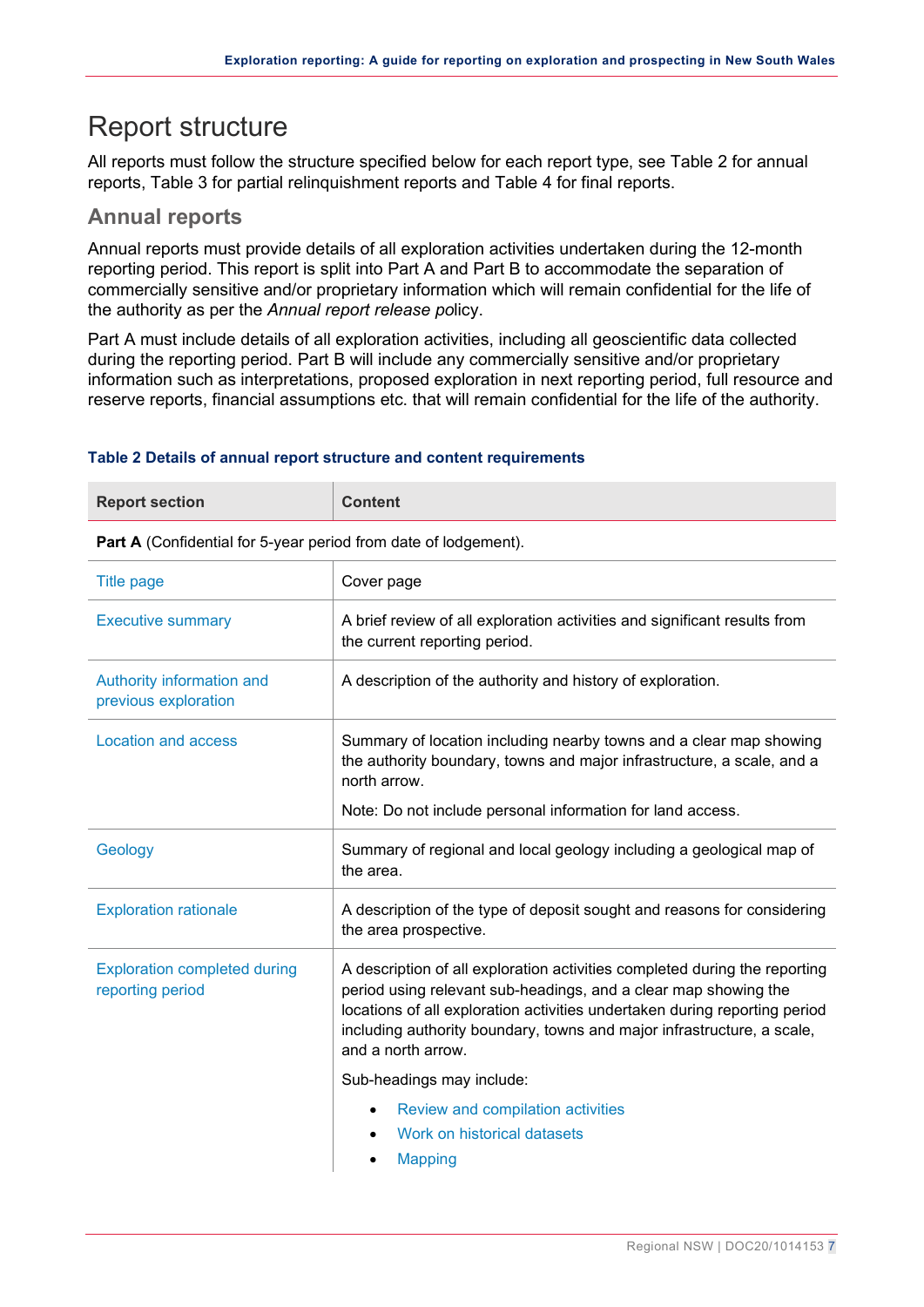| <b>Report section</b>                     | <b>Content</b>                                                                                                                                                                                                                                                         |
|-------------------------------------------|------------------------------------------------------------------------------------------------------------------------------------------------------------------------------------------------------------------------------------------------------------------------|
|                                           | <b>Sampling</b><br>$\bullet$<br><b>Drilling</b><br>$\bullet$<br>Geophysical surveys and remote sensing<br><b>Other activities</b>                                                                                                                                      |
|                                           | Further requirements for assessment and mining leases:                                                                                                                                                                                                                 |
|                                           | For the following activities, if applicable, a summary is required in Part<br>A and further details are required in Part B:                                                                                                                                            |
|                                           | Resource and reserve estimates<br>$\bullet$<br>Metallurgical/washery/processing studies<br>$\bullet$<br>Economic modelling/feasibility studies<br>$\bullet$<br>Geological findings in the mine                                                                         |
| Data                                      | A summary of data being submitted in the report within the relevant<br>reporting period, including a summary of any data not being submitted,<br>including reasons why the data is not being submitted with the report<br>and when and how the data will be submitted. |
| <b>Conclusions and</b><br>recommendations | A description of the conclusions reached from all reportable<br>exploration activities and recommendations for further work, including<br>the main conclusions from external studies.                                                                                  |
|                                           | Note: Any commercially sensitive and/or proprietary information to be<br>included in Part B.                                                                                                                                                                           |
| <b>References</b>                         | List of all documents referred to in the report.                                                                                                                                                                                                                       |
| <b>Appendices</b>                         | Any operational, analytical and interpretation reports completed as<br>part of a reportable exploration activity, that are best provided as<br>separate documents. This may include copies of consultant and other<br>ancillary reports relevant to the report.        |
|                                           | Note: Appendix reports which include any commercially sensitive<br>and/or proprietary information to be included in Part B.                                                                                                                                            |

| Title page*                                       | Cover page                                                                                                                                                                                                                                                                                                                    |
|---------------------------------------------------|-------------------------------------------------------------------------------------------------------------------------------------------------------------------------------------------------------------------------------------------------------------------------------------------------------------------------------|
| Interpretation and discussion*                    | Details and significance of all interpretations and a discussion of all<br>geological and geophysical anomalies identified.                                                                                                                                                                                                   |
| Proposed exploration in next<br>reporting period* | A description of the exploration activities and operations proposed to<br>be conducted during the next 12-month period, including a clear map<br>showing the location of all proposed exploration activities and/or<br>mining operations, the authority boundary, towns and major<br>infrastructure, a scale and north arrow. |
| Resource and reserve estimates                    | Estimates of resources and/or reserves.                                                                                                                                                                                                                                                                                       |

#### Part B<sup>\*</sup> (Confidential for the life of the authority).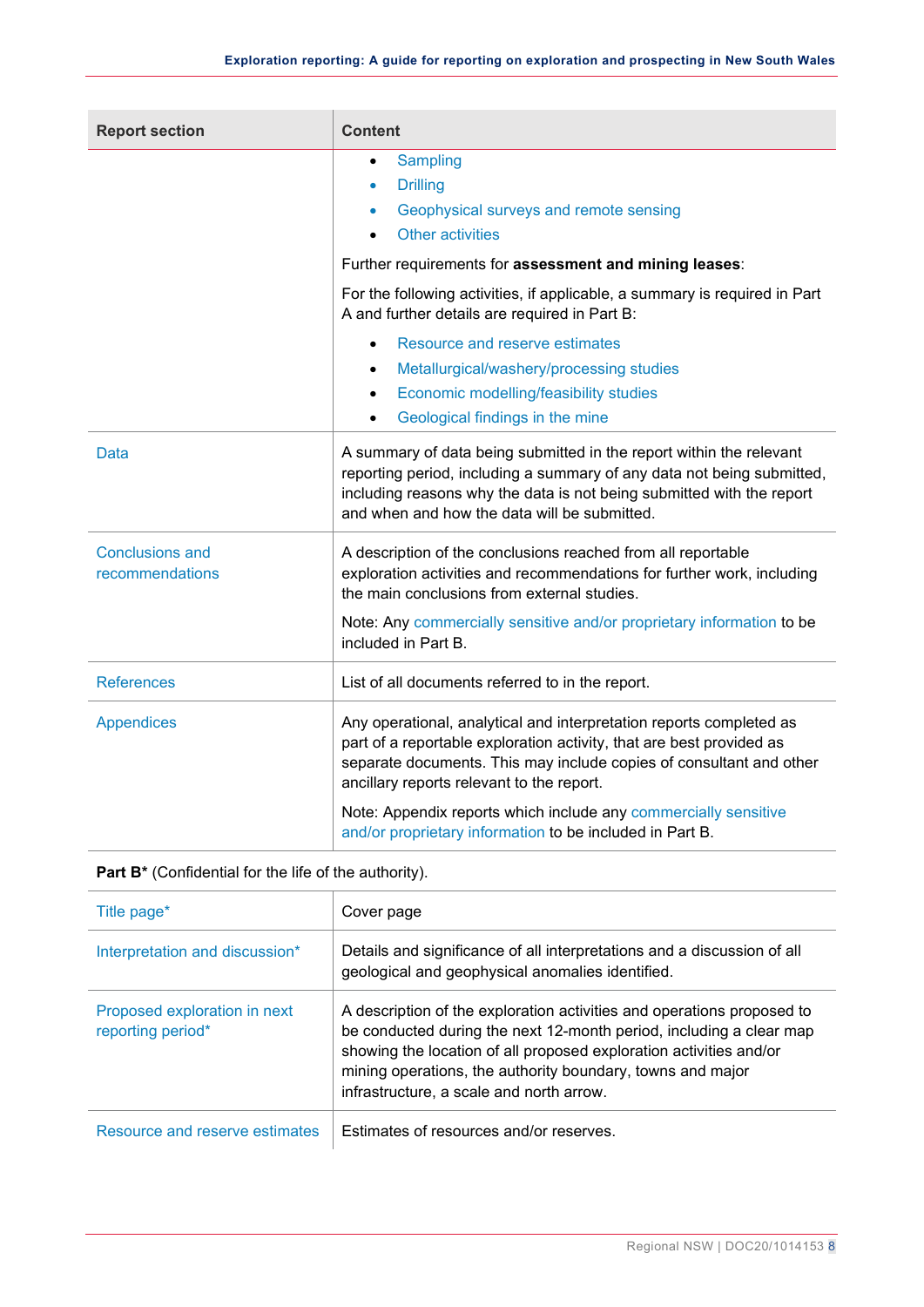| <b>Report section</b>                                    | <b>Content</b>                                                                                                                                                                                                                                                                                                                             |
|----------------------------------------------------------|--------------------------------------------------------------------------------------------------------------------------------------------------------------------------------------------------------------------------------------------------------------------------------------------------------------------------------------------|
| Metallurgical/washery/processing<br>studies              | A description of all metallurgical, washery and processing studies<br>completed.                                                                                                                                                                                                                                                           |
| Economic modelling/feasibility<br>studies                | A description of all economic modelling or feasibility studies<br>completed.                                                                                                                                                                                                                                                               |
| Mining operations and<br>production statistics           | A description of current mining operations and production statistics<br>including amount of material mined and amount of ore shipped.                                                                                                                                                                                                      |
| Geology findings in the mine                             | Interpretative results from geological mapping carried out in the mine<br>area.                                                                                                                                                                                                                                                            |
| Commercially sensitive and/or<br>proprietary information | Details of methodologies, interpretations and results related to<br>activities completed during the reporting period that is considered<br>commercially sensitive and/or proprietary, including a statement<br>explaining why the information is considered to be commercially<br>sensitive.                                               |
| Appendices                                               | Any operational, analytical and interpretation reports completed as<br>part of a reportable exploration activity, that are best provided as<br>separate documents and which include commercially sensitive and/or<br>proprietary information. This may include copies of consultant and<br>other ancillary reports relevant to the report. |

**Note:** Part B\* must include as a minimum the following sections:

- Title page
- Interpretation and discussion
- Proposed exploration in next reporting period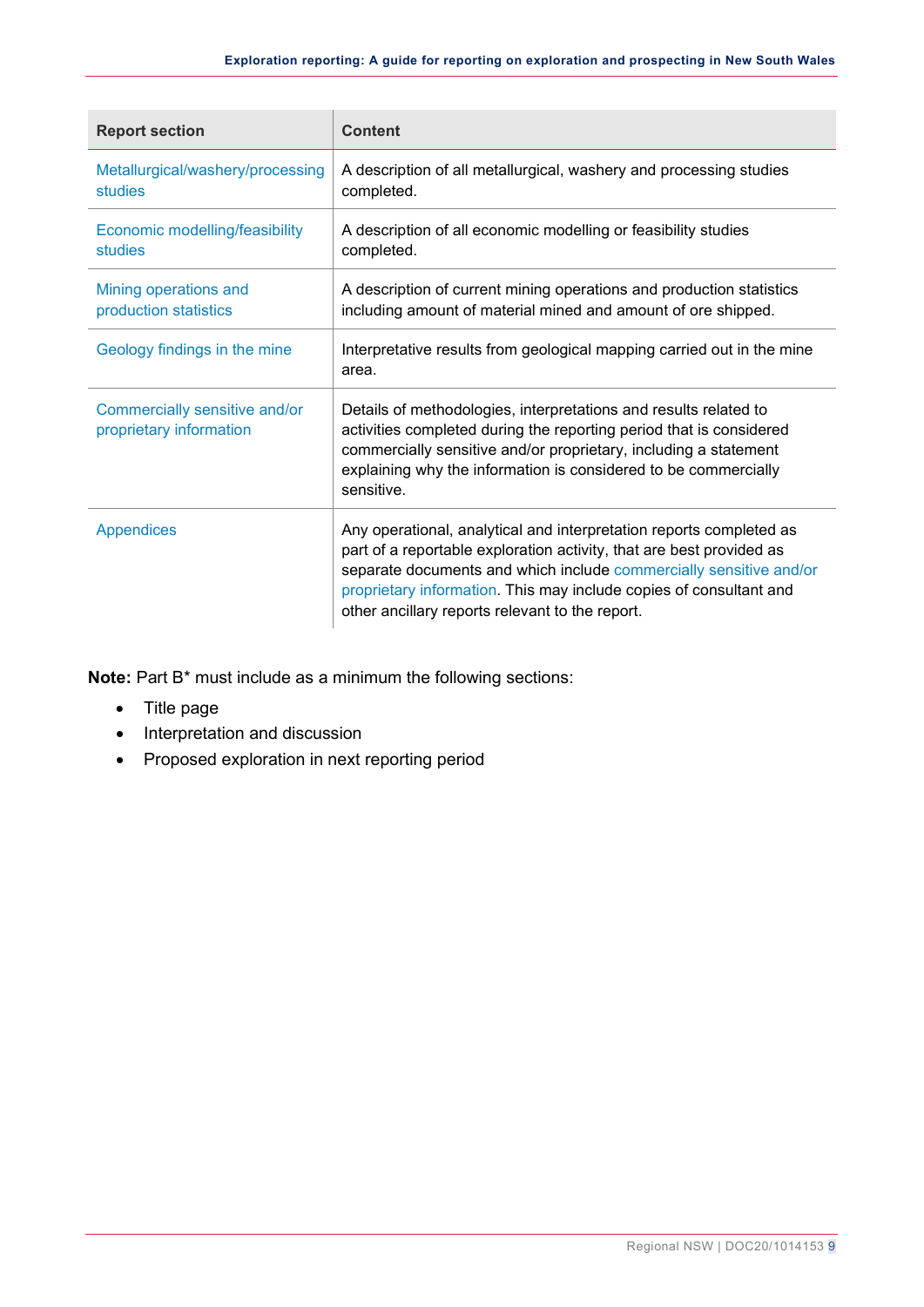## <span id="page-11-0"></span>**Partial relinquishment reports**

A partial relinquishment report must provide details of all exploration activities carried out over the relinquished area from the date of grant of the authority to the relinquishment date. That is the area of land which formed part of the authority before the partial cancellation or partial renewal.

All geoscientific data relevant to the relinquished area must be resubmitted to enable effective data release. This applies to all partial relinquishments, including those that are a result of authority transfer or grant of a flow-on authority.

<span id="page-11-1"></span>

| Table 3 Details of partial relinquishment report structure and content requirements |  |  |  |  |  |  |  |
|-------------------------------------------------------------------------------------|--|--|--|--|--|--|--|
|-------------------------------------------------------------------------------------|--|--|--|--|--|--|--|

| <b>Report section</b>                                          | <b>Content</b>                                                                                                                                                                                                                                                  |
|----------------------------------------------------------------|-----------------------------------------------------------------------------------------------------------------------------------------------------------------------------------------------------------------------------------------------------------------|
| <b>Title page</b>                                              | Cover page                                                                                                                                                                                                                                                      |
| <b>Executive</b><br>summary                                    | A brief review of all exploration activities completed and significant results over<br>the life of the authority area being relinquished, and reasons for relinquishment.                                                                                       |
| <b>Authority</b><br>information and<br>previous<br>exploration | A description of the authority and history of exploration.                                                                                                                                                                                                      |
| <b>Location and</b><br>access                                  | Summary of location including nearby towns and a clear map showing the<br>authority boundary, the area to be relinquished, towns and major infrastructure, a<br>scale, and a north arrow.                                                                       |
|                                                                | Note: Do not include personal information for land access.                                                                                                                                                                                                      |
| Geology                                                        | Summary of regional and local geology including a geological map of the area.                                                                                                                                                                                   |
| <b>Exploration</b><br>rationale                                | A description of the type of deposit sought and reasons for considering the area<br>prospective.                                                                                                                                                                |
| <b>Total exploration</b><br>completed                          | A description of all exploration activities undertaken during the life of the authority<br>over the area being relinquished or cancelled, including any relevant assessment<br>and mining activities.                                                           |
|                                                                | This section must include all commercially sensitive and/or proprietary<br>information reported in Part B of previous annual reports which relate to the<br>relinquished or cancelled area.                                                                     |
| <b>Data</b>                                                    | A summary of all exploration data collected over the relinquished area over the<br>life of the authority.                                                                                                                                                       |
| <b>Conclusions and</b><br>recommendations                      | A description of the conclusions and recommendations from exploration activities<br>completed on the relinquished area, including any relevant assessment and<br>mining activities, and reasons for relinquishment.                                             |
| <b>References</b>                                              | List of all documents referred to in the report.                                                                                                                                                                                                                |
| <b>Appendices</b>                                              | Any operational, analytical and interpretation reports completed as part of a<br>reportable exploration activity, that are best provided as separate documents.<br>This may include copies of consultant and other ancillary reports relevant to the<br>report. |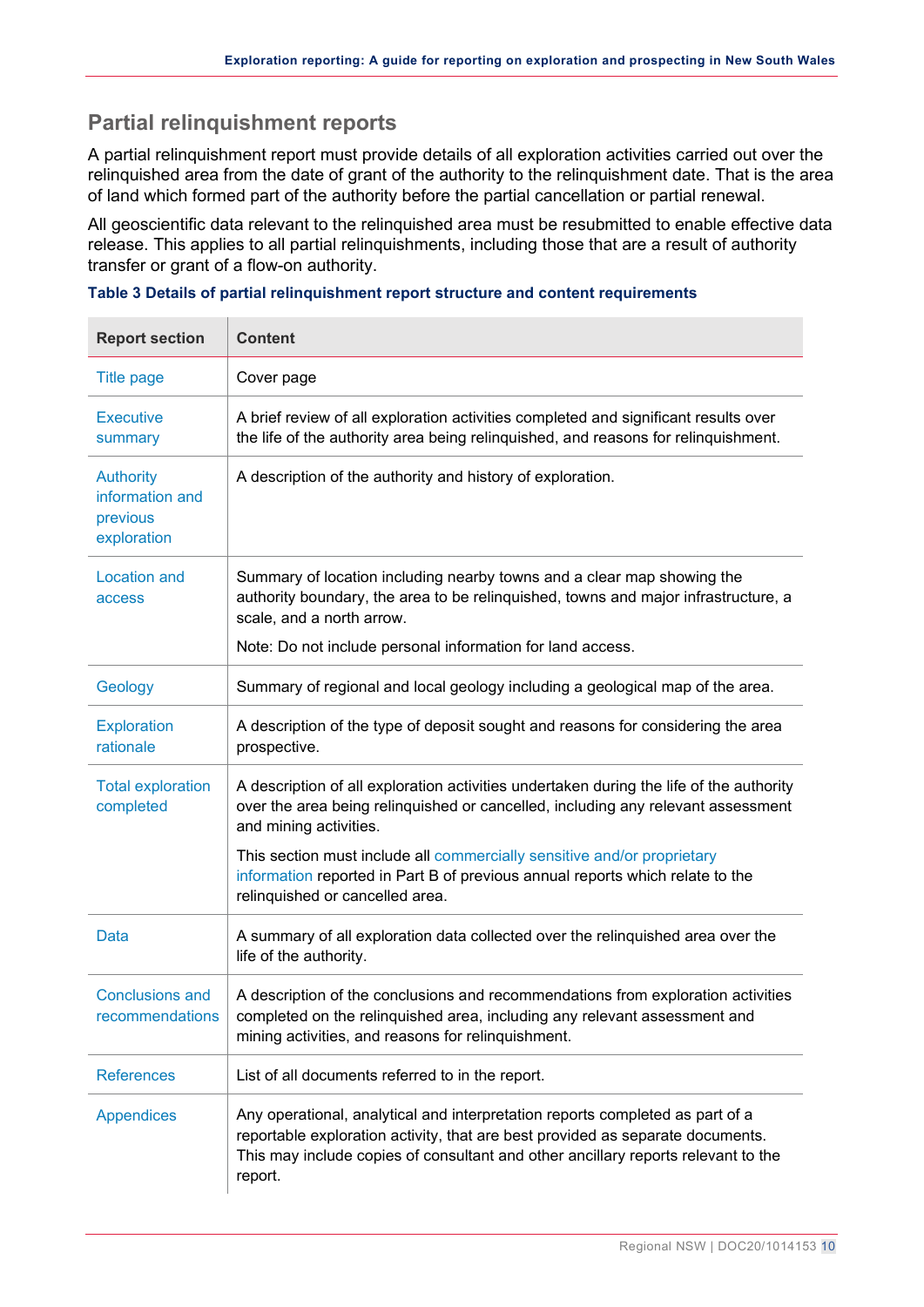## <span id="page-12-0"></span>**Final reports**

A final report must be a full report on all exploration carried out for the life of the authority, from the grant date to relinquishment or cancellation date.

All geoscientific data not previously submitted must be submitted.

Where the authority has been part of [group reporting](#page-7-1) all data relevant to this authority must be submitted to enable effective data release.

#### <span id="page-12-1"></span>**Table 4 Details of final report structure and content requirements**

| <b>Section</b>                                                 | <b>Content</b>                                                                                                                                                                                                                                               |
|----------------------------------------------------------------|--------------------------------------------------------------------------------------------------------------------------------------------------------------------------------------------------------------------------------------------------------------|
| <b>Title page</b>                                              | Cover page                                                                                                                                                                                                                                                   |
| <b>Executive summary</b>                                       | A brief review of all exploration activities completed during the life of the authority and<br>reasons for cancellation.                                                                                                                                     |
| <b>Authority</b><br>information and<br>previous<br>exploration | A description of the authority and history of exploration. This should include a<br>description and a map of changes to the authority area over life of the authority<br>where partial relinquishments have occurred.                                        |
| <b>Location and</b><br>access                                  | Summary of location including nearby towns and a clear map showing authority<br>boundary, towns and major infrastructure, a scale and a north arrow.                                                                                                         |
|                                                                | Note: Do not include personal information for land access.                                                                                                                                                                                                   |
| Geology                                                        | Summary of regional and local geology including a geological map of the area.                                                                                                                                                                                |
| <b>Total exploration</b><br>completed                          | A description of all exploration activities carried out during the life of the authority,<br>including any relevant assessment and mining activities, over the authority area.                                                                               |
|                                                                | This section must include all commercially sensitive and/or proprietary information<br>reported in Part B of previous annual reports.                                                                                                                        |
|                                                                | For the avoidance of doubt, this does not require resubmitting information for any<br>relinquished or cancelled area that was reported in a previous partial relinquishment<br>report.                                                                       |
| Data                                                           | A summary of all exploration data collected over the life of the authority.                                                                                                                                                                                  |
| <b>Conclusions and</b><br>recommendations                      | A description of the conclusions and recommendations reached from all exploration<br>activities carried out during the life of the authority, including any relevant<br>assessment and mining activities, and reasons for relinquishment or cancellation.    |
| <b>References</b>                                              | List of all documents referred to in the report                                                                                                                                                                                                              |
| <b>Appendices</b>                                              | Any operational, analytical and interpretation reports completed as part of a<br>reportable exploration activity, that are best provided as separate documents. This<br>may include copies of consultant and other ancillary reports relevant to the report. |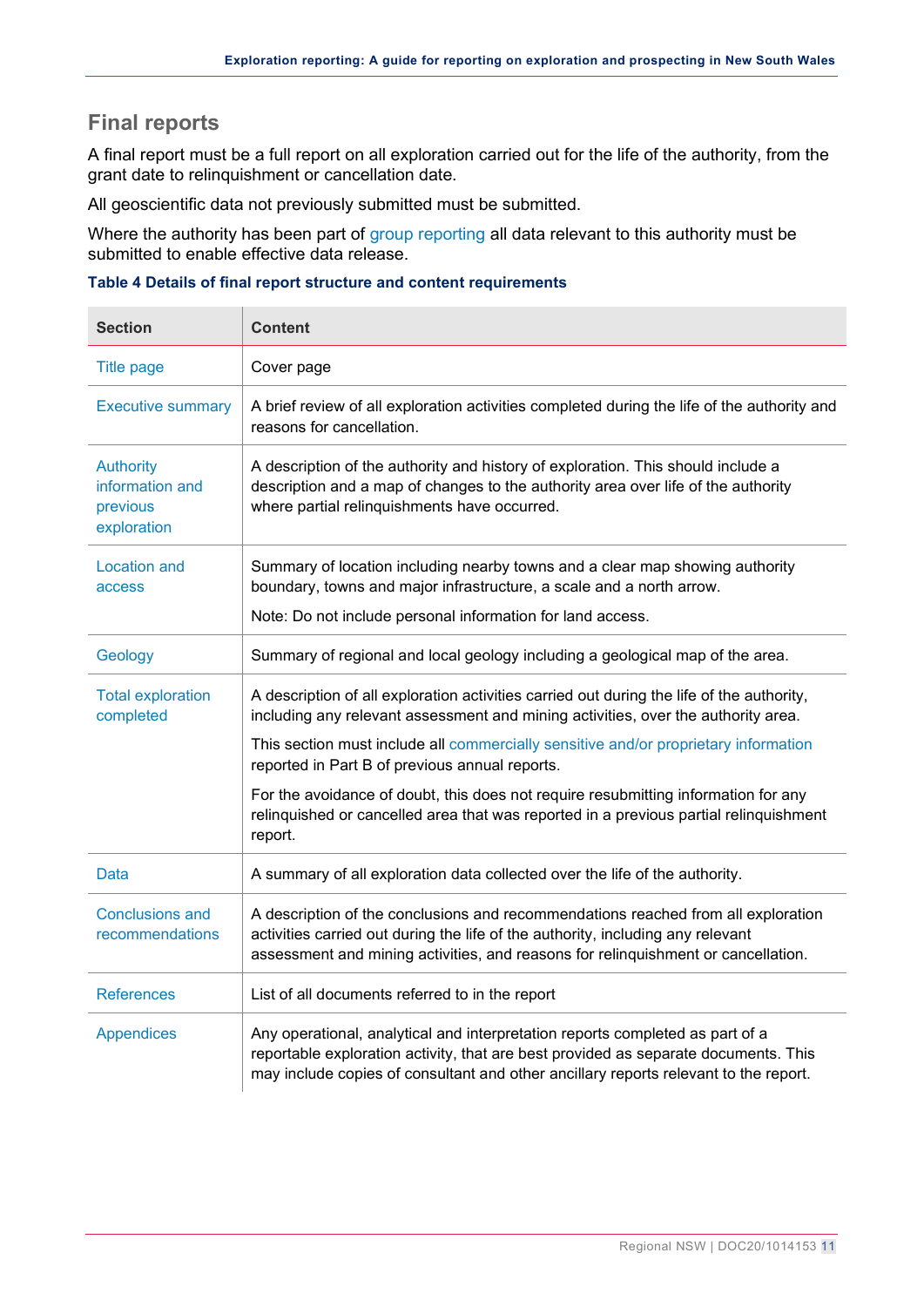## <span id="page-13-0"></span>Report section content requirements

The details specified below provides a guide to information that should be supplied in each section of the report.

## <span id="page-13-1"></span>**Title page**

This must include the following information

- 1. Report type (annual, partial relinquishment or final)
- 2. Authority number
- 3. Authority holder
- 4. Grant date
- 5. Expiry date or for partial relinquishment report the partial relinquishment date
- 6. Authority operator (if applicable)
- 7. Project name or location (if applicable)
- 8. Reporting period
- 9. Date of report
- 10. Author/s

### <span id="page-13-2"></span>**Executive summary (maximum one page)**

A brief review of all exploration activities and significant results from the current reporting period must be provided. This should be concise and provide an effective summary of all exploration activities and results from the current reporting period and a summary of any data and results still outstanding.

Where relevant the following should be reported for the **current reporting period**:

- summary of all exploration activities and other technical investigations undertaken including number of drillholes, surface samples or line kilometres surveyed
- summary of the results and key technical findings of the exploration activities including commodities assessed and the outcomes of the investigations.

**Note:** For partial relinquishment and final reports this section should include a review of all exploration activities and significant results for the full life of the authority and include a brief summary of reasons for relinquishment or cancellation.

## <span id="page-13-3"></span>**Authority information and previous exploration**

A description of the authority and history of exploration in the area must include:

- grant date and current term of the authority
- the area of the authority, described in blocks and/or sub-blocks or hectares
- current authority holder/s
- details of any relinquishments, transfers or joint ventures since grant date
- details of previous historical exploration carried out over the area by previous and current authority holder/s.

A table format is acceptable.

It is acknowledged that this information may not change from year-to-year and it is acceptable to submit the same information as a previous year if there are no changes.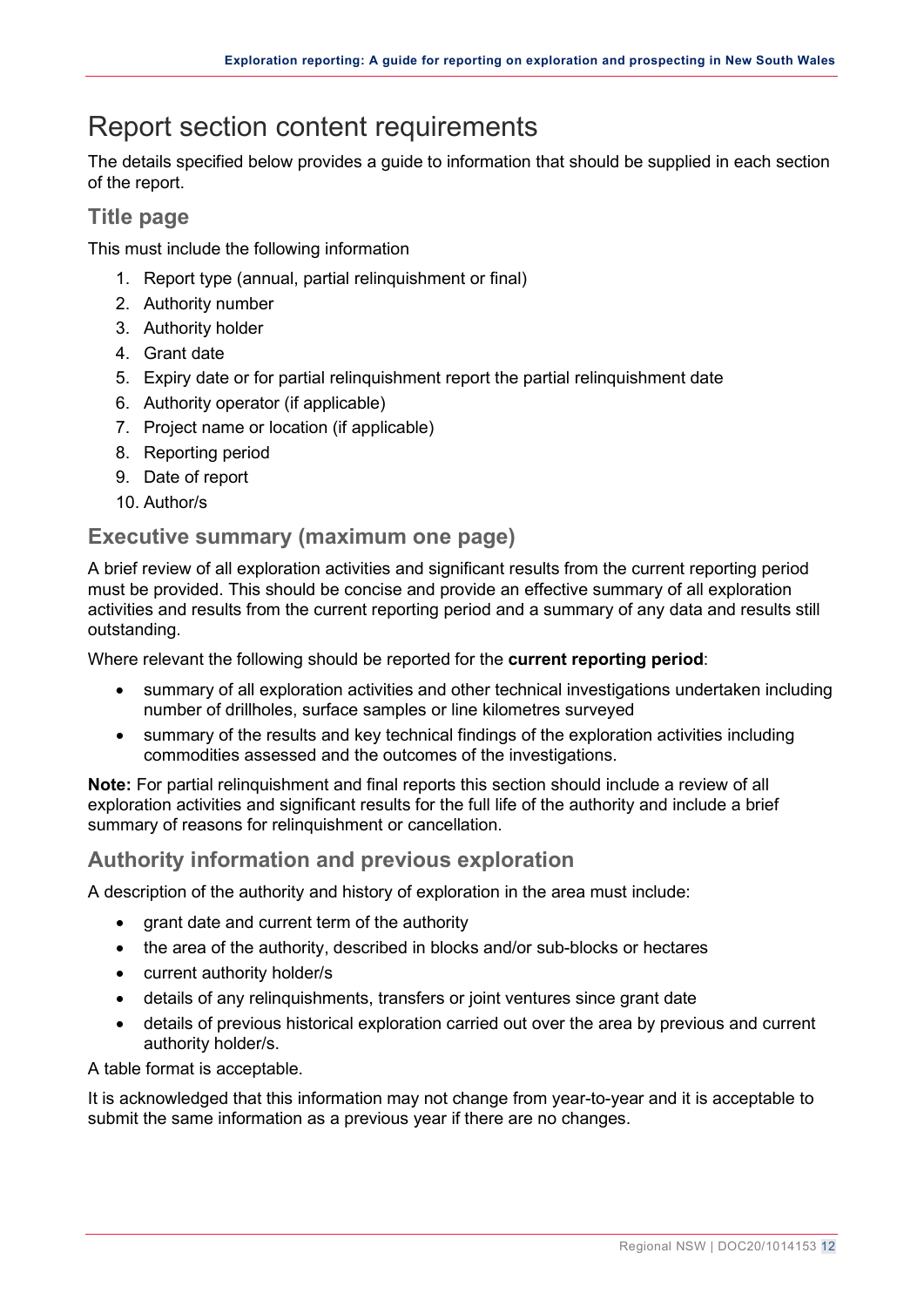## <span id="page-14-0"></span>**Location and access**

A brief description of the location of the authority in relation to the nearest town and how to access the area. Include a clear map showing authority boundary, towns and major infrastructure, a scale and a north arrow.

It is acknowledged that this information may not change from year-to-year and it is acceptable to submit the same information as a previous year if there are no changes.

**Note:** Do not provide any personal contact details.

### <span id="page-14-1"></span>**Geology**

Describe the regional geology including the geological province, sub-province or basin, the major tectonic, structural, stratigraphic and lithological features and an overview of the regional geological context. Include details of the current understanding of the prospect-scale geology and mineralisation with reference to how this applies to the mineral and deposit type being explored or mined. Include a geological map showing the geology and authority boundary.

It is acknowledged that this information may not change from year to year and it is acceptable to submit the same information as a previous year if there are no changes.

### <span id="page-14-2"></span>**Exploration rationale**

Describe the type of mineralisation and deposit style sought and reasons for considering this area prospective.

It is acknowledged that this information may not change from year to year and it is acceptable to submit the same information as a previous year if there are no changes.

### <span id="page-14-3"></span>**Exploration completed during reporting period**

Provide a detailed description of all exploration activities undertaken on the authority during the reporting period, including full details and results of all studies, surveys, sampling and drilling programs, assessment activities or other operations conducted. Include a map showing the location of exploration activities undertaken within the reporting period, including authority boundary, towns and major infrastructure, a scale, and a north arrow.

**Note:** Where [commercially sensitive and/or proprietary information](#page-18-0) is to be reported, Part A should include a summary of the activities under the relevant sub-headings and Part B should include the full details, including the commercially sensitive and/or proprietary information of each activity under the relevant sub-headings.

#### <span id="page-14-4"></span>**Review and compilation activities**

A summary of office studies including data reviews, geological interpretation and modelling, target generation and prioritisation.

#### <span id="page-14-5"></span>**Work on historical datasets**

A description of all work done on historical datasets such as digitising historical datasets, resurveying historical collars and re-assaying and re-logging historical drill core or sample pulps that generates new data. All new data generated from historical exploration activities must be submitted and clearly described as historical and include the Geological Survey of NSW SITE\_ID where possible.

#### <span id="page-14-6"></span>**Mapping**

Mapping to be reported is geological mapping for exploration and prospecting purposes. A description of any geological mapping completed which must include: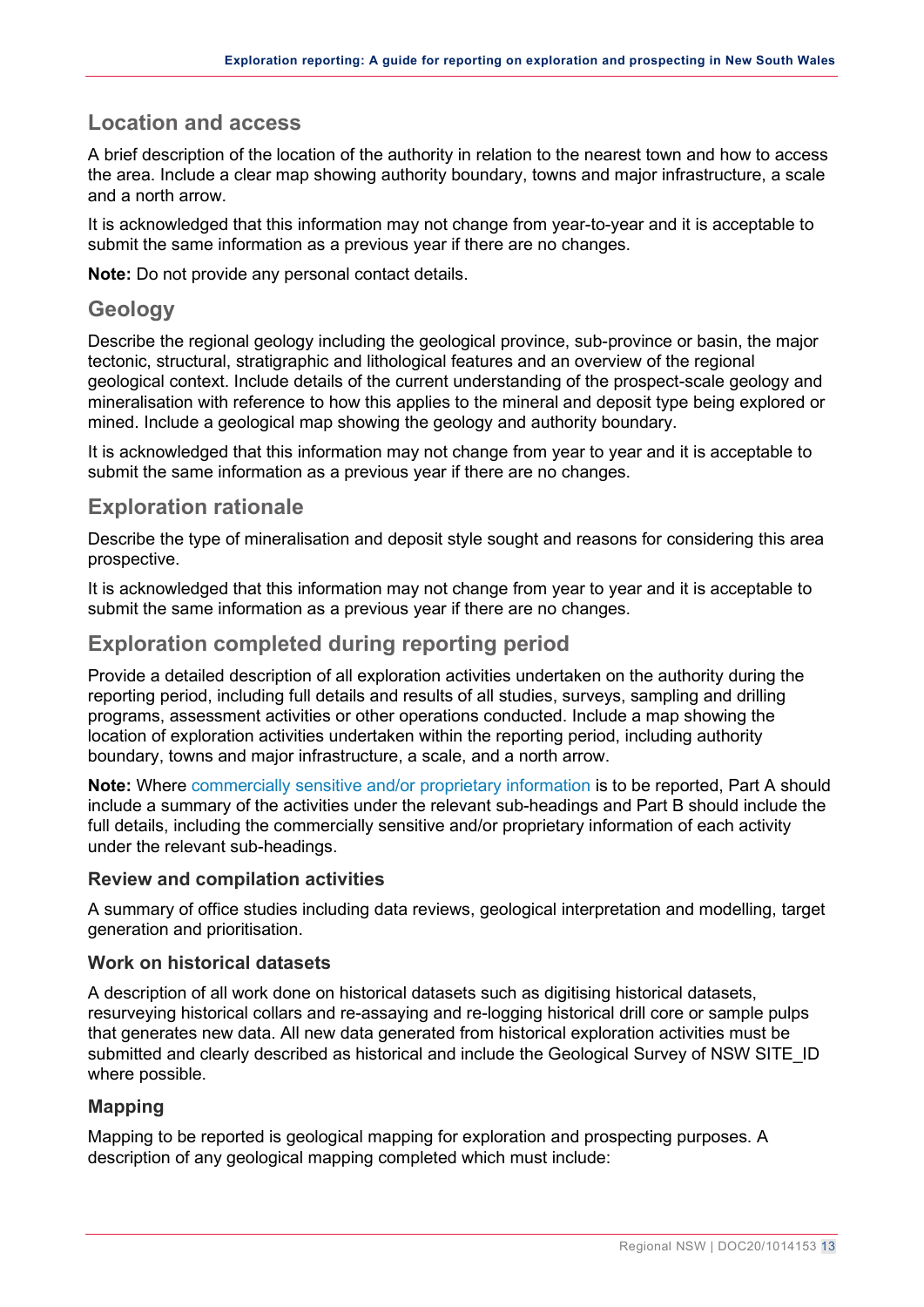- type of mapping completed
- locations of samples and observations
- reference to sample results, including any petrological descriptions.

This section must include geological maps for the area/s mapped and include were relevant surface geology, structure, stratigraphy, alteration, mineralisation, mineralogy, weathering etc. The map must include a clear and concise legend and identification symbols for all rock units.

#### <span id="page-15-0"></span>**Sampling**

A description of all sampling completed for exploration or assessment purposes, including detailed description of each sample type, sampling method (e.g. sieved -80 mesh, etc.) and analytical methods, including handheld XRF and isotopic analysis.

Samples to be reported may include rock chip samples, soil samples, stream sediment samples, surface drill (shallow auger, vacuum) samples, vegetation or water samples taken for geochemical analysis, costean samples, and other geological samples for exploration and prospecting purposes.

A discussion of results is also required including any significant or anomalous zones identified and the methods used to determine these areas. A brief statement detailing quality control information such as laboratory and field duplicates, standards and blanks must be included. A scaled map must be included showing location and significant results for all exploration samples.

#### **Drilling**

A description of all drilling and associated sampling completed for exploration and prospecting purposes. This should include a detailed description of drill sample type, sampling method and analytical methods, including handheld XRF analysis. Details of geological and downhole geophysical logging must be included in this section.

A discussion of results is also required including any significant or anomalous zones identified and the methods used to determine these areas. A brief statement detailing quality control information such as laboratory and field duplicates, standards and blanks must be included. A scaled map must be included showing location of all drilling and location of significant results.

#### **Geophysical surveys and remote sensing**

A description of all geophysical surveys conducted, irrespective of the acquisition vehicle and method. This may include magnetic, gravity, radiometric, seismic, electric and electromagnetic), remote sensing data (includes LiDAR, hyperspectral and aerial photography), and drone-based surveys. The information must be detailed enough to enable another operator to use the data and include:

- <span id="page-15-1"></span>• specifications of the survey and instruments
- units of measurement and order of accuracy
- conversion factors in any units not in SI units
- date of survey
- details of any contractor
- scaled map showing the survey lines, features that may impact results and authority boundary.

This information is generally supplied in the geophysical contractor's logistics, operations or interpretation report.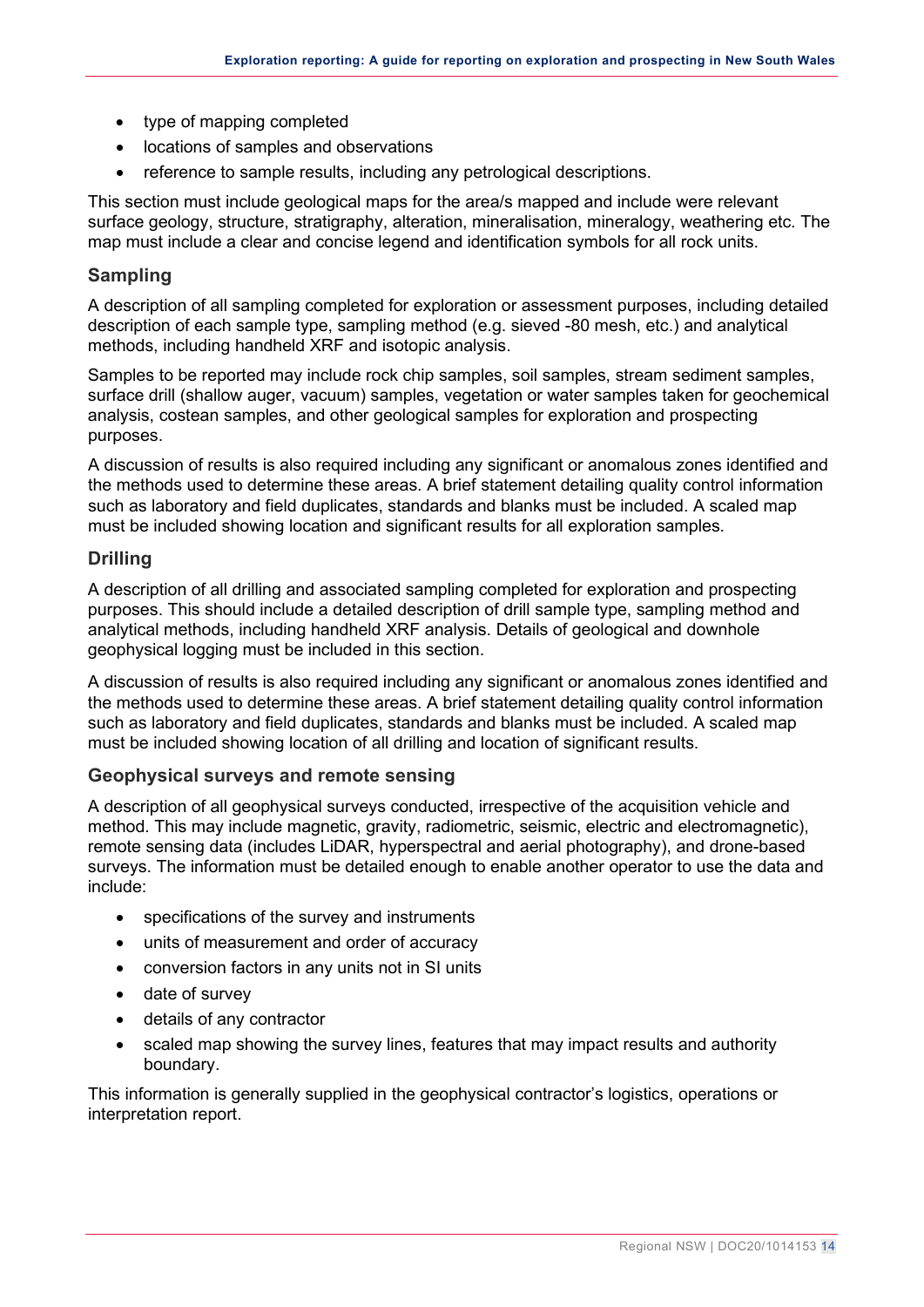#### <span id="page-16-2"></span>**Resource and reserve estimates**

Estimates of resources and/or reserves must be provided. These must be submitted regardless of whether they are Joint Ore Reserves Committee (JORC) compliant or not, providing a statement to that effect. When available, estimates of resources and/or reserves should be JORC compliant.

For **annual reports**, information in Part A must include a resource and reserve summary and include the following factors:

- geology and geological interpretation
- sampling and sub-sampling techniques
- drilling techniques
- criteria used for classification, including drill and data spacing and distribution
- sample analysis method
- estimation methodology
- cut-off grade/s including basis for cut-off grade/s
- mining and metallurgical methods and parameters and other material modifying factors considered.

**Note:** All commercially sensitive and/or proprietary discussion of interpretations and methods should be included in Part B. Any resource and reserve report or models submitted will remain confidential for the life of the authority, see [Table 9.](#page-31-1)

#### <span id="page-16-3"></span>**Metallurgical/washery/processing studies**

A description of all metallurgical, washery and processing studies completed.

#### <span id="page-16-4"></span>**Economic modelling/feasibility studies**

A description of all economic modelling or feasibility studies completed, this includes concept studies, pre-feasibility studies, bankability studies etc.

#### <span id="page-16-6"></span>**Mining operations and production statistics**

A description of current mining operations and production statistics.

#### <span id="page-16-5"></span>**Geology findings in the mine**

A summary of exploration mapping conducted in the mine, such as geological and structural mapping, petrological and mineralogical studies. A summary of stratigraphy, distribution and controls of mineralisation, alteration features etc, should be included where available.

#### <span id="page-16-1"></span>**Other activities**

A description of the methods and outcomes of all other exploration, assessment or mining activities completed during the reporting period must be included under relevant headings i.e. petrography, lithogeochemical study, PhD etc. Where there have been external studies, such as university thesis sponsored by the company, or where research papers have been prepared for publication, the papers should be provided or the main conclusions of those works should be summarised and a reference to the full work provided.

### <span id="page-16-0"></span>**Total exploration completed**

For **partial relinquishment** and **final reports** full details of all exploration activities, completed since grant of the authority on the area to be relinquished or cancelled must be provided. This should include an inventory of all core and samples collected, their storage locations and plans for future storage and a clear map showing the location of all exploration activities completed during the life of the authority.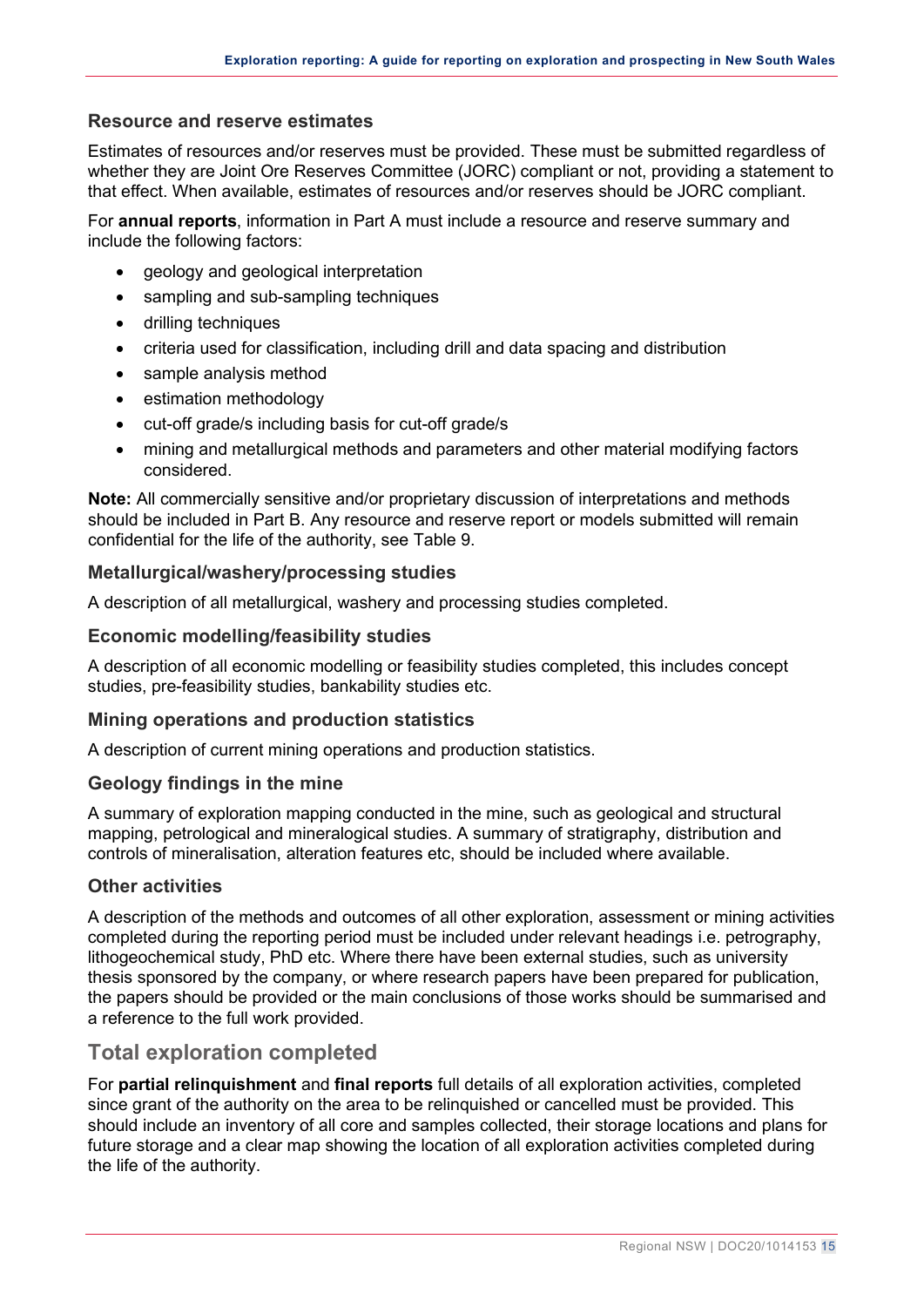**Note:** If an authority holder intends to dispose of any drillcore, cuttings or samples during the life of an authority or after it is relinquished or expires, the company must offer all such material to the Secretary for [archiving.](https://www.regional.nsw.gov.au/__data/assets/pdf_file/0008/669977/NSW_drillcore_policy_procedure.pdf)

For ALs and MLs being relinquished or cancelled additional details, where relevant, should include:

- most recent resource and reserve statements
- details of metallurgical/washery/processing studies completed
- details of economic modelling/feasibility studies completed
- details of marketing studies completed
- life of mine production statistics including amount of material mined and amount of ore shipped
- details of the nature of resources grade and quality in mine waste
- an assessment of any future mining potential in the relinquished area
- a summary of the mine geology, including stratigraphic details, structure, any petrological and mineralogical studies, distribution and control of mineralisation, alteration features etc.

#### <span id="page-17-0"></span>**Interpretation and discussion**

This should include details and significance of all interpretations and a discussion of all geological and geophysical anomalies identified. This should include details of the key attributes that may affect progression of the exploration target, or for more advanced projects, the ability to mine or market the resource where relevant.

#### <span id="page-17-1"></span>**Data**

This should be a summary of all data being submitted with this report. This should also include if relevant a summary of any data from the current reporting period which is not being submitted with reasons why and when and how the data will be submitted i.e. laboratory results pending and will be submitted with next annual report, offline submission etc.

**For partial relinquishment reports** all exploration data collected over the relinquished area over the life of the authority must be submitted with this report even if it has previously been submitted with previous annual reports.

This also applies to partial relinquishments that are a result of authority transfer or flow-on authority, to ensure all relevant data can be made open file on relinquishment of the flow-on authority. This must include all data previously submitted in Part B of previous annual reports.

**For final reports** any exploration data that has not been previously submitted must be submitted with this report. Where the authority has been part of **[group reporting](#page-7-1)** all data relevant to this authority must be submitted to enable effective data release.

### <span id="page-17-2"></span>**Proposed exploration in next reporting period**

A description of the proposed exploration activities and/or mining operations to be undertaken within the next reporting period. Table format is acceptable for this section. A clear map must be included showing the location of all proposed exploration activities and/or mining operations, authority boundary, towns and major infrastructure, a scale and north arrow.

#### <span id="page-17-3"></span>**Conclusions and recommendations**

State the conclusions from all reportable exploration activities and recommendations for future work, including the main conclusions from external studies.

For **partial relinquishment** and **final reports** details of the reasons for relinquishment or surrender must be provided. The statement should include, where relevant, information on: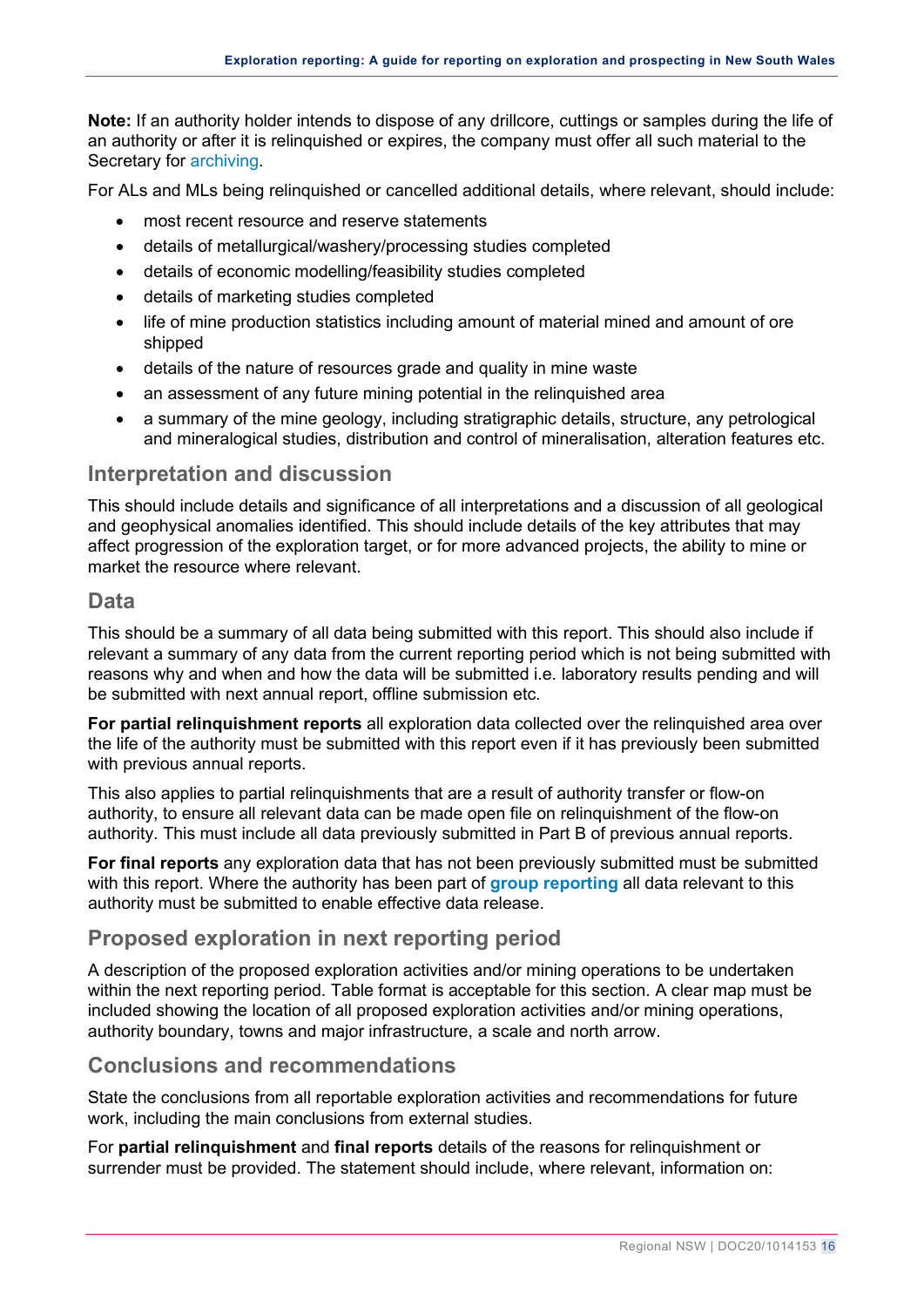- geological factors quantity or quality of targets or resources
- environmental or social factors inability to secure access
- technical factors viable future extraction or processing resources
- economic factors unfavourable market demand and supply conditions
- administrative factors consolidation of authority into a flow-on authority.

### <span id="page-18-0"></span>**Commercially sensitive and/or proprietary information**

A description of methodologies, interpretations and results related to activities completed during the reporting period that is considered commercially sensitive and/or proprietary including a statement explaining why the information is considered to be commercially sensitive and/or proprietary. This must be written under similar headings as Part A i.e. Current Exploration Activities – Surface sampling etc. Commercially sensitive information may include:

- the results of confidential processes or procedures which use unique methodologies developed inhouse, including consultant developed methodologies
- geological interpretation and modelling
- proprietary mining technologies or metallurgical processes.

**Note:** The following are not considered commercially sensitive:

- results of research or studies that use published study methodologies
- pricing or volume data, capital expenditure or operating expenditure values if no long term contractual commitments are in place.

#### <span id="page-18-1"></span>**References**

A list of all references used in the report must be provided in the standard format, see examples below.

Glen RA, MacRae GP, Pogson DJ, Scheibner E, Agostini A and Sherwin L (1985) 'Summary of the geology and controls of mineralization in the Cobar region', *Geological Survey of NSW Report* GS1985/203.

Hodgson CJ (1974) 'The geology and geological development of the Broken Hill Lode, in the new Broken Hill Consolidated mine Australia part II: Mineralogy', *Australian Journal of Earth Sciences* 22:1, 33–50.

For further formatting information see the [Australian Government style manual.](https://www.stylemanual.gov.au/style-rules-and-conventions/referencing-and-attribution/author-date)

#### <span id="page-18-2"></span>**Appendices**

<span id="page-18-3"></span>Appendices may include operational, analytical and interpretation reports completed as part of a reportable exploration activity, including any consultant and other ancillary reports which are best provided as separate documents. Those appendices with [commercially sensitive and/or](#page-18-0)  [proprietary](#page-18-0) information should be included in Part B.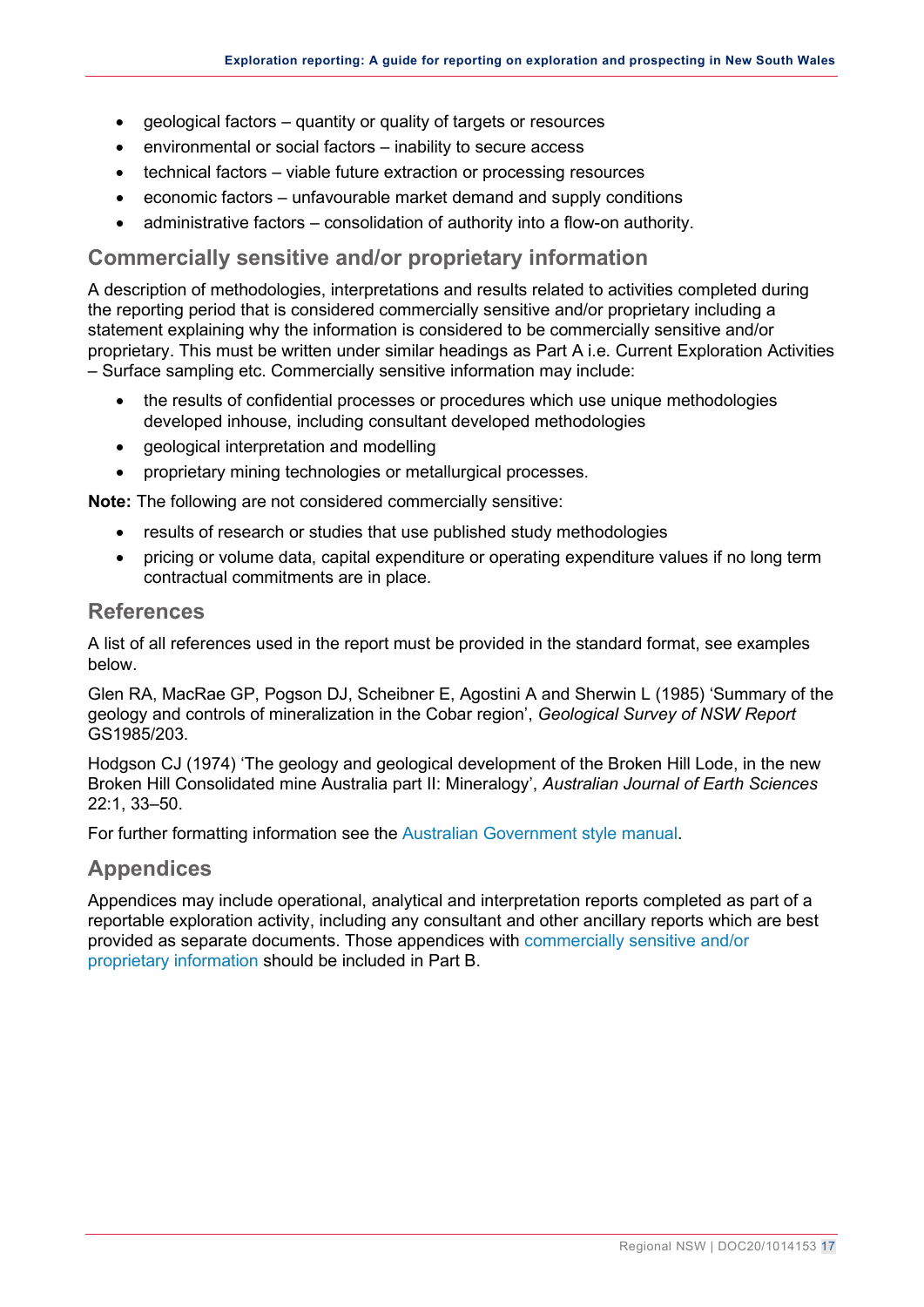## <span id="page-19-0"></span>Submitting reports and digital data

## <span id="page-19-1"></span>**Method of lodgement**

All reports and data must be submitted through the MEG approved online submission portal [Titles Management Sy](https://www.regional.nsw.gov.au/meg/exploring-and-mining/titles-management-system)stem (TMS). See [TMS guide](https://www.regional.nsw.gov.au/__data/assets/pdf_file/0007/1386835/TMS-Guide-Lodging-geological-reports-data.pdf).

All reports and data are assessed by MEG staff and uploaded to DiGS®, an online reports and publication archive.

## <span id="page-19-2"></span>**Acceptable file types**

Only certain file types can be submitted using the online submission portal, see [Table 5.](#page-19-6) Some proprietary file formats are not accepted.

### <span id="page-19-3"></span>**File size limits**

The maximum limit of a single digital file attached to a report is 1GB. Each report can have unlimited files attached.

If there are a significant number of large files to be submitted (for example, coal drill hole records, geophysical survey data), follow the process for submitting large data files greater than 1GB.

### <span id="page-19-4"></span>**Submitting large data files greater than 1GB**

Large data files may be submitted offline using:

- a digital device such as hard-drive
- a secure large file transfer application.

The report **must** still be submitted via the online submission portal and the file/s must be listed as being submitted offline. Offline data files must be formatted as for online files.

A digital device must be sent to the [Mining and Exploration Assessment](mailto:mining.explorationassessment@geoscience.nsw.gov.au) (MEA) unit within 14 days of the online submission. The digital device must be labelled with the TMS submission number, authority number, authority holder and report type.

To submit large data files through a secure file transfer application an upload request is created through the [Large File Exchange Service](https://www.regional.nsw.gov.au/meg/geoscience/products-and-data/company-exploration-reports/online-services/lafix) (LaFix). The user will then receive an email containing the relevant link to a secure folder for uploading files.

#### <span id="page-19-5"></span>**File formats for digital data submission**

[Table 5](#page-19-6) outlines the report and data formats required. All files must be virus free and not have any password or other security protection.

**Note:** Data categories that will become open file five years after submission and those data categories that will remain confidential for the life of the authority are shown in [Table 9.](#page-31-1)

#### <span id="page-19-6"></span>**Table 5 Summary formats for reports and digital data**

| Data format | <b>Description</b>                                                                                                                     | <b>Format</b>                                                                                                                                                                                                                              | <b>Suffix</b> |
|-------------|----------------------------------------------------------------------------------------------------------------------------------------|--------------------------------------------------------------------------------------------------------------------------------------------------------------------------------------------------------------------------------------------|---------------|
| Report text | Annual, relinquishment and<br>final, reports.<br>Geophysical survey logistics<br>and interpretation reports<br>Documents, figures etc. | Reports must be provided as PDF<br>documents. Figures and tables may be<br>interleaved with the text. Annual, partial<br>relinquishment and final reports must<br>contain the relevant section headings as<br>specified in this guideline. | .pdf          |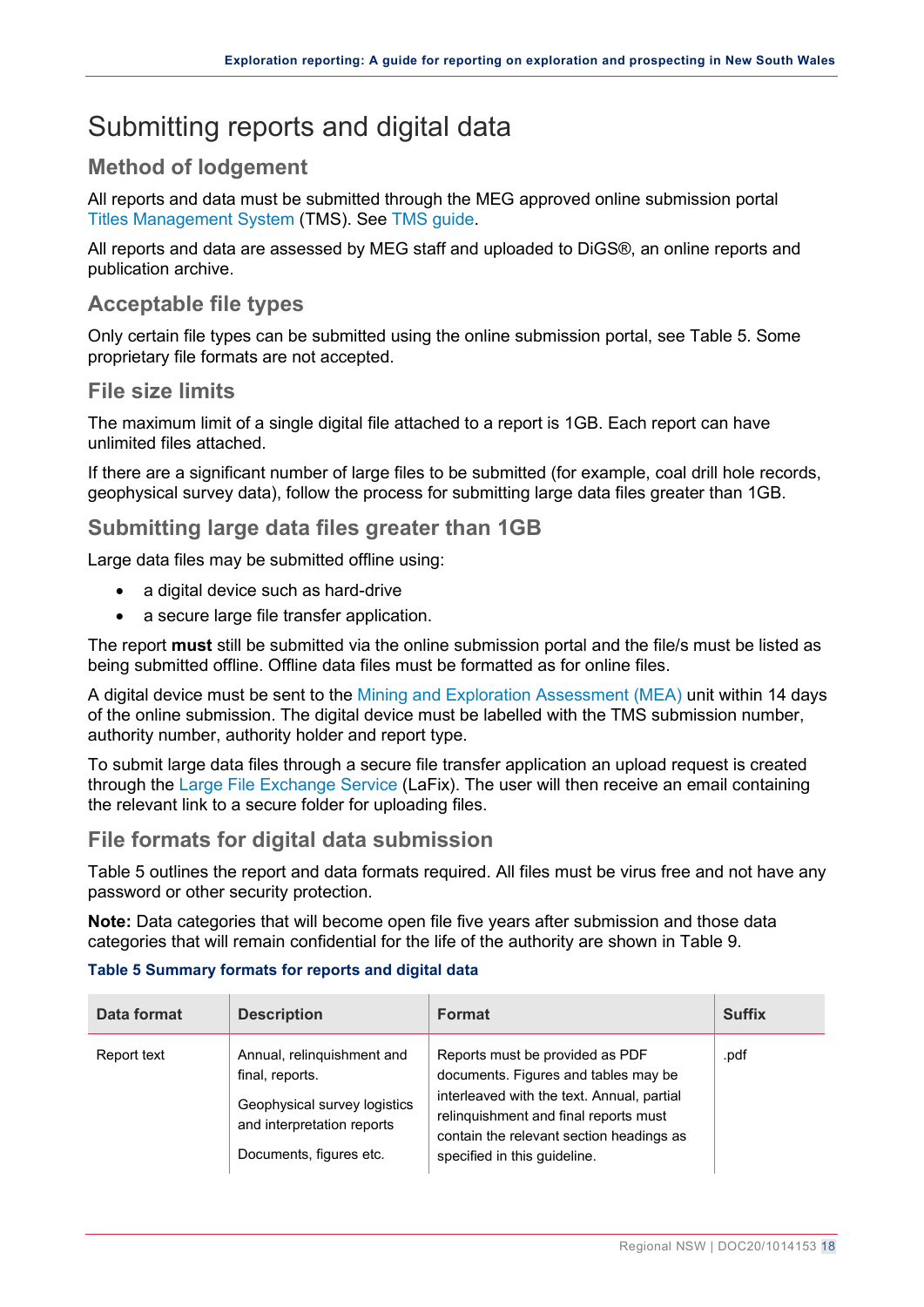| Data format                                | <b>Description</b>                                                                              | <b>Format</b>                                                   | <b>Suffix</b>             |
|--------------------------------------------|-------------------------------------------------------------------------------------------------|-----------------------------------------------------------------|---------------------------|
| Tabular data                               | Point locations/drill collars                                                                   | Comma or tab delimited ASCII                                    | .CSV                      |
|                                            | Geochemistry                                                                                    | (.csv preferred)                                                | .txt                      |
|                                            | Drilling including downhole<br>surveys, lithology, alteration,<br>seams, geophysics etc         |                                                                 | .dat                      |
|                                            | Geotechnical data                                                                               |                                                                 |                           |
|                                            | Analytical data including<br>geochemistry, gas, coal<br>quality, composites,<br>reflectance etc |                                                                 |                           |
|                                            | All relevant dictionaries<br>including lithology, seams,<br>geotechnical etc.                   |                                                                 |                           |
|                                            | New or corrected data                                                                           |                                                                 |                           |
|                                            | generated from historical<br>exploration activities                                             | Include GSNSW SITE_ID where possible                            |                           |
| Maps, plans,                               | Maps, plans, figures, photos                                                                    | <b>PDF</b>                                                      | .pdf                      |
| figures and photos<br>not embodied in      | etc.                                                                                            | <b>GEOTIFF/TIFF</b>                                             | .tif                      |
| report text                                |                                                                                                 | <b>JPEG</b>                                                     | .jpeg                     |
|                                            |                                                                                                 | <b>PNG</b>                                                      | .png                      |
| Geochemistry<br>laboratory<br>certificates | Original laboratory reports or<br>certificates of results                                       | <b>PDF</b>                                                      | .pdf                      |
| Mapping data                               | Original mapping point, line                                                                    | ESRI shape files                                                | .shp, .shx,               |
|                                            | and vector data in GIS format                                                                   | MapInfo tab files                                               | .tab, .map                |
| Core and chip<br>photographs               |                                                                                                 | jpg or high resolution PDF                                      | JPG preferred             |
| Geophysical data                           | Raw, processed, line, point,                                                                    | Grids: Preferred in ER Mapper                                   | .grd, .ers and            |
|                                            | grid and derived data                                                                           | Geosoft also accepted.                                          | associated<br>binary file |
|                                            |                                                                                                 | Located data:                                                   |                           |
|                                            |                                                                                                 | Electrical: ASEG ESF preferred, Maxwell<br><b>EMIT</b> accepted | .esf, .con, .tem          |
|                                            |                                                                                                 | Potential field: ASEG GDF2                                      | .des, .dfn, .dat,<br>.met |
|                                            |                                                                                                 | Ground penetrating radar: SEG formats                           | .sgy, .segy,<br>.sg2      |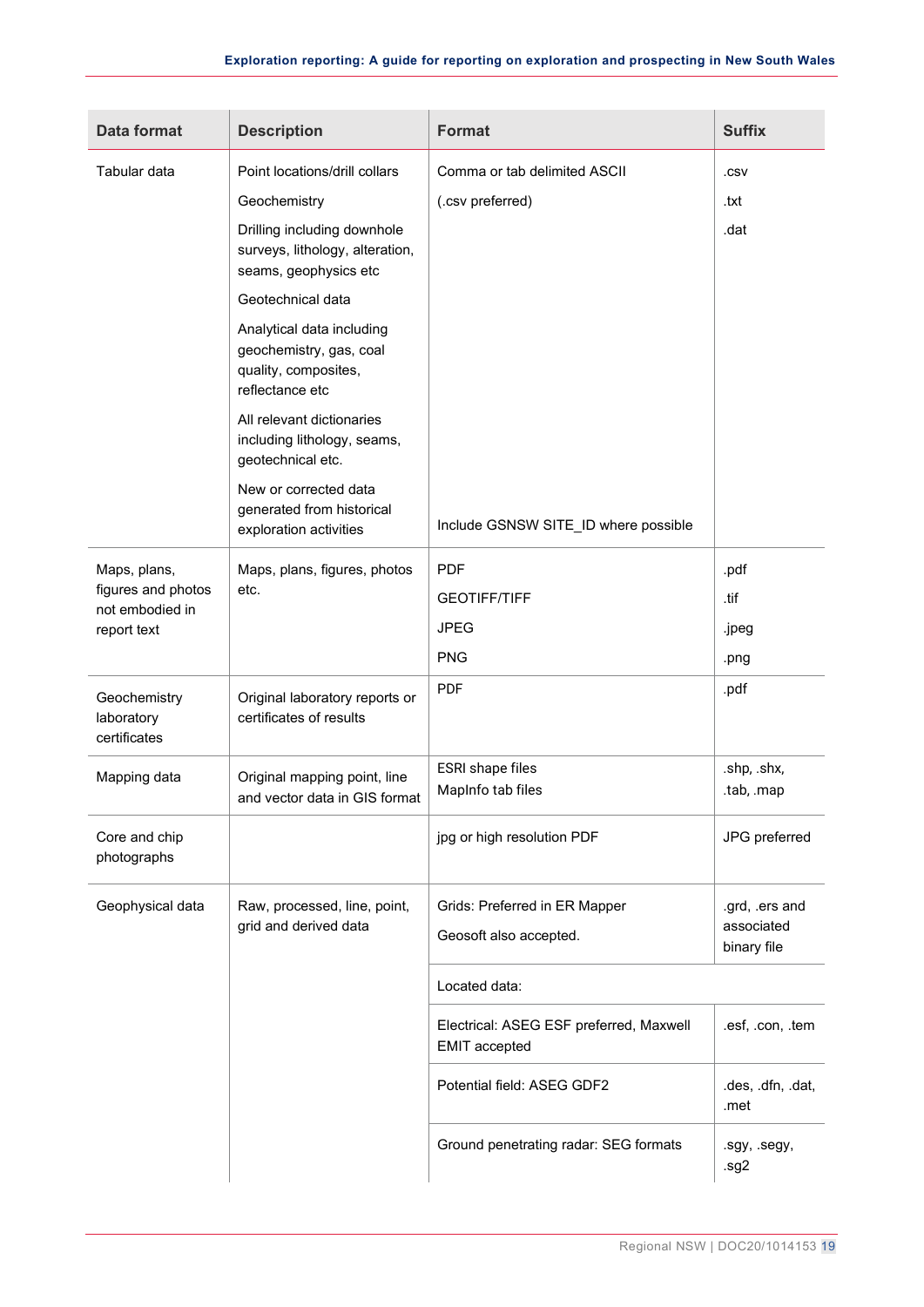| <b>Data format</b>                                          | <b>Description</b>                                                                                   | <b>Format</b>                                                                               | <b>Suffix</b>                                |
|-------------------------------------------------------------|------------------------------------------------------------------------------------------------------|---------------------------------------------------------------------------------------------|----------------------------------------------|
|                                                             |                                                                                                      | Passive seismic: All formats accepted                                                       | All formats                                  |
|                                                             |                                                                                                      | Magnetotellurics                                                                            | .edi                                         |
|                                                             |                                                                                                      | Other: TAB delimited ASCII with header                                                      |                                              |
| Remotely sensed<br>data<br>(LiDAR, multi-<br>hyperspectral) | Raw, processed, point cloud,<br>spectral, grid data                                                  | As per Australian Requirement for the<br>Submission of Digital Exploration Data             |                                              |
| Remotely sensed<br>and geophysical<br>images                | Images derived from<br>geophysical /remote sensing<br>surveys, e.g. TMI, gravity,<br>Landsat, ADS80. | 300 dpi, georeferenced:<br><b>GEOTIFF/TIFF</b><br>ECW<br>JPEG, JPEG 2000, PNG<br><b>PDF</b> | .tif<br>.ecw<br>.jpg<br>.jp2<br>.png<br>.pdf |
| Seismic data                                                | Raw data                                                                                             | SEG-Y and SEG-D                                                                             | .sgy and .sgd                                |
|                                                             | Processed data                                                                                       | SEG-Y                                                                                       | .sgy                                         |
|                                                             | Navigation data                                                                                      | UKOOA P1/90                                                                                 | .uka                                         |
|                                                             | Processed sections                                                                                   | Digital format with metadata<br>(Image, PDF, vector)                                        | .tif, .ecw, .jpg,<br>.jp2, .png, .pdf        |
| Geophysical log<br>data                                     | Processed wireline and<br>MWD data                                                                   | LAS<br>LIS / DLIS<br><b>Delimited ASCII</b>                                                 | .las<br>.lis<br>.asc                         |
|                                                             | Log plots<br>Downhole acoustic scanner -<br>interpreted images                                       | <b>PDF</b><br><b>TIFF</b><br><b>JPEG</b><br><b>GIF</b><br><b>PNG</b>                        | .pdf<br>.tif<br>.jpg, .jpeg<br>.gif<br>.png  |
|                                                             | Processed downhole velocity<br>data                                                                  | SEG-Y                                                                                       | .sgy                                         |
| 3D models                                                   | 3D objects                                                                                           | Point and grid data - Comma or tab<br>delimited ASCII (.csv preferred)                      | .csv, .txt                                   |
|                                                             |                                                                                                      | Surface, curve, point and grid data                                                         | .ts .pl .vs .vo<br>.dxf                      |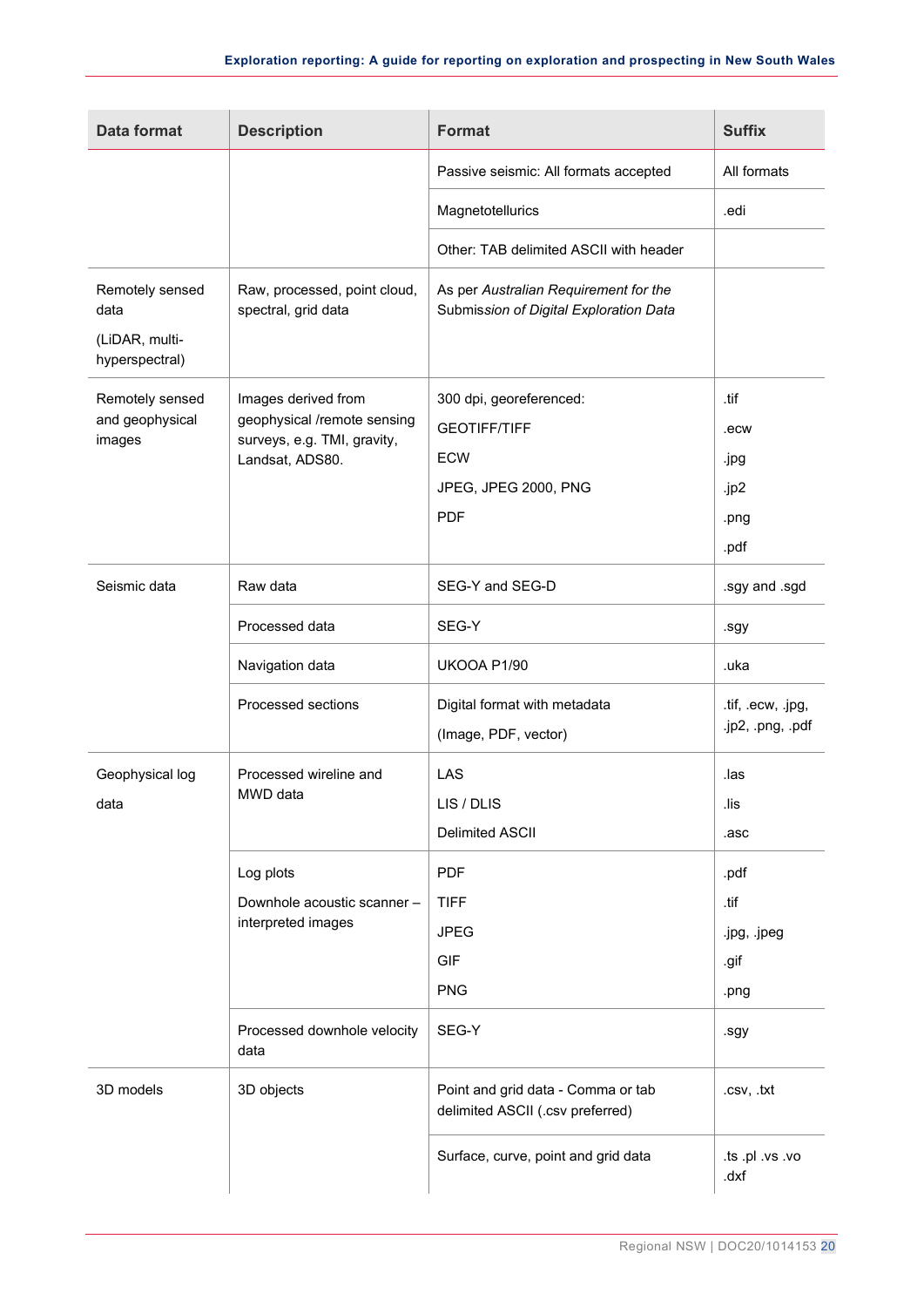| Data format                                          | <b>Description</b>                                                | Format                                                                   | <b>Suffix</b>                   |
|------------------------------------------------------|-------------------------------------------------------------------|--------------------------------------------------------------------------|---------------------------------|
|                                                      | Geophysical inversion and<br>forward modelling                    | UBC, VPMG, Modelvision or other inverse<br>and forward modelling formats | .den .sus .ts<br>.vo .dxf. .tkm |
| 3D model<br>interpretive data<br>(constraining data) | Surface geological mapping,<br>geological cross-sections,         | Georeferenced images                                                     | .jpg, .tiff, .bmp,<br>.ers      |
|                                                      | well data, seismic,<br>topographic, gravity and<br>magnetic data. | Comma or tab delimited ASCII (.csv<br>preferred)                         | .csv                            |
|                                                      |                                                                   | Seismic lines SEG-Y                                                      | sgy                             |
|                                                      |                                                                   | Surface, curve, point and grid data                                      | .ts .pl .vs .vo<br>.ers .dxf    |
|                                                      |                                                                   | Shapefiles                                                               | .shp                            |

## <span id="page-22-0"></span>**File naming convention**

File names should conform to the following convention:

#### **authority id\_YYYYMM\_A/P/F\_##\_ data type.eee**

**authority id** - an identifier for the authority

- **YYYYMM** a six-digit report date representing year and month
- **A/P/F** one of the letters denoting Annual, Partial Relinquishment or Final Report
- **##** a two-digit sequential number for each file submitted
- **data type** for the data type contained in the file (e.g. map, appendix, report, etc)
- **eee** files extension (including the period). For example .pdf, .txt, .jpg, .tif

By way of example, the file 'EL4242 200106 A 03 appendix.txt' would represent the third file in the June 2001 Annual Report for Exploration Licence 4242, containing tabular data in ASCII text format.

#### <span id="page-22-1"></span>**Metadata**

Metadata should provide sufficient information about a dataset for it to be used properly. The standard recommended by ANZLIC for metadata should be used where appropriate. However, some data require more information for intelligent use, and some data require specific metadata covered under other international standards.

#### <span id="page-22-2"></span>**Location coordinates**

Wherever coordinates are used, the spheroid (e.g. ANS, GSR80), datum (e.g. AGD66, GDA2020, GDA94) and grid system (e.g. latitude/longitude, MGA zone 54) must be stated.

If possible, coordinates should be supplied in the geocentric datum GDA2020 (e.g. spheroid-GSR80, datum-GDA2020, grid projection-MGA), in decimal degrees. GDA94 data is also acceptable.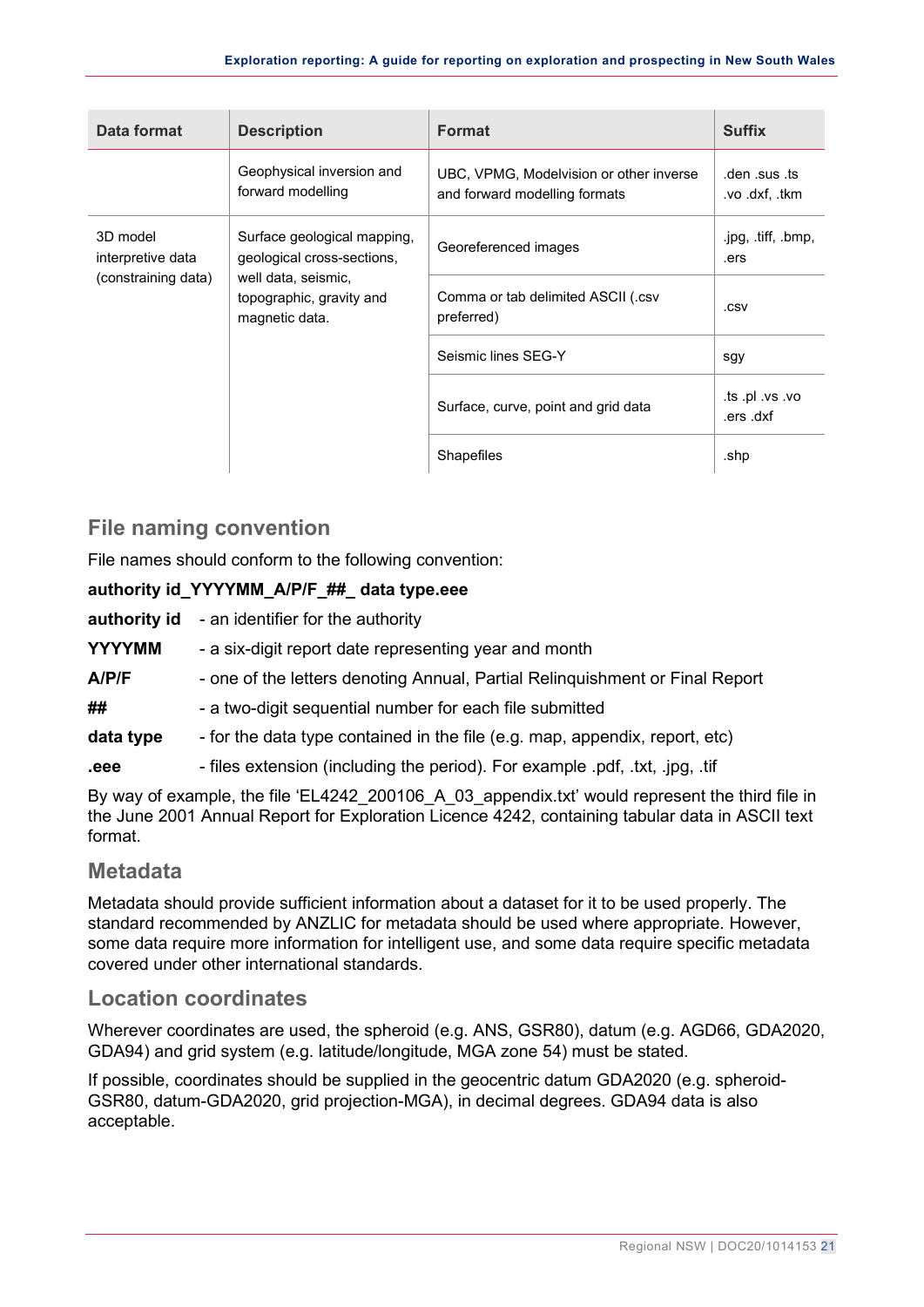### <span id="page-23-0"></span>**Images (maps, plans etc)**

All images should be provided in formats specified in [Table 5.](#page-19-6) They must be readable, of good print quality, and the colour and spatial data of the original plan or image should be maintained. Resolution should be generally 300 dots per inch (dpi) or better. Where applicable, a coordinate grid should be used and clearly shown on the map.

### <span id="page-23-1"></span>**Core and chip photos**

Photographs must be submitted of all drilling chips and core, where collected, in formats specified in [Table 5.](#page-19-6)

Files should be named to identify the depth at the beginning or end (or both) of the chip or core trays using the following format – DDH1\_Core\_Photo\_DepthInformation.jpg. For example DDH001 Core Photo 123m.jpg or DDH001 Core Photo 67m-70m.jpg

#### <span id="page-23-2"></span>**Geophysical and remotely sensed data**

Acquisition results (also known as logistics reports) are required for geophysical surveys and remotely sensed surveys (such as LiDAR and hyperspectral). Geophysical survey data must adhere to the Australian Society of Exploration Geophysicists (ASEG) formats. Remotely sensed data must adhere to *the Australian Requirements for the Submission of Digital Exploration Data*. There are standards for the magnetic, radiometric, gravity, electromagnetic, digital terrain (or elevation), electrical (including resistivity, induced polarity and magnetotellurics), hyperspectral and LiDAR data.

These standards ensure that the data and metadata are captured and are forwards and backwards compatible. The most commonly used is ASEG-GDF2 which has four files:

- 1. A decodable format description in the primary file (survey.DFN) separates the formatting details from the data.
- 2. A second file contains a text description of the data (survey.DES) and survey contents.
- 3. The third file contains associated metadata (survey.MET) with specification details for the map datum and projection for the geophysical data.
- 4. The fourth file contains the geophysical data (survey.DAT). The format description file defines information such as field names, units of measurement, format, comments and missing data substitution values (nulls). The data is contained in simple, multi-column ASCII files (tables).

In addition to ASEG-GDF2 format digital point-located data, associated derived information such as grids, images or models created from the data must be submitted in the appropriate file format specified in this section. See [Table 11](#page-44-1) and [Table 12](#page-44-2) for suggested naming conventions and abbreviations.

#### <span id="page-23-3"></span>**Seismic survey data – sections**

At the completion of the seismic work the following are to be supplied:

- complete legible set of observers logs, uphole records and surveyors' notes
- ASCII file of shot point location data
- complete set of field data (SEG-D or SEG-Y)
- stacked data (SEG-Y)
- final stacks (SEG-Y)
- migrated stacked sections (SEG-Y)
- digital sections (image, PDF or vector)
- Interpreted sections (graphics and/or vectors).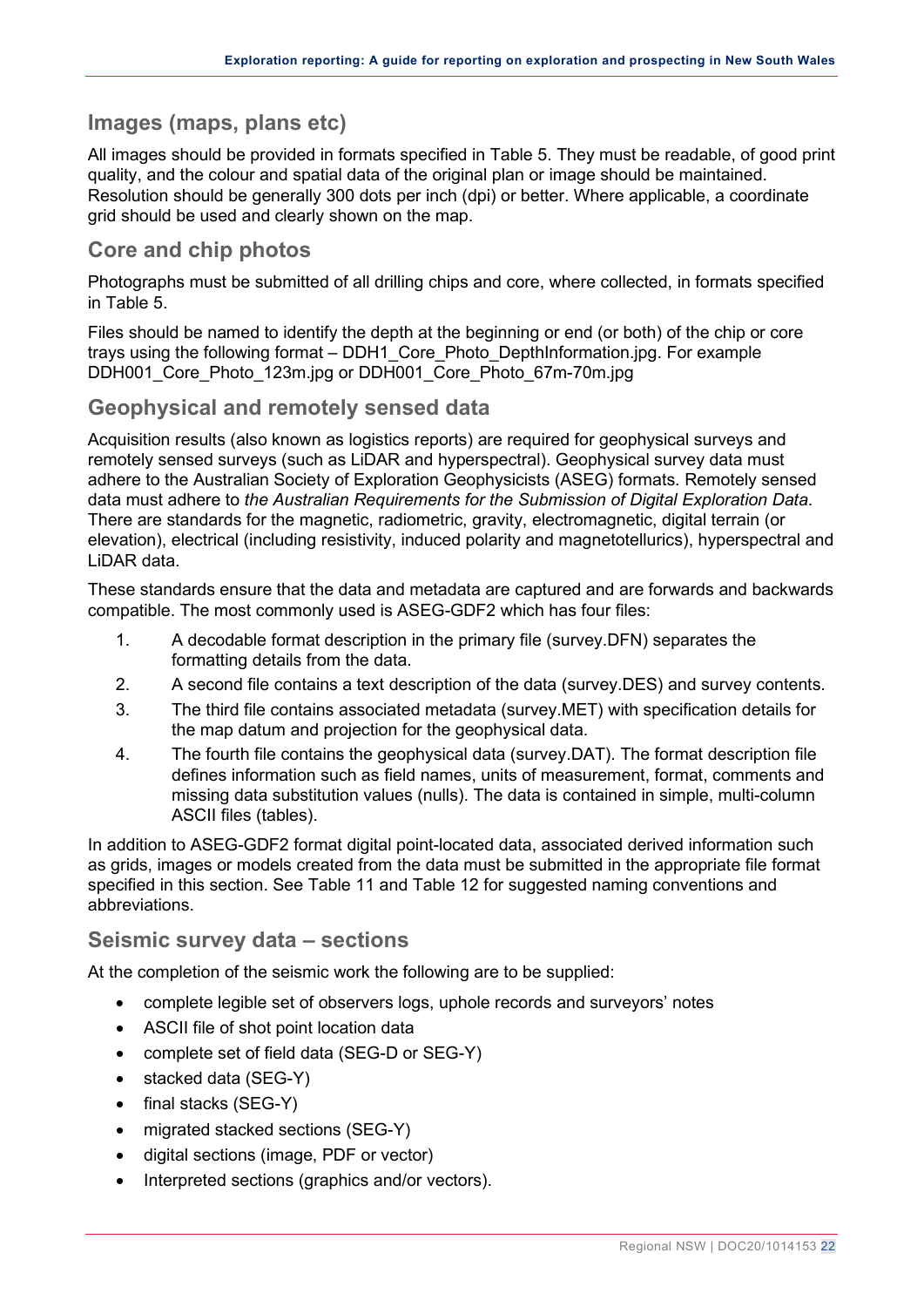File names should include survey and the line name (e.g. MaitlandSS\_98FSG\_AAA, GunnedahSS\_80-M3).

#### <span id="page-24-0"></span>**3D model data**

3D model data (surfaces and interpretive data) should be provided as per Table 5.

If model uses a local grid the data should be converted to a standard geographic or projected coordinate system, or reference datum provided for the local grid.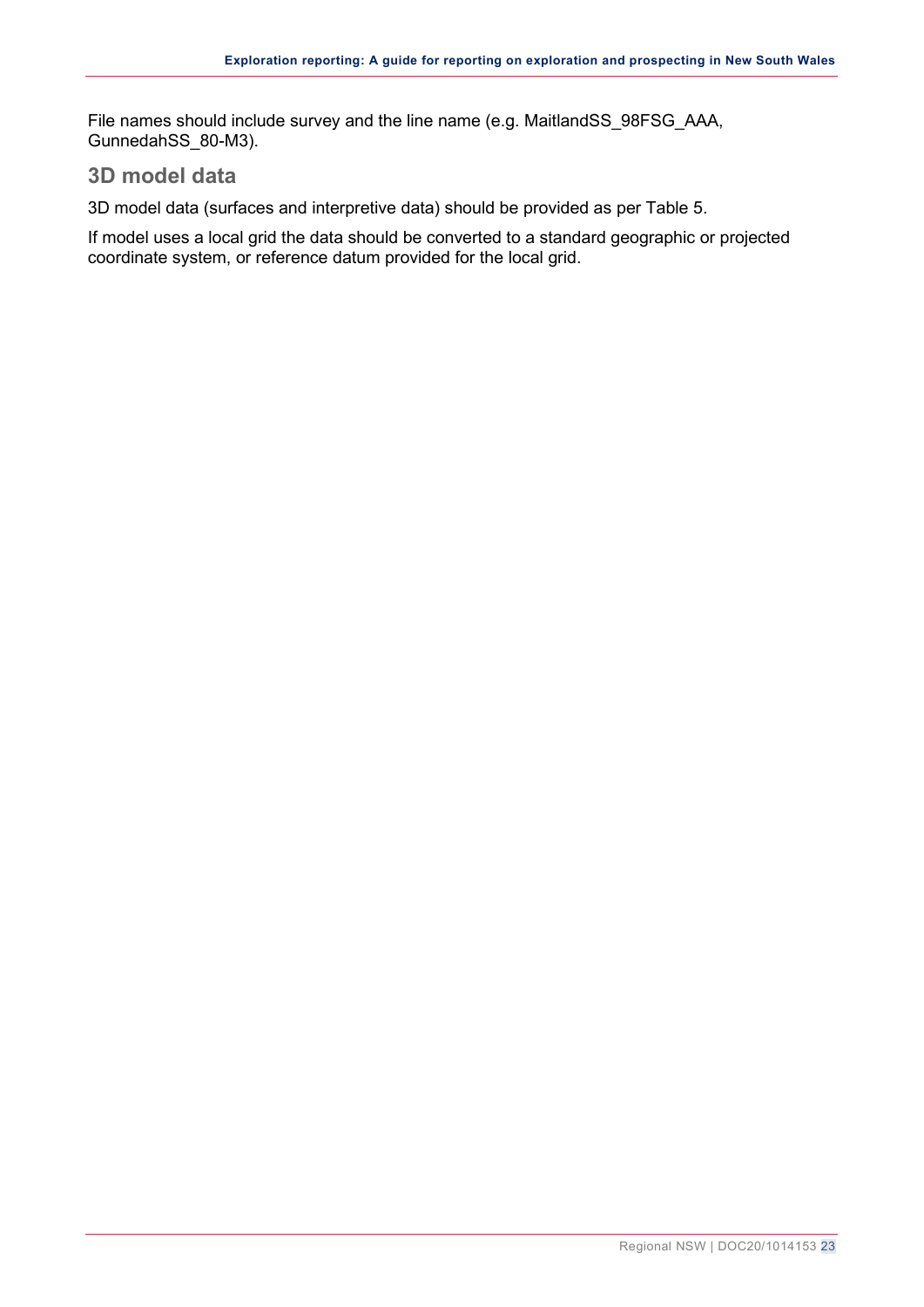## <span id="page-25-0"></span>Data requirements for mineral groups 1-8, 9A, 10 and 11

Surface and drilling data must be submitted using the approved templates. Explorers can use the template provided on the MEG website to generate the required files [\(Table 6\)](#page-25-1).

Alternatively, explorers may utilise the 'Mineral Reporting Template' (MRT) software to generate the required templates for their exploration data. The [MRT](http://www.australiaminerals.gov.au/legislation-regulations-and-guidelines#exp) is developed and maintained by the Government Geoscience Information Committee (GGIC) to assist explorers generate mineral exploration data in the required formats.

All data reported to MEG must include location details.

Submission of geochemistry data must include specification of detection limits and be accompanied by a copy of the original certified laboratory results (PDF).

| <b>Template name</b>                | Label           | <b>Description</b>                                                                                     |
|-------------------------------------|-----------------|--------------------------------------------------------------------------------------------------------|
| <b>Drillhole locations</b>          | SL <sub>4</sub> | Drillhole collar locations, sample locations or other site<br>locations.                               |
|                                     |                 | Costeaning and trenching location data to be submitted using<br>this template.                         |
| Drillhole surveys                   | DS4             | Downhole directional survey data                                                                       |
| Drillhole logging                   | DI4             | Downhole geological logs, such as lithology, alteration,<br>mineralisation, structure etc.             |
| Logging data dictionary             | LDD4            | Dictionary file specifying logging codes used                                                          |
| Drillhole geochemistry              | DG4             | Downhole geochemistry data or costeaning, trenching or<br>vertical channel sampling in a mine pit data |
| Surface geochemistry                | SG4             | Surface sample geochemistry, including point location data                                             |
| <b>PXRF</b> surface<br>geochemistry | SG4 PXRF        | Portable XRF data from surface locations                                                               |
| PXRF downhole<br>geochemistry       | DG4_PXRF        | Portable XRF data from drillhole samples                                                               |

#### <span id="page-25-1"></span>**Table 6 Exploration data templates for minerals.**

Additional templates may be added in the future.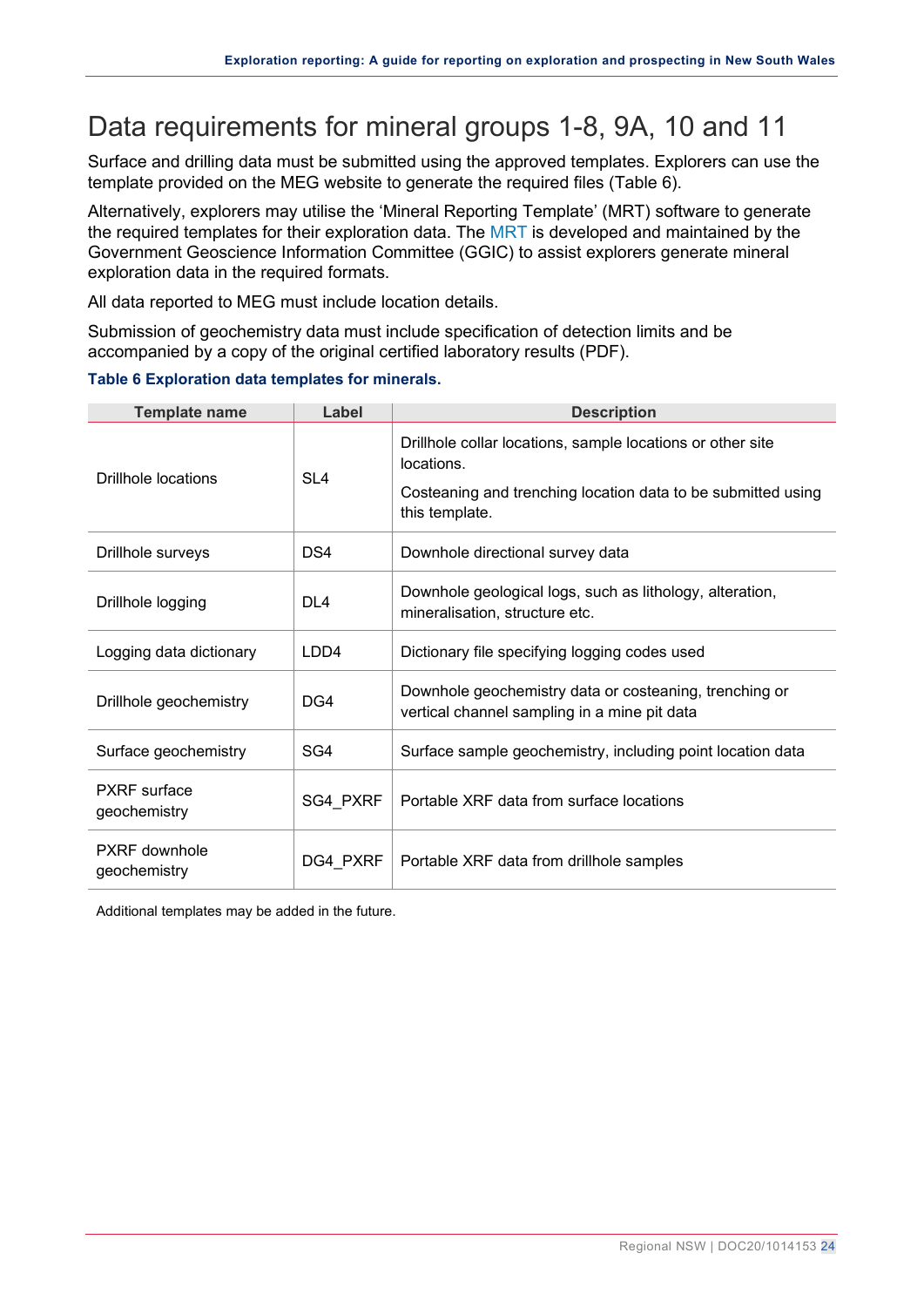## <span id="page-26-0"></span>Data requirements for mineral group 9 (coal)

Coal borehole data must be submitted in the CoalLog format where collected. Information, templates and dictionaries may be found on the [CoalLog AusIMM website](https://www.ausimm.com/insights-and-resources/resources/codes-and-standards/coallog/) and the preferred file naming convention is detailed in [Table 7.](#page-26-1)

clCertify is available on the [CoalLog website](https://www.ausimm.com/insights-and-resources/resources/codes-and-standards/coallog/) and allows explorers to validate their data prior to submission. clCertify also provides a facility to convert CoalLog data transfer files that satisfied earlier versions of CoalLog to the current standard.

Single data file submission of tabular borehole data (lithology, quality, geotechnical and gas data) is required. That is one file is to be submitted for each tabular data type (e.g. lithology). File is to include all boreholes being reported (i.e. borehole data not to be supplied on an individual borehole basis).

All other borehole data (downhole geophysics, core photos etc) must be submitted in individual ZIP files per borehole.

Where coal quality data has been supplied in CoalLog format by your laboratory, we request that you compile all laboratory reports into an individual file prior to submission.

The **Coal Borehole Summary Table** has been discontinued and this data should be supplied in the CoalLog Header format.

| <b>Description</b>                               | <b>Naming convention</b>                                                                                                                                                       |
|--------------------------------------------------|--------------------------------------------------------------------------------------------------------------------------------------------------------------------------------|
| Annual/partial relinquishment or final<br>report | Authority id_YYYYMM_annual/partial/final report.PDF                                                                                                                            |
| Drillhole collar/header file                     | Authority id Head.csv                                                                                                                                                          |
|                                                  | Drilling and cementing data must also be included under the<br>following column headings within the Header file in lieu of the<br>drilling and cementing logs being submitted: |
|                                                  | • Custom cement data (date that borehole was cemented, if<br>applicable, in DD/MM/YYYY format)                                                                                 |
|                                                  | • Custom drilling company (name of drilling company that<br>drilled borehole)                                                                                                  |
| Lithology data                                   | Authority id Lith.csv                                                                                                                                                          |
| <b>Analytical data</b>                           |                                                                                                                                                                                |
| Coal quality analysis                            | Authority id Qual.csv                                                                                                                                                          |
| Composites                                       | Authority id_Comp.csv                                                                                                                                                          |
| Clean coal composite definition                  | Authority id_CCCD.csv                                                                                                                                                          |
| Testing                                          | Authority id_Test.csv                                                                                                                                                          |
| Reflectance                                      | Authority id Refl.csv                                                                                                                                                          |
| <b>Geotechnical data</b>                         |                                                                                                                                                                                |
| Geotechnical log - Defects                       | Authority id Geotech Defe.csv                                                                                                                                                  |
| Geotechnical log - Point load testing            | Authority id_Geotech_Poin.csv                                                                                                                                                  |
| Seam gas data                                    | Authority id_Gas_Data.csv                                                                                                                                                      |

#### <span id="page-26-1"></span>**Table 7 Coal report and data preferred submission example**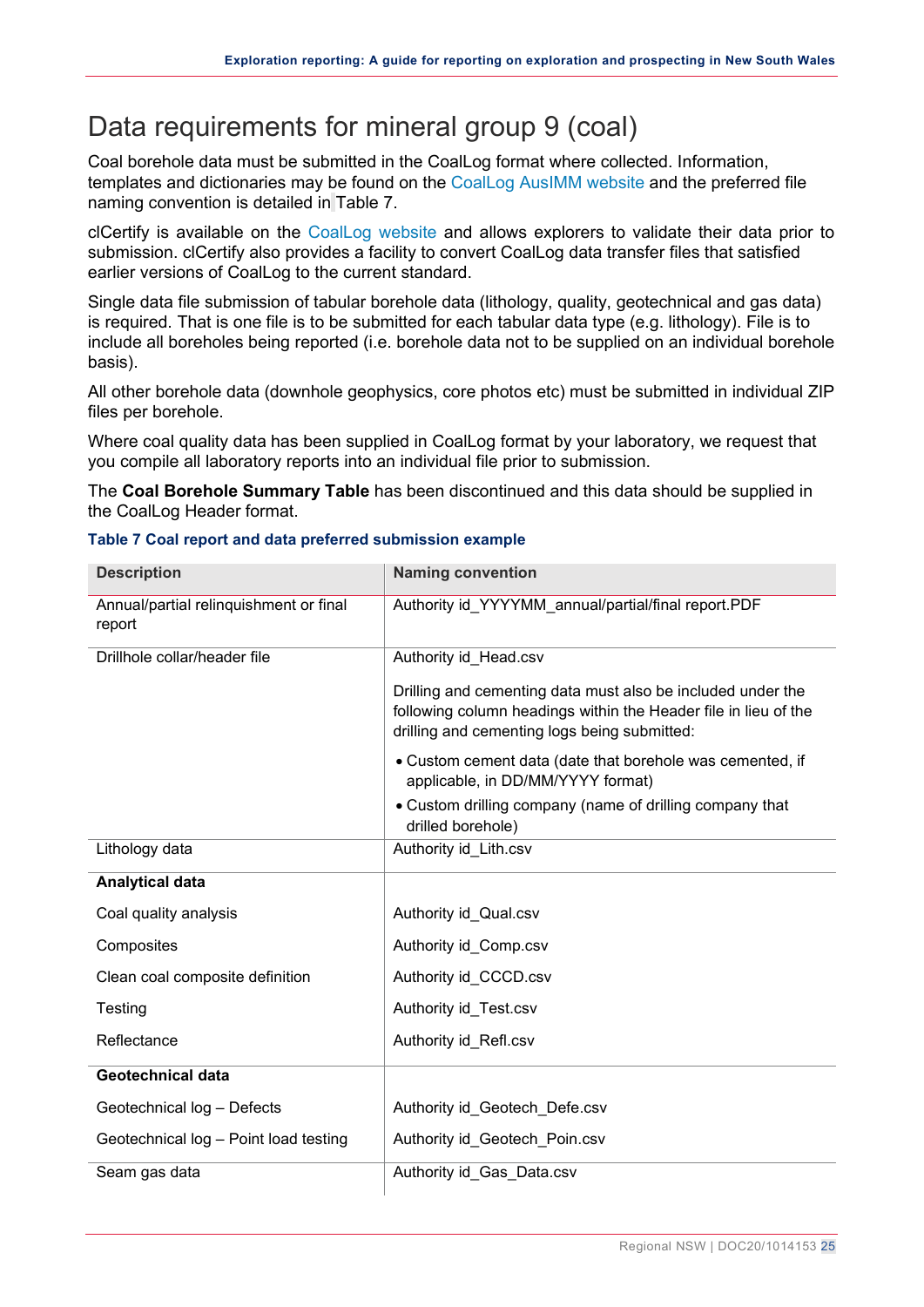| <b>Description</b>                                                               | <b>Naming convention</b>              |
|----------------------------------------------------------------------------------|---------------------------------------|
| Water observations                                                               | Authority id_Wate.csv                 |
| <b>Dictionaries</b>                                                              |                                       |
| Lithology dictionary                                                             | CoalLog V3.0 Lithology Dictionary.csv |
| Geotechnical dictionary                                                          | CoalLog_V3.0_Geotech_Dictionary.csv   |
| Stratigraphic units / seams dictionary                                           | Stratigraphic_Units_Dictionary.csv    |
| All other borehole data (geophysical<br>logs, core photos, acoustic scanner etc) | Borehole id Data.ZIP                  |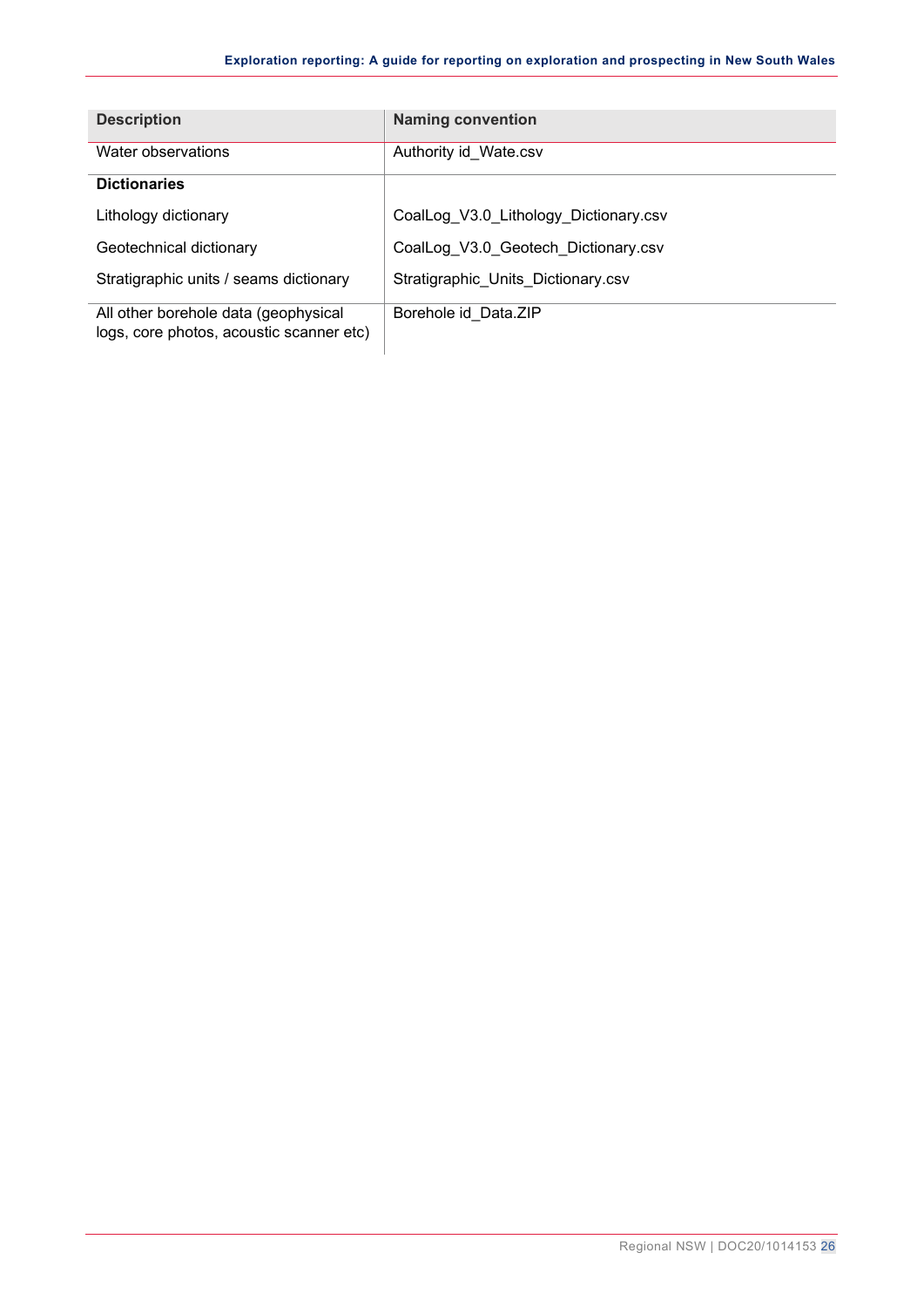# <span id="page-28-0"></span>Appendix 1 – Glossary

#### <span id="page-28-1"></span>**Table 8 Glossary**

| <b>Abbreviation</b>                                            | <b>Description</b>                                                                                                                                                                                                                                                                                        |
|----------------------------------------------------------------|-----------------------------------------------------------------------------------------------------------------------------------------------------------------------------------------------------------------------------------------------------------------------------------------------------------|
| AGD66                                                          | Australian Geodetic Datum 1966                                                                                                                                                                                                                                                                            |
| AL                                                             | assessment lease                                                                                                                                                                                                                                                                                          |
| <b>ANS</b>                                                     | Australian National Spheroid                                                                                                                                                                                                                                                                              |
| <b>ANZLIC</b>                                                  | Spatial Information Council in Australia and New Zealand                                                                                                                                                                                                                                                  |
| <b>ASCII</b>                                                   | American Standard Code for Information Exchange                                                                                                                                                                                                                                                           |
| <b>ASEG</b>                                                    | Australian Society of Exploration Geophysicists                                                                                                                                                                                                                                                           |
| AusIMM                                                         | Australasian Institute of Mining and Metallurgy                                                                                                                                                                                                                                                           |
| CGM / CGM+                                                     | <b>Computer Graphics Metafile</b>                                                                                                                                                                                                                                                                         |
| Commercially<br>sensitive and/or<br>proprietary<br>information | This includes information that is not already publicly available that if released may<br>result in damage to a authority holder's commercial interests, intellectual property or<br>trade secrets. This may include proprietary laboratory or other test work methods,<br>scientific interpretations etc. |
| CSV                                                            | comma-separated values                                                                                                                                                                                                                                                                                    |
| DAT                                                            | data file                                                                                                                                                                                                                                                                                                 |
| <b>DES</b>                                                     | ASEG-GDF2 supportive descriptive documentation                                                                                                                                                                                                                                                            |
| <b>DFN</b>                                                     | ASEG-GDF2 format information                                                                                                                                                                                                                                                                              |
| <b>DiGS</b>                                                    | A publicly accessible online collection of reports, publications and data                                                                                                                                                                                                                                 |
| <b>DLIS</b>                                                    | Digital Log Interchange Standard                                                                                                                                                                                                                                                                          |
| <b>DXF</b>                                                     | Drawing eXchange Format                                                                                                                                                                                                                                                                                   |
| <b>ECW</b>                                                     | <b>Enhanced Compression Wavelet</b>                                                                                                                                                                                                                                                                       |
| EL                                                             | exploration licence                                                                                                                                                                                                                                                                                       |
| <b>EROL</b>                                                    | <b>Exploration and Environmental Online Lodgement</b>                                                                                                                                                                                                                                                     |
| Exploration                                                    | Exploration has the same meaning as in the State Environmental Planning Policy<br>(Mining, Petroleum Production and Extractive Industries) 2007. Exploration includes<br>taking of samples, and the assessment of deposits, of minerals, petroleum and<br>extractive materials.                           |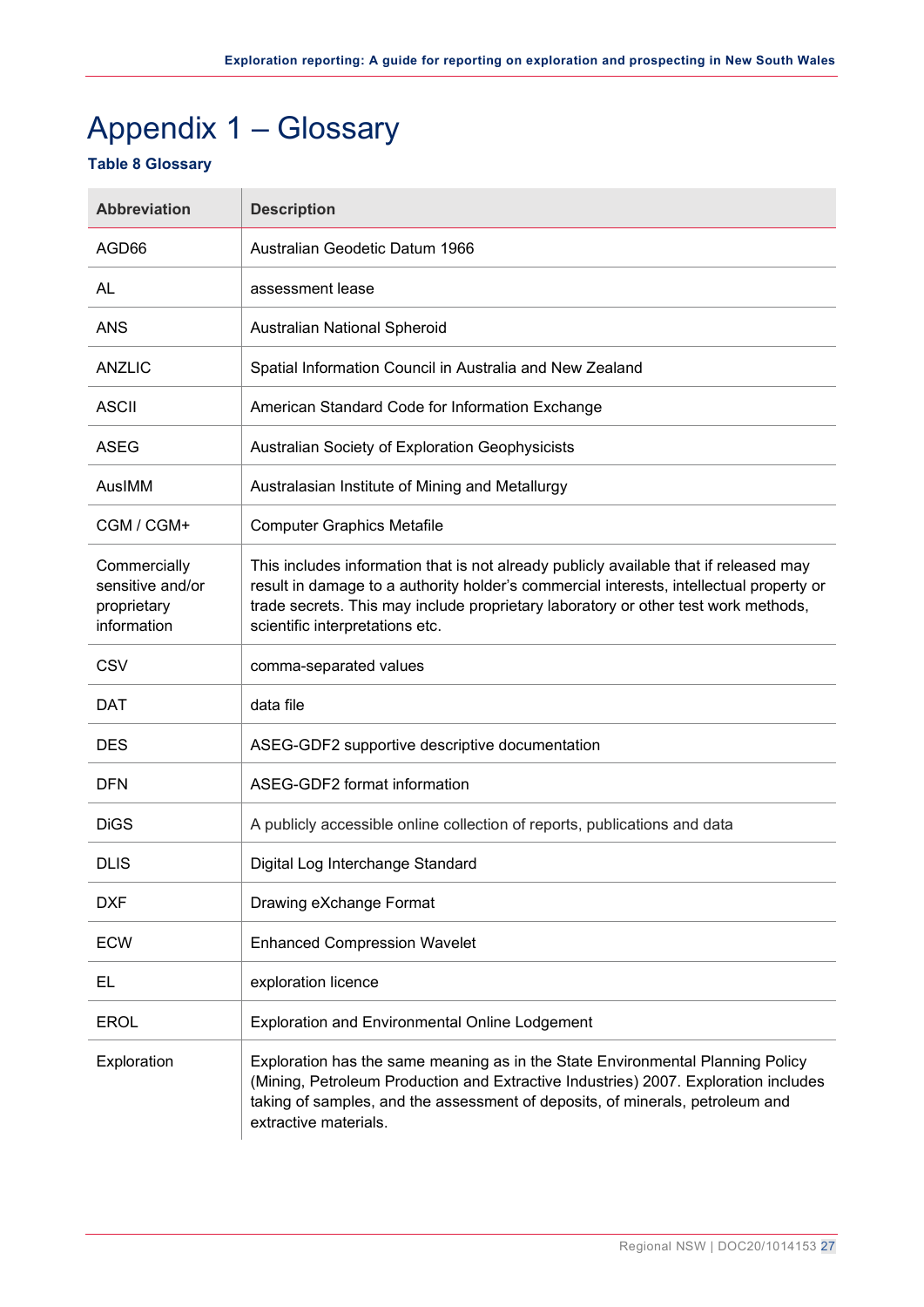| <b>Abbreviation</b>              | <b>Description</b>                                                                                                                                                                                                                                                                                                                                                                                                                                                                         |
|----------------------------------|--------------------------------------------------------------------------------------------------------------------------------------------------------------------------------------------------------------------------------------------------------------------------------------------------------------------------------------------------------------------------------------------------------------------------------------------------------------------------------------------|
| Flow-on authority                | For the purposes of this guideline, a flow-on is where an application for a new<br>authority has been lodged or granted over the same ground (or part thereof), during<br>the currency of an authority and the ownership is retained for that subsequent new<br>authority even though the authority type may change e.g. MLA/ML lodged or<br>granted over a previous EL or AL, an ALA/AL lodged or granted over previous EL,<br>or a consolidated EL granted over previously separate ELs. |
| <b>FTP</b>                       | file transfer protocol                                                                                                                                                                                                                                                                                                                                                                                                                                                                     |
| <b>GDA</b>                       | Geocentric Datum of Australia                                                                                                                                                                                                                                                                                                                                                                                                                                                              |
| <b>GDF</b>                       | geographic data file                                                                                                                                                                                                                                                                                                                                                                                                                                                                       |
| GDF2 / ASEG-<br>GDF <sub>2</sub> | <b>ASEG General Data Format Revision 2</b>                                                                                                                                                                                                                                                                                                                                                                                                                                                 |
| <b>GEOTIFF</b>                   | georeferenced TIFF file                                                                                                                                                                                                                                                                                                                                                                                                                                                                    |
| <b>GGIC</b>                      | Government Geoscience Information Committee                                                                                                                                                                                                                                                                                                                                                                                                                                                |
| <b>GRD</b>                       | <b>ER Mapper Grid</b>                                                                                                                                                                                                                                                                                                                                                                                                                                                                      |
| GSR80                            | Geodetic Reference System 1980                                                                                                                                                                                                                                                                                                                                                                                                                                                             |
| <b>GXF</b>                       | general eXchange format                                                                                                                                                                                                                                                                                                                                                                                                                                                                    |
| <b>IMER</b>                      | Improved Management of Exploration Regulation                                                                                                                                                                                                                                                                                                                                                                                                                                              |
| <b>JORC</b>                      | Australasian Joint Ore Reserves Committee                                                                                                                                                                                                                                                                                                                                                                                                                                                  |
| JPG / JPEG                       | joint photographic group                                                                                                                                                                                                                                                                                                                                                                                                                                                                   |
| LAS                              | Log ASCII Standard                                                                                                                                                                                                                                                                                                                                                                                                                                                                         |
| <b>LIS</b>                       | log interchange standard                                                                                                                                                                                                                                                                                                                                                                                                                                                                   |
| <b>MEA</b>                       | Mineral Exploration Assessment (within GSNSW)                                                                                                                                                                                                                                                                                                                                                                                                                                              |
| <b>MGA</b>                       | Map Grid of Australia                                                                                                                                                                                                                                                                                                                                                                                                                                                                      |
| <b>MRT</b>                       | mineral reporting template                                                                                                                                                                                                                                                                                                                                                                                                                                                                 |
| <b>PNG</b>                       | portable network graphic                                                                                                                                                                                                                                                                                                                                                                                                                                                                   |
| Project                          | Any named exploration project or mining operation.                                                                                                                                                                                                                                                                                                                                                                                                                                         |
| Prospecting                      | Prospecting has the same meaning as 'prospecting' in the Mining Act 1992. This<br>means to carry out works on, or to remove samples from, land for the purpose of<br>testing the mineral bearing qualities of the land.                                                                                                                                                                                                                                                                    |
| SEG-Y / SGY                      | Drawing eXchange Format 'y' format                                                                                                                                                                                                                                                                                                                                                                                                                                                         |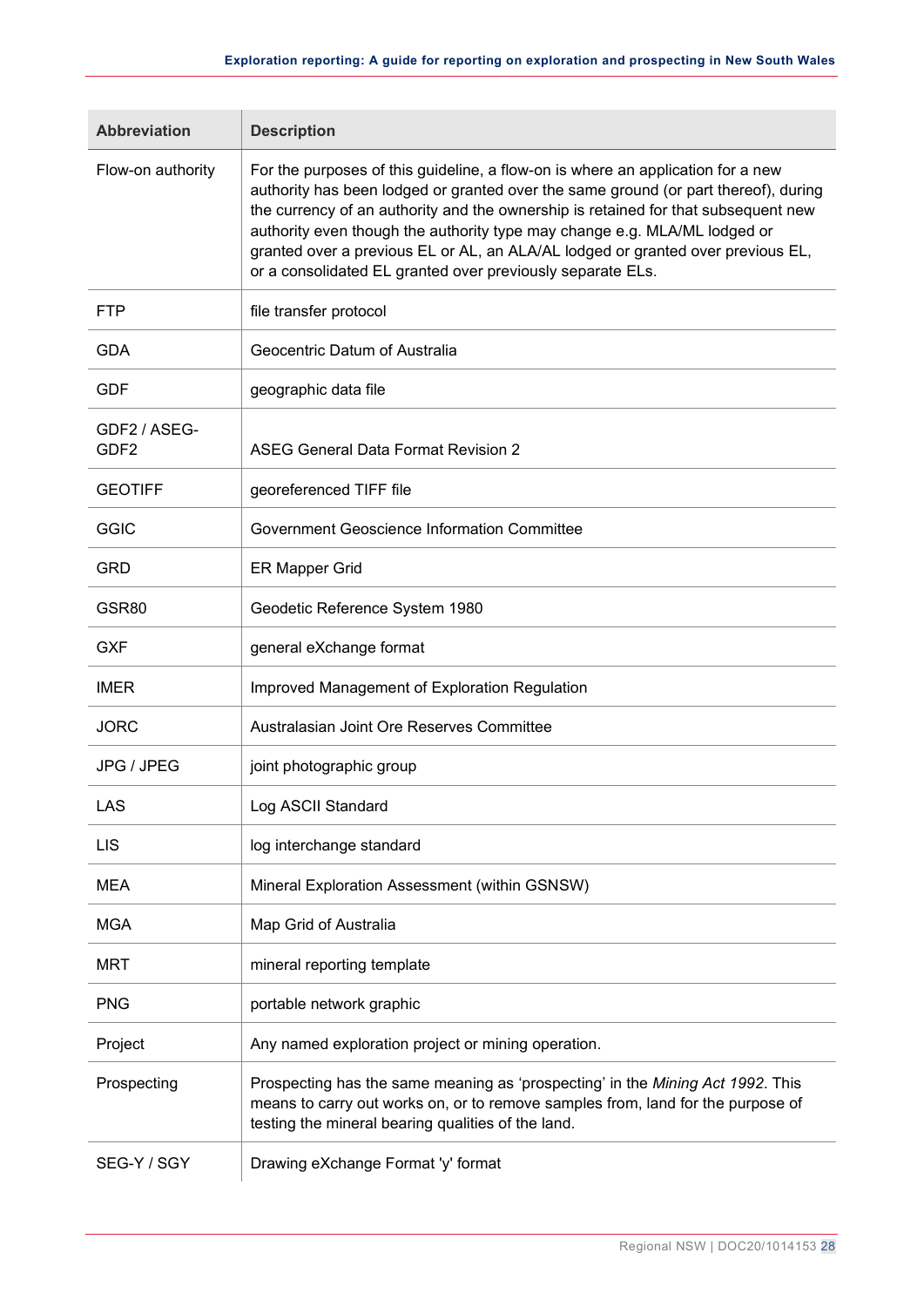| <b>Abbreviation</b> | <b>Description</b>                             |
|---------------------|------------------------------------------------|
| TIFF / TIF          | tagged image file                              |
| TMI                 | total magnetic intensity                       |
| TXT                 | Tab delimited ASCII text file                  |
| <b>UKOOA</b>        | United Kingdom Offshore Operators Association  |
| UKOOA P1/90         | UKOOA Post Plot Data Exchange Tape 1990 format |
| <b>XML</b>          | extensible markup language                     |
| <b>XSD</b>          | <b>XML Schema Definition</b>                   |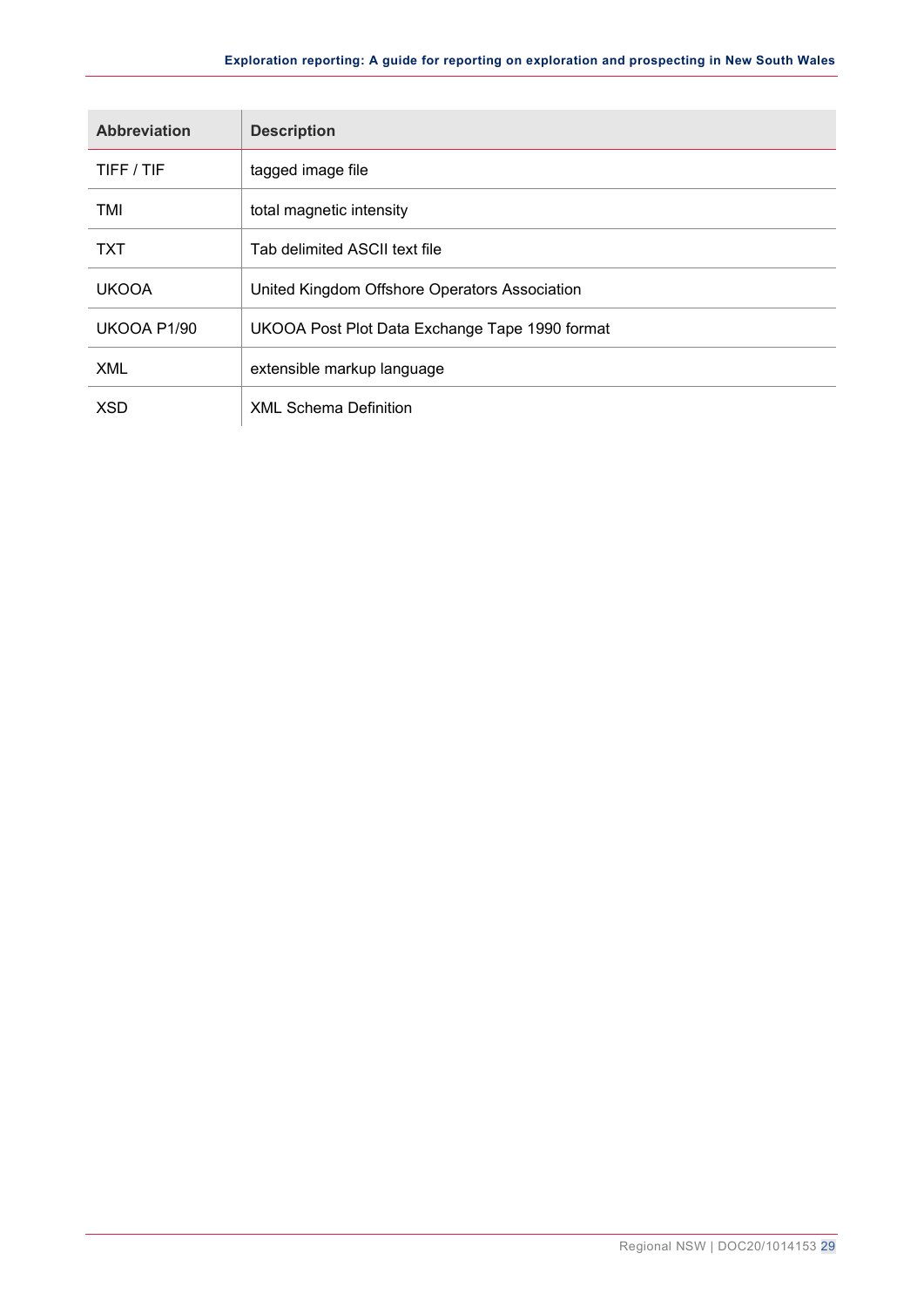# Appendix 2 – Details of confidentiality periods for different data categories

**Table 9 Confidentiality periods for different data categories**

<span id="page-31-1"></span><span id="page-31-0"></span>

| Data category                     | Data item                               | <b>Details</b>                                                                                                                                                                                                                                                         | Open file 5<br>years after<br>submission | <b>Confidential</b><br>for life of<br>authority |
|-----------------------------------|-----------------------------------------|------------------------------------------------------------------------------------------------------------------------------------------------------------------------------------------------------------------------------------------------------------------------|------------------------------------------|-------------------------------------------------|
| Review and compilation activities | Geological<br>interpretation,           | Initial geological model and exploration rationale used as basis<br>of exploration                                                                                                                                                                                     |                                          |                                                 |
|                                   | target generation<br>and prioritisation | New interpreted geological modelling based on exploration<br>results used for ongoing exploration targeting                                                                                                                                                            |                                          |                                                 |
|                                   | Modelling - 2D and<br>3D                | Interpreted geological units, plans and sections including for<br>lithology, structure, mineralisation, alteration, raw and clean<br>quality etc. This includes all details of interpreted depths and<br>thicknesses, modelling parameters, interpolation methods etc. |                                          |                                                 |
| Work on historical datasets       | Digitisation of                         | Raw compiled mapping, surface sampling and drilling data<br>including site information, sample type and purpose, assay<br>results, geological unit etc digitised from historical maps and<br>other files                                                               |                                          |                                                 |
|                                   | historical datasets                     | Interpreted geological units, other point, linear and polygonal<br>features, anomalies etc interpreted from digitised historical<br>datasets                                                                                                                           |                                          |                                                 |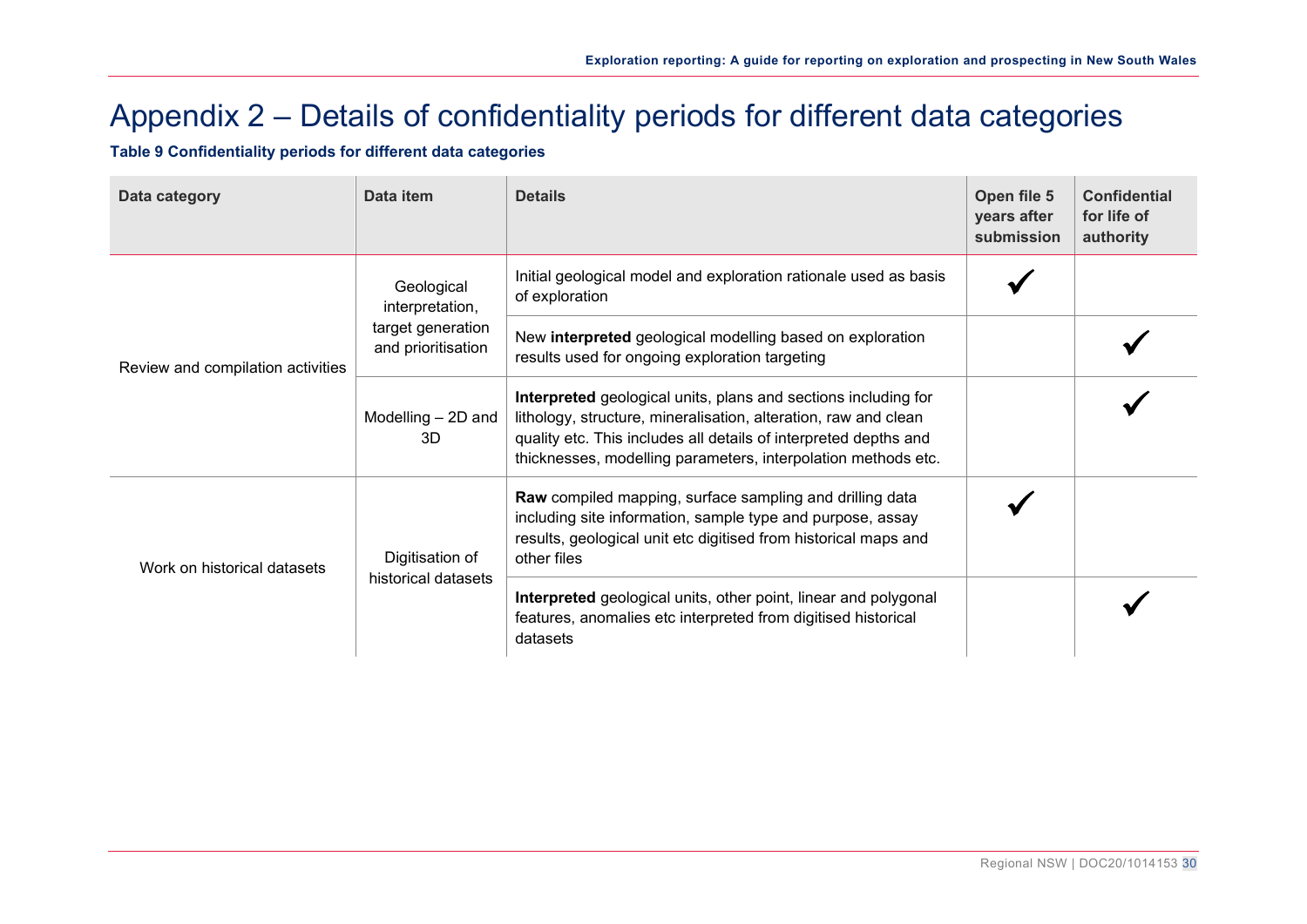| Data category                                                 | Data item                                                                                                                                                                                  | <b>Details</b>                                                                                                                                                                                                                                                                                                                                                                                                                                                                                     | Open file 5<br>years after<br>submission | <b>Confidential</b><br>for life of<br>authority |
|---------------------------------------------------------------|--------------------------------------------------------------------------------------------------------------------------------------------------------------------------------------------|----------------------------------------------------------------------------------------------------------------------------------------------------------------------------------------------------------------------------------------------------------------------------------------------------------------------------------------------------------------------------------------------------------------------------------------------------------------------------------------------------|------------------------------------------|-------------------------------------------------|
|                                                               |                                                                                                                                                                                            | Raw compiled drilling data collected from resurveying historical<br>collars including borehole name, coordinates, RL, total depth,<br>datums, projections, dip and azimuth.                                                                                                                                                                                                                                                                                                                        |                                          |                                                 |
|                                                               | Resurveying of<br>historical collars,<br>re-assaying and<br>relogging of<br>historical drillcore                                                                                           | Raw compiled sample details including sample name, borehole<br>name, sample type and description, sample purpose and<br>method, depth from and to, sample date, duplicate details etc<br>and sampling results including laboratory details, sample<br>preparation, analytical methods, detection limits, original<br>laboratory certificates, details of laboratory and field duplicates,<br>standards and blanks from resampled drillcore or sample pulps<br>(from drillcore or surface samples). |                                          |                                                 |
| and sample pulps                                              | Observed compiled colour, rock type, weathering, bedding,<br>alteration, weathering, mineralisation, veining, dictionary etc.<br>from relogging of historical drillcore or surface samples |                                                                                                                                                                                                                                                                                                                                                                                                                                                                                                    |                                          |                                                 |
|                                                               |                                                                                                                                                                                            | Interpreted geological units, other point, linear and polygonal<br>features, anomalies etc interpreted from resurveying and re-<br>assaying of historical drillcore and sample pulps                                                                                                                                                                                                                                                                                                               |                                          |                                                 |
| Mapping                                                       | Field, geophysical<br>and<br>photogeological                                                                                                                                               | <b>Observed</b> field site information including coordinates, geology,<br>structure, stratigraphy, alteration, mineralisation, mineralogy,<br>weathering geophysical characteristics etc at observation points,<br>and along line and polygon traverses. This includes strike and<br>dip measurements.                                                                                                                                                                                             |                                          |                                                 |
|                                                               | mapping                                                                                                                                                                                    | Interpreted geological units, other point, linear and polygonal<br>features                                                                                                                                                                                                                                                                                                                                                                                                                        |                                          |                                                 |
| Surface samples - Field samples<br>including rock chips, soil | Sample details                                                                                                                                                                             | Observed sample site name, sample date, sample type and<br>description, sample purpose, field duplicate details, coordinates,<br>RL, datums, projections                                                                                                                                                                                                                                                                                                                                           |                                          |                                                 |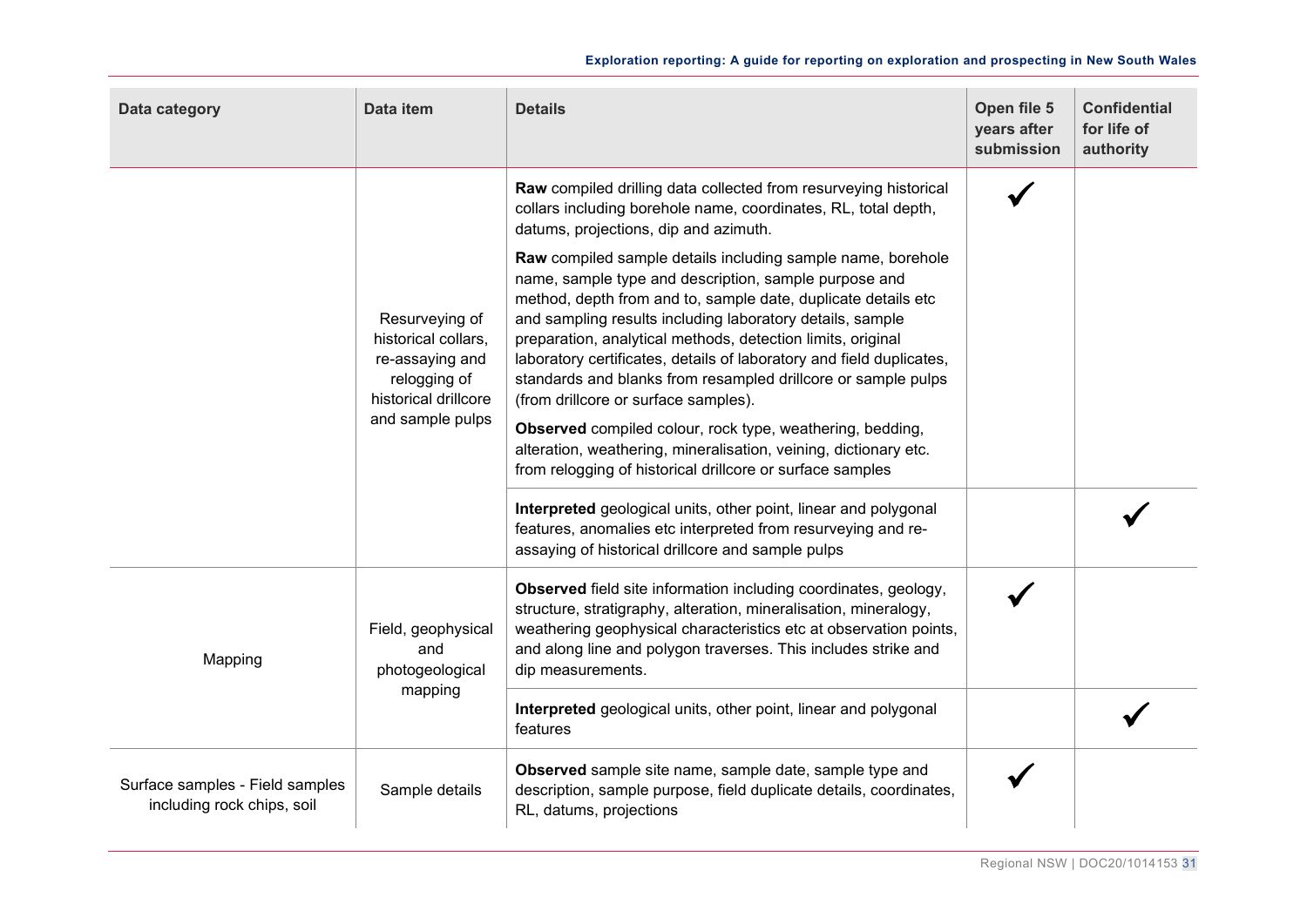| Data category                             | Data item                 | <b>Details</b>                                                                                                                                                                                                                                                                                     | Open file 5<br>years after<br>submission | <b>Confidential</b><br>for life of<br>authority |
|-------------------------------------------|---------------------------|----------------------------------------------------------------------------------------------------------------------------------------------------------------------------------------------------------------------------------------------------------------------------------------------------|------------------------------------------|-------------------------------------------------|
| samples, stream sediment<br>samples, etc. | Sample<br>geochemistry    | Raw sampling results including laboratory details, sample<br>preparation, analytical methods, detection limits, original<br>laboratory certificates, details of laboratory and field duplicates,<br>standards and blanks. This includes XRF details and all other<br>portable analysis techniques. |                                          |                                                 |
|                                           | Geological logging        | Observed colour, rock type, weathering, bedding, alteration,<br>weathering, mineralisation, veining, structures, geological<br>dictionaries etc.                                                                                                                                                   |                                          |                                                 |
|                                           | Rock properties           | <b>Raw</b> rock properties such as magnetic susceptibility, density<br>etc.                                                                                                                                                                                                                        |                                          |                                                 |
| <b>Drilling</b>                           | <b>Borehole locations</b> | Borehole name, coordinates, RL, total depth, datums,<br>projections, dip and azimuth                                                                                                                                                                                                               |                                          |                                                 |
|                                           | Rehabilitation<br>status  | Details on rehab of borehole including but not limited to<br>cementing, backfilling, capping, type/length of casing left in<br>borehole, any objects left in borehole etc.                                                                                                                         |                                          |                                                 |
|                                           | Borehole metadata         | Location accuracy, drilling company name, start / finish dates                                                                                                                                                                                                                                     |                                          |                                                 |
|                                           | Downhole surveys          | Inclination, azimuth, survey type, surveying company name,<br>survey unique identifier, survey instrument, maximum deviation<br>from vertical, survey computation method, distance and<br>direction of deviation data etc.                                                                         |                                          |                                                 |
|                                           | Geological logging        | Observed colour, rock type, weathering, bedding, alteration,<br>weathering, mineralisation, veining, structures, geological<br>dictionaries etc.                                                                                                                                                   |                                          |                                                 |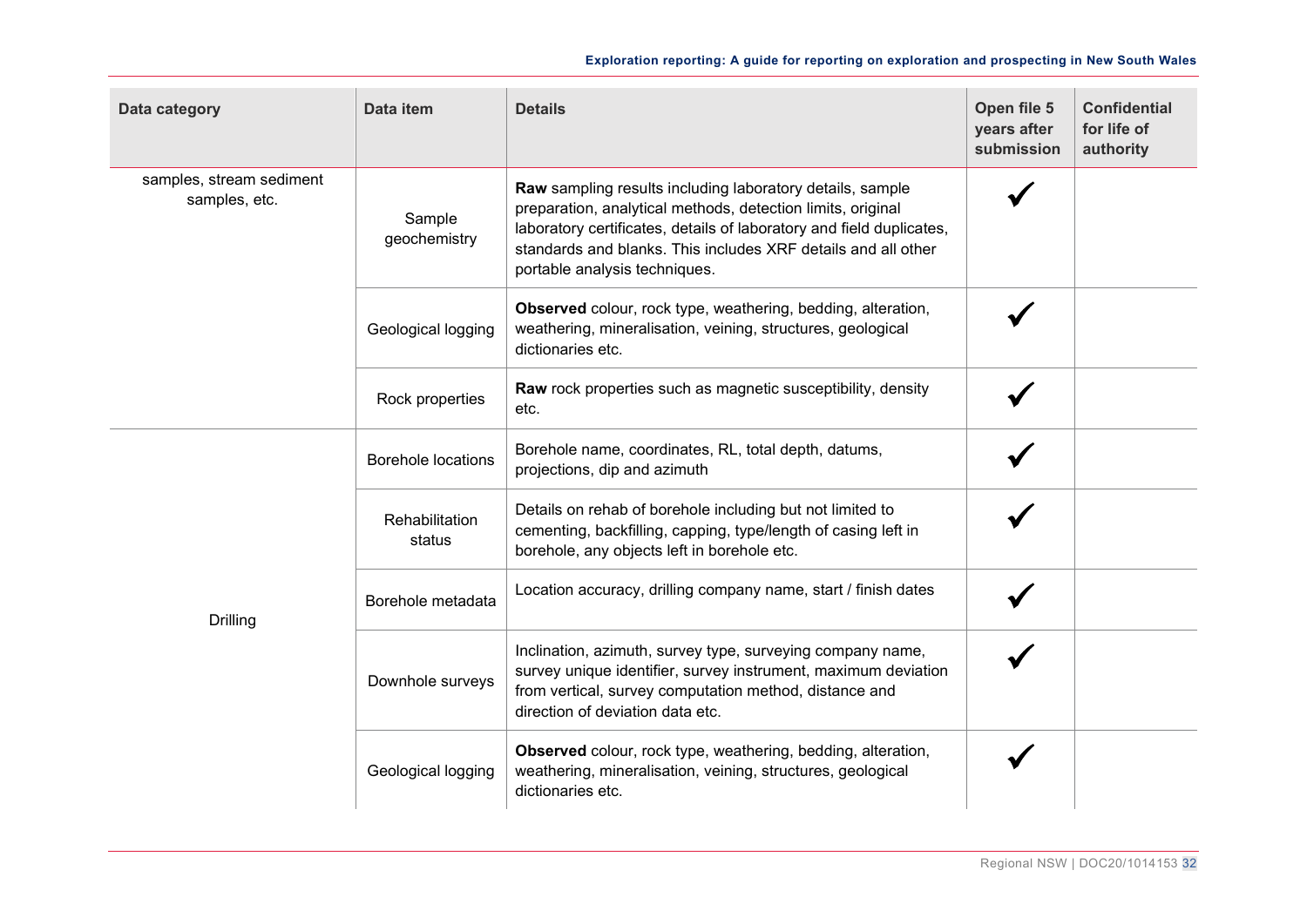| Data category | Data item                               | <b>Details</b>                                                                                                                                                                                                                                                                                                     | Open file 5<br>years after<br>submission | <b>Confidential</b><br>for life of<br>authority |
|---------------|-----------------------------------------|--------------------------------------------------------------------------------------------------------------------------------------------------------------------------------------------------------------------------------------------------------------------------------------------------------------------|------------------------------------------|-------------------------------------------------|
|               | Geophysical and                         | Raw downhole geophysical data such as magnetic<br>susceptibility, density, resistivity, sonic logging, Acoustic<br>Televiewer or Optical Televiewer data etc.                                                                                                                                                      |                                          |                                                 |
|               | wireline logging                        | Interpreted geological units, other point, linear and polygonal<br>features and interpretation reports from downhole geophysical<br>surveys                                                                                                                                                                        |                                          |                                                 |
|               | Geotechnical<br>logging and<br>sampling | Observed defects, strengths, surfaces, UCS, point load, slaking<br>etc.                                                                                                                                                                                                                                            |                                          |                                                 |
|               | Hyperspectral<br>logging                | Raw reflectance data and mineralogical data, along with<br>metadata including data acquisition tool, NVCL reference etc                                                                                                                                                                                            |                                          |                                                 |
|               | Formation depths                        | <b>Observed</b> Formation names, depths                                                                                                                                                                                                                                                                            |                                          |                                                 |
|               | Seam/ore details                        | Observed depths, thicknesses                                                                                                                                                                                                                                                                                       |                                          |                                                 |
|               | Sample details                          | Observed sample name, borehole name, sample type and<br>description, sample purpose and method, depth from and to,<br>sample date, duplicate details etc                                                                                                                                                           |                                          |                                                 |
|               | Sample<br>geochemistry                  | Raw sampling results including laboratory details, sample<br>preparation, analytical methods, detection limits, analysis dates,<br>original laboratory certificates, details of laboratory and field<br>duplicates, standards and blanks. This includes XRF details and<br>all other portable analysis techniques. |                                          |                                                 |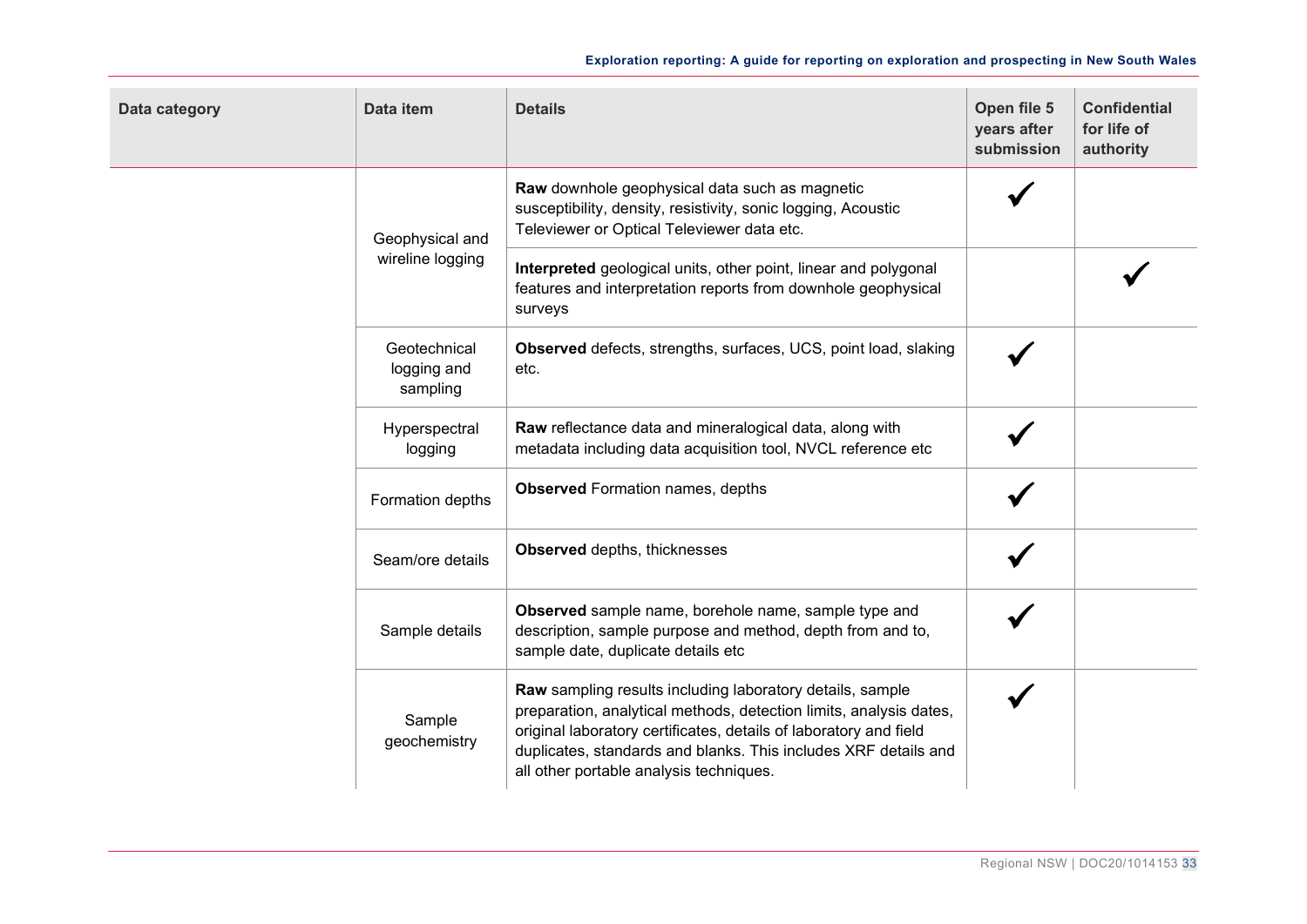| Data category                         | Data item                                                                                       | <b>Details</b>                                                                                                                                                                                                                           | Open file 5<br>years after<br>submission | <b>Confidential</b><br>for life of<br>authority |
|---------------------------------------|-------------------------------------------------------------------------------------------------|------------------------------------------------------------------------------------------------------------------------------------------------------------------------------------------------------------------------------------------|------------------------------------------|-------------------------------------------------|
|                                       | Core and chip<br>photos                                                                         | Raw photos of drill core and drill chips                                                                                                                                                                                                 |                                          |                                                 |
|                                       | Water observations                                                                              | Observed water level and flow data, including borehole name,<br>location, depth, observation date                                                                                                                                        |                                          |                                                 |
|                                       | Other sampling<br>such as<br>hydrogeochemistry<br>etc                                           | Raw sampling results including laboratory details, sample<br>preparation, analytical methods, detection limits, analysis dates,<br>original laboratory certificates, details of laboratory and field<br>duplicates, standards and blanks |                                          |                                                 |
| Geophysical surveys (non-<br>seismic) | Includes all<br>airborne and<br>ground surveys for<br>magnetics, gravity,<br>hyperspectral etc. | Raw data and metadata from surveys, including grids, images,<br>survey outlines, acquisition report and final line data provided by<br>geophysical contractor                                                                            |                                          |                                                 |
|                                       |                                                                                                 | Processed survey data and processing report and imagery<br>created from basic processing                                                                                                                                                 |                                          |                                                 |
|                                       |                                                                                                 | Interpreted geological units, other point, linear and polygonal<br>features                                                                                                                                                              |                                          |                                                 |
| Remote sensing                        | Includes satellite,<br>LiDAR,<br>multispectral,<br>hyperspectral etc.                           | Raw data and metadata from surveys, including grids, images,<br>survey outlines, acquisition report and final line data provided by<br>geophysical contractor                                                                            |                                          |                                                 |
|                                       |                                                                                                 | Processed survey data and processing reports and imagery<br>created from basic processing                                                                                                                                                |                                          |                                                 |
|                                       |                                                                                                 | Outcomes of interpretations including interpreted geological<br>units, soils, vegetation etc and other point, linear and polygonal<br>features                                                                                           |                                          |                                                 |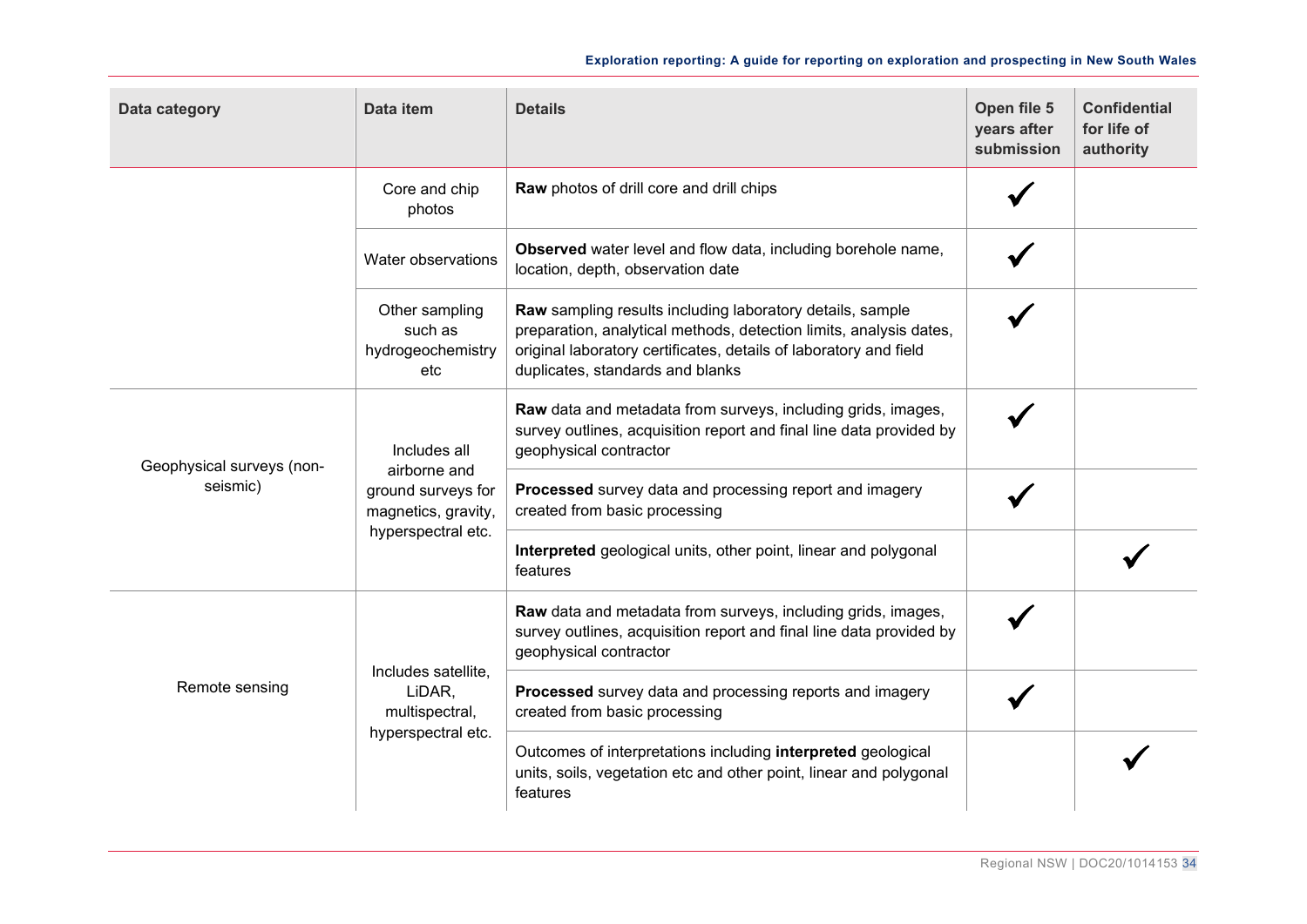| Data category                               | Data item                                                 | <b>Details</b>                                                                                                                                                                                                                                                                                                                                                                                                                                                                                                                               | Open file 5<br>years after<br>submission | <b>Confidential</b><br>for life of<br>authority |
|---------------------------------------------|-----------------------------------------------------------|----------------------------------------------------------------------------------------------------------------------------------------------------------------------------------------------------------------------------------------------------------------------------------------------------------------------------------------------------------------------------------------------------------------------------------------------------------------------------------------------------------------------------------------------|------------------------------------------|-------------------------------------------------|
|                                             |                                                           | Raw data and metadata from surveys, lines, bin grids survey<br>outlines, acquisition reports and final data provided by<br>contractor etc.                                                                                                                                                                                                                                                                                                                                                                                                   |                                          |                                                 |
| Seismic surveys                             | 2D and 3D seismic                                         | Processed survey data and processing reports and imagery<br>created from basic processing                                                                                                                                                                                                                                                                                                                                                                                                                                                    |                                          |                                                 |
|                                             |                                                           | Interpreted geological units, other point, linear and polygonal<br>features                                                                                                                                                                                                                                                                                                                                                                                                                                                                  |                                          |                                                 |
| Resource and reserve estimates              | Resource and<br>reserve statement                         | Resource and/or reserves estimate to include a resource and<br>reserve statement and a summary of the following factors:<br>geology and geological interpretation<br>sampling and sub-sampling techniques<br>drilling techniques<br>criteria used for classification, including drill and data<br>spacing and distribution<br>sample analysis method<br>estimation methodology<br>cut-off grade/s including basis for cut-off grade/s<br>mining and metallurgical methods and parameters and<br>other material modifying factors considered. |                                          |                                                 |
|                                             | Resource and<br>reserve modelling                         | Interpreted wireframes, cross sections, grids etc used to<br>determine resource and/or reserve estimate                                                                                                                                                                                                                                                                                                                                                                                                                                      |                                          |                                                 |
|                                             | Resource and<br>reserve report                            | Full resource and reserve reports                                                                                                                                                                                                                                                                                                                                                                                                                                                                                                            |                                          |                                                 |
| Metallurgical/washery/processing<br>studies | All studies related<br>to mineral and<br>other processing | All raw data and reports from processing studies including from<br>ore characterisation, beneficiation, bulk sampling, washability<br>studies etc.                                                                                                                                                                                                                                                                                                                                                                                           |                                          |                                                 |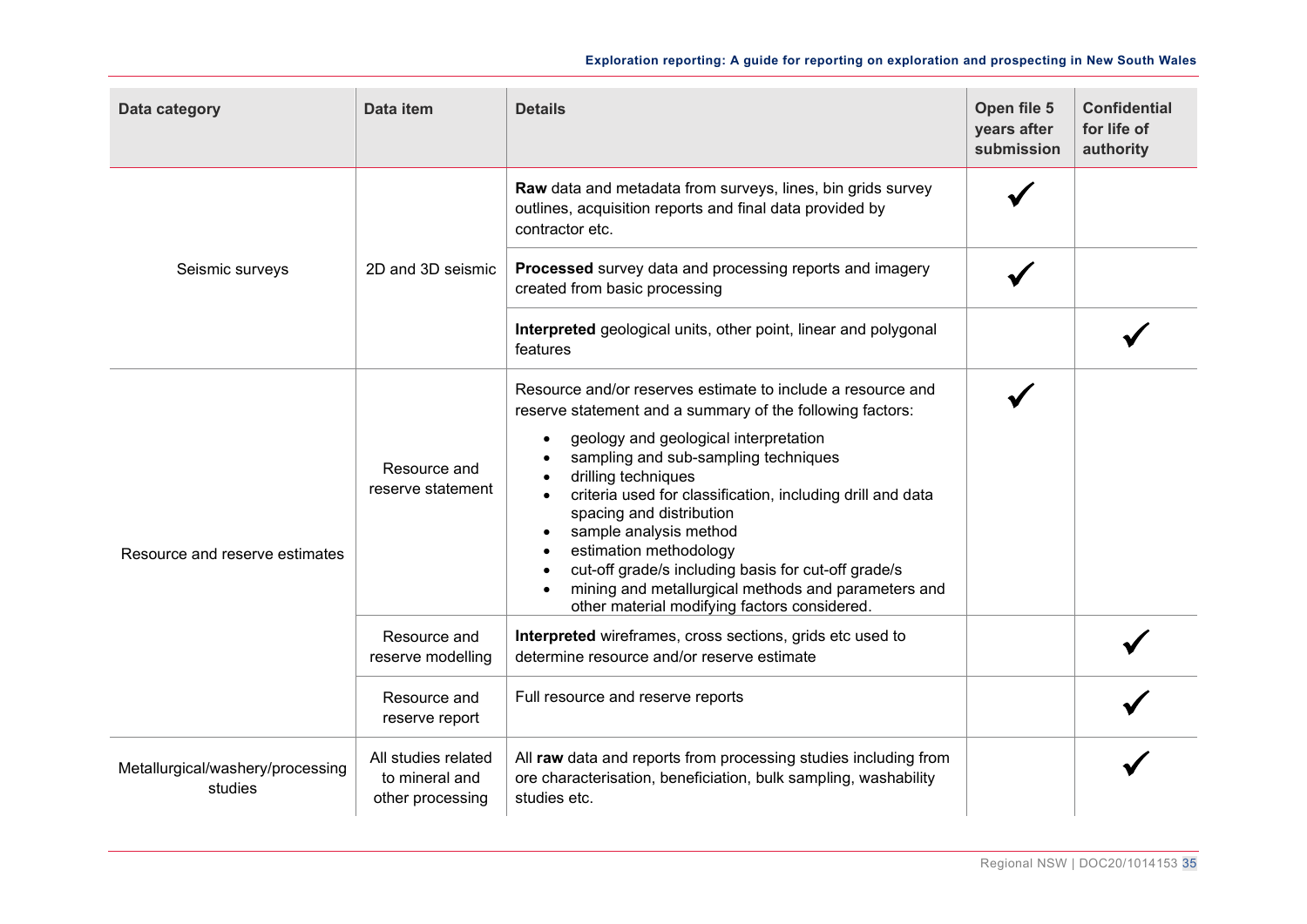| Data category                             | Data item                                                           | <b>Details</b>                                                                                                                                                                                                                                                                                  | Open file 5<br>years after<br>submission | <b>Confidential</b><br>for life of<br>authority |
|-------------------------------------------|---------------------------------------------------------------------|-------------------------------------------------------------------------------------------------------------------------------------------------------------------------------------------------------------------------------------------------------------------------------------------------|------------------------------------------|-------------------------------------------------|
| Economic modelling/feasibility<br>studies | All studies related<br>to economic<br>modelling/feasibility         | All raw data and reports from economic modelling and feasibility<br>studies, this includes concept studies, pre-feasibility studies,<br>bankability studies etc                                                                                                                                 |                                          |                                                 |
| Mining operations and                     | <b>Current mining</b><br>operations                                 | Summary of mining operations                                                                                                                                                                                                                                                                    |                                          |                                                 |
| production statistics                     | Production<br>statistics                                            | Raw annual production statistics                                                                                                                                                                                                                                                                |                                          |                                                 |
| Geology findings in the mine              | Geological<br>mapping of faces<br>and other areas<br>throughout the | Observed field site information including coordinates, geology,<br>structure, stratigraphy, alteration, mineralisation, mineralogy,<br>weathering geophysical characteristics etc at observation points,<br>and along line and polygon traverses. This includes strike and<br>dip measurements. |                                          |                                                 |
|                                           | mine area                                                           | Interpreted geological units, other point, linear and polygonal<br>features                                                                                                                                                                                                                     |                                          |                                                 |
|                                           | Rock property<br>studies                                            | All data and reports                                                                                                                                                                                                                                                                            |                                          |                                                 |
| Other activities                          | Petrographic<br>studies                                             | All data and reports                                                                                                                                                                                                                                                                            |                                          |                                                 |
|                                           | Petrophysical<br>studies                                            | All data and reports                                                                                                                                                                                                                                                                            |                                          |                                                 |
|                                           | Geotechnical<br>surveys                                             | All data and reports                                                                                                                                                                                                                                                                            |                                          |                                                 |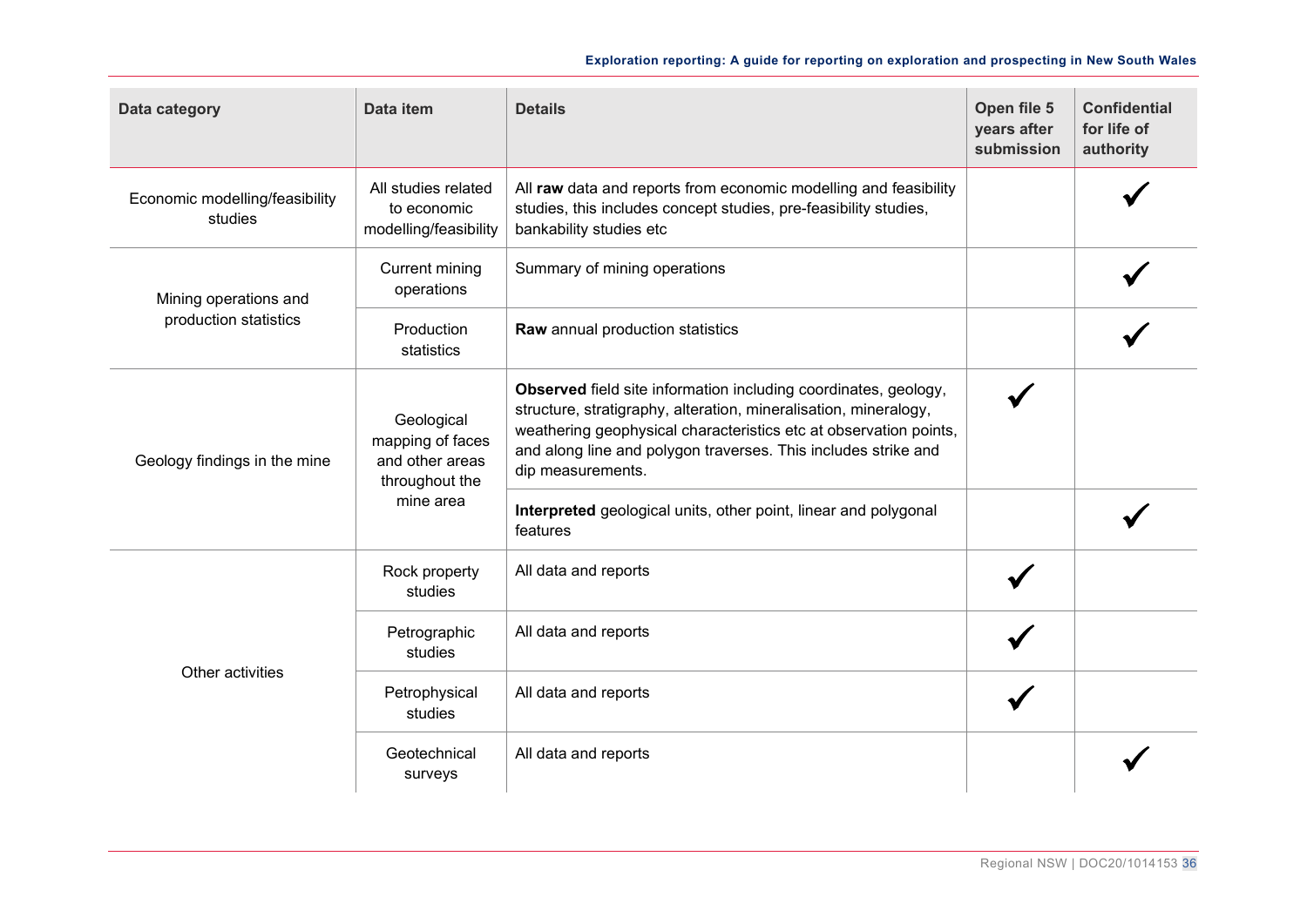| Data category | Data item                   | <b>Details</b>                                                                                                                                                                                                                                     | Open file 5<br>years after<br>submission | <b>Confidential</b><br>for life of<br>authority |
|---------------|-----------------------------|----------------------------------------------------------------------------------------------------------------------------------------------------------------------------------------------------------------------------------------------------|------------------------------------------|-------------------------------------------------|
|               | Gas testing                 | All data and reports                                                                                                                                                                                                                               |                                          |                                                 |
| Maps          | Main report maps            | Location maps, geological maps, surface sample location maps,<br>drilling location maps, geophysical survey maps etc required in<br>main report sections. Maps to include significant results and<br>imagery from basic processing where relevant. |                                          |                                                 |
|               | Proposed<br>exploration map | Map of proposed exploration activities and/or mining activities<br>for the next reporting period                                                                                                                                                   |                                          |                                                 |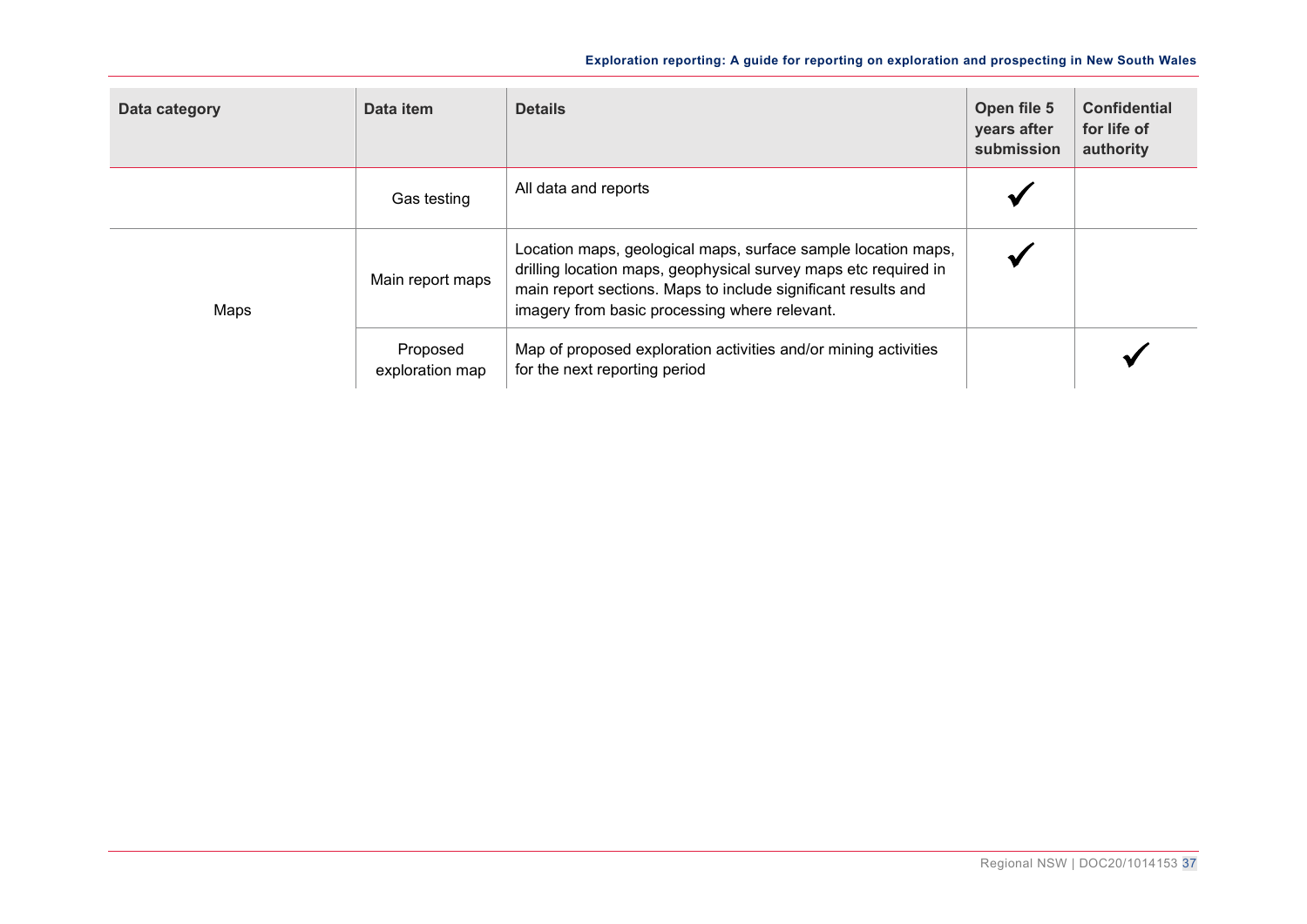# <span id="page-39-0"></span>Appendix 3 – Activity and expenditure table template

<span id="page-39-2"></span>Activity and expenditure information, submitted via Titles Management System (TMS), is used by MEG to assess:

- exploration progress against the work program
- validating exploration data and information submitted
- assigning appropriate confidentiality to data as set out in Appendix 2 (Table 9)
- monitor industry wide trends in exploration, environmental management and community consultation.

The expenditure amounts must be reported as GST inclusive.

### <span id="page-39-1"></span>**Guidance for compiling activity and expenditure data**

When expenditure is allocated against a particular exploration activity, the report lodgement section in TMS will prompt the user to upload the supporting exploration data. For example, in the 'Activity and Expenditure' section in TMS, if the rock chip sample section was filled in, then in the 'Required Information' section in TMS, a prompt will indicate that rock chip analytical data must be supplied.

Expenditure for acquisition exploration categories is inclusive of all costs for that category and includes the costs:

- obtaining, preparing, analysing and interpreting samples and data.
- associated with accommodation, travel, equipment, and fuel
- rehabilitation costs, such as borehole sealing of drill holes
- salaries / wages of staff and contractors

Expenditure for authority management may include exploration report / data preparation and submission, native title management and compensation.

Expenditure is not required for application fees, the annual administrative levy, the annual rental fee, security deposits, and general administrative overheads such as agent fees, office rent, training, office equipment, software, administrative staff and insurance.

Expenditure for environmental activities may include environmental approvals or studies, environmental or rehabilitation management plans, rehabilitation activities, waste removal/disposal that have not been attributed to a particular exploration category.

Expenditure for community consultation activities may include stakeholder notification, provision of information, landholder liaison/negotiations, public meetings, and community consultive committees etc. It should not include compensation payments.

Expenditure for salaries / wages of staff and contractors can be included for staff and contractors where that expenditure cannot be directly attributed to a particular exploration category.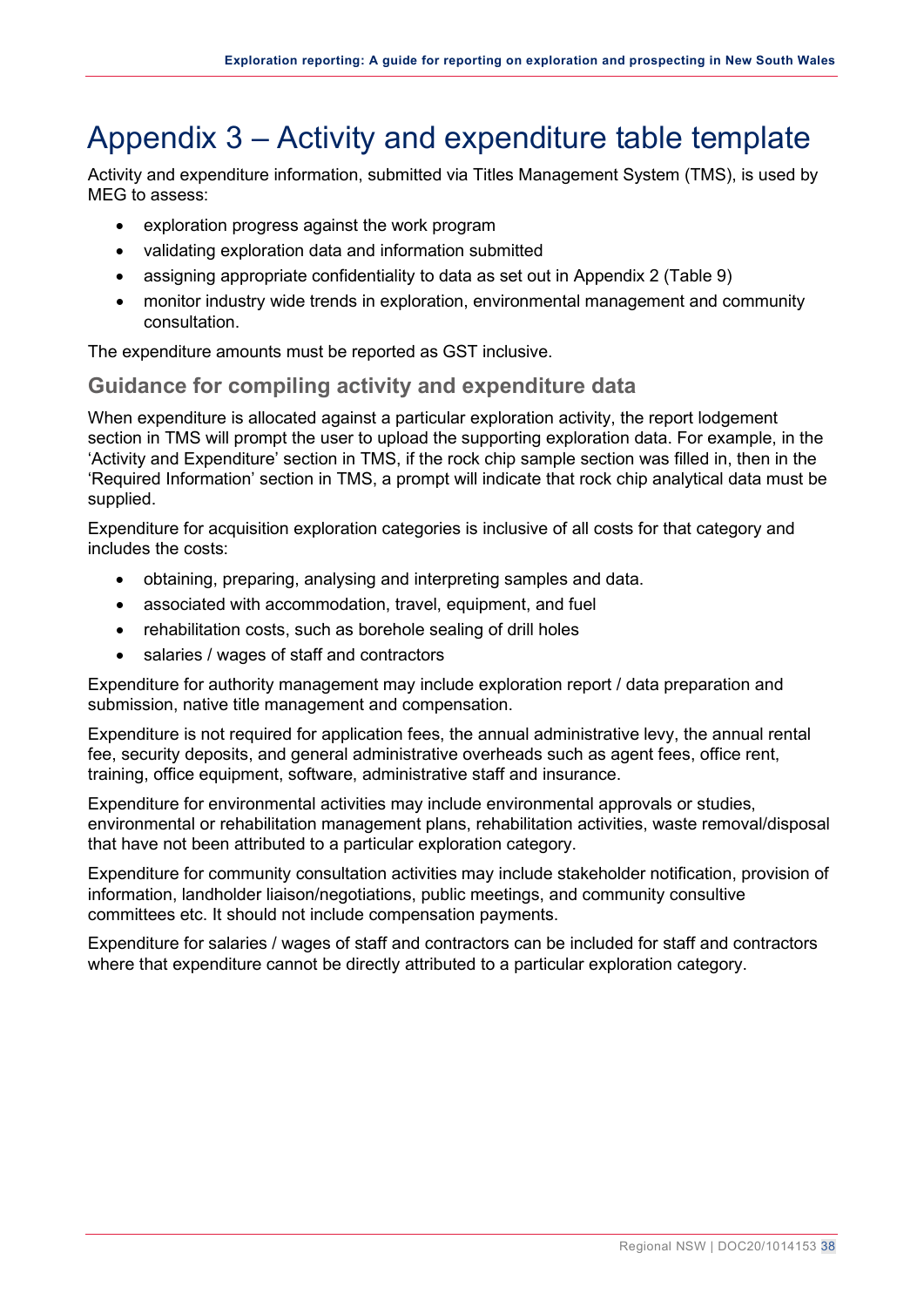#### **Table 10 Activity and expenditure table template**

| <b>Exploration Category</b>                                 | <b>Description</b><br>of Activity | Quantity       | Quantity                 | <b>Total</b><br><b>Expenditure</b><br>(GST<br>inclusive) |
|-------------------------------------------------------------|-----------------------------------|----------------|--------------------------|----------------------------------------------------------|
| <b>Compilation activities</b>                               |                                   |                |                          |                                                          |
| Desktop activities, literature and<br>data review           |                                   | $\blacksquare$ |                          | \$                                                       |
| Exploration planning and logistical<br>preparation          |                                   | $\blacksquare$ | ٠                        | \$                                                       |
| Modelling and inversion                                     |                                   | $\blacksquare$ | $\overline{\phantom{a}}$ | \$                                                       |
| Work on historical datasets,<br>including data reprocessing |                                   | $\blacksquare$ |                          | \$                                                       |
| Geophysical surveys and remote sensing                      |                                   |                |                          |                                                          |
| Aerial photography / digital<br>photogrammetry              |                                   | Area (km2)     | Line kms                 | \$                                                       |
| Electromagnetic - airborne                                  |                                   | Area (km2)     | Line kms                 | \$                                                       |
| Electromagnetic - ground                                    |                                   | Area (km2)     | Line kms                 | \$                                                       |
| Gravity - airborne                                          |                                   | Area (km2)     | Line kms                 | \$                                                       |
| Gravity - ground                                            |                                   | Area (km2)     | Line kms                 | \$                                                       |
| Ground penetrating radar                                    |                                   | Area (km2)     | Line kms                 | \$                                                       |
| Hyperspectral and multispectral<br>satellite scanning       |                                   | Area (km2)     | Line kms                 | \$                                                       |
| Induced polarisation / resistivity                          |                                   | Area (km2)     | Line kms                 | \$                                                       |
| LiDAR survey                                                |                                   | Area (km2)     | Line kms                 | \$                                                       |
| Magnetic &/or radiometric -<br>airborne                     |                                   | Area (km2)     | Line kms                 | \$                                                       |
| Magnetic &/or radiometric -<br>ground                       |                                   | Area (km2)     | Line kms                 | \$                                                       |
| Magnetotelluric                                             |                                   | Area (km2)     | Line kms                 | \$                                                       |
| Passive seismic                                             |                                   | Area (km2)     | Line kms                 | \$                                                       |
| Satellite imagery                                           |                                   | Area (km2)     | Line kms                 | \$                                                       |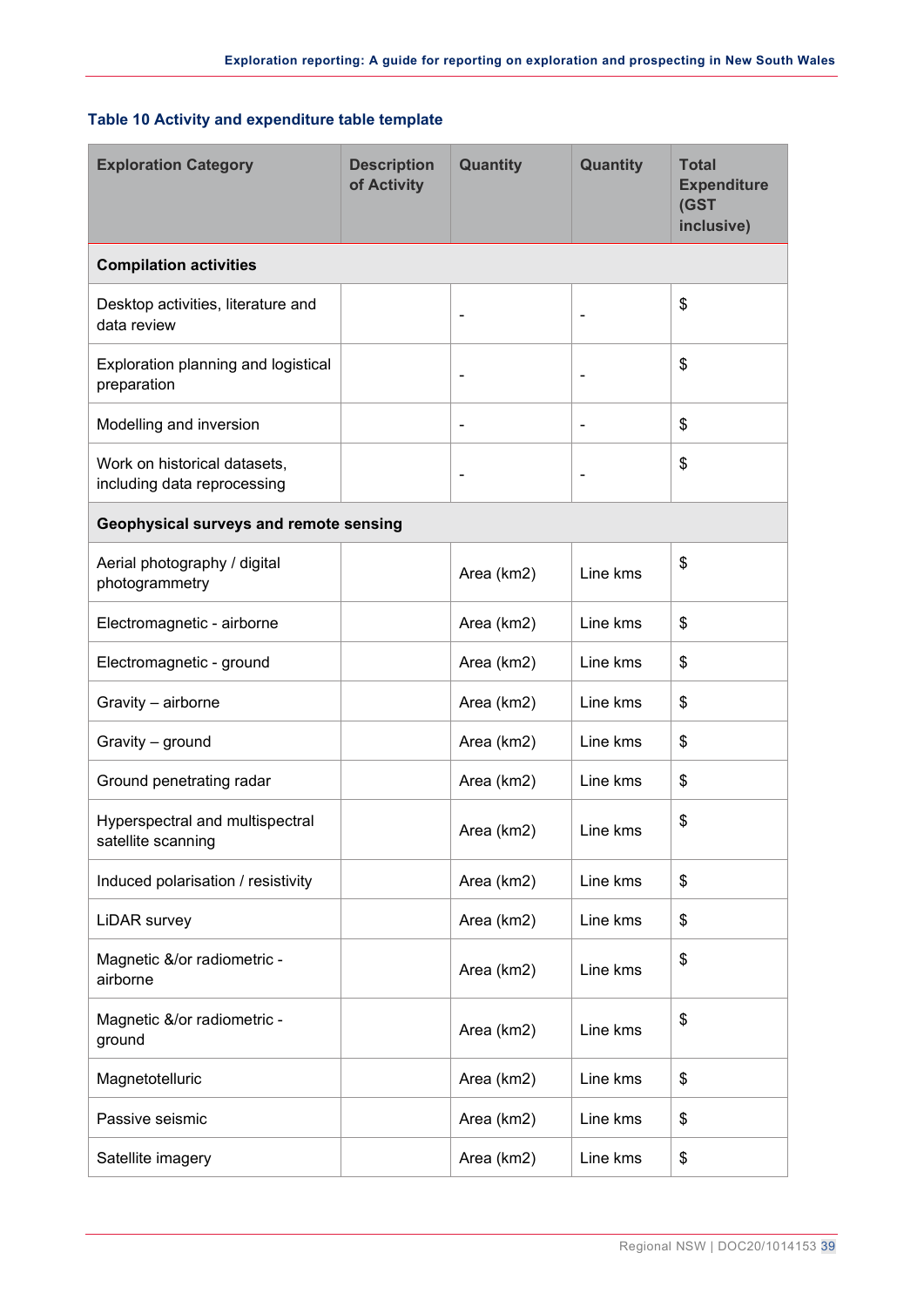| <b>Exploration Category</b> | <b>Description</b><br>of Activity | <b>Quantity</b> | <b>Quantity</b>  | <b>Total</b><br><b>Expenditure</b><br>(GST<br>inclusive) |
|-----------------------------|-----------------------------------|-----------------|------------------|----------------------------------------------------------|
| Seismic                     |                                   | Area (km2)      | Line kms         | \$                                                       |
| Other geophysical survey    |                                   | Area (km2)      | Line kms         | \$                                                       |
| Hyperspectral airborne      |                                   | Area (km2)      | Line kms         | \$                                                       |
| Downhole geophysics         |                                   | no. of holes    | no. of<br>metres | \$                                                       |

#### **Surface and other exploration (all costs; mapping, sampling, portable XRF, laboratory analysis and interpretation)**

| Geological mapping /<br>reconnaissance   | Area (km2)     |                  | \$ |
|------------------------------------------|----------------|------------------|----|
| Costeaning                               | no. of samples | no. of<br>metres | \$ |
| Rock chips                               | no. of samples |                  | \$ |
| Soil samples                             | no. of samples |                  | \$ |
| <b>Stream sediments</b>                  | no. of samples |                  | \$ |
| Surface drill (shallow auger,<br>vacuum) | no. of samples |                  | \$ |
| Vegetation samples                       | no. of samples |                  | \$ |
| Water samples                            | no. of samples |                  | \$ |
| Other samples                            | no. of samples |                  | \$ |

#### **Drilling and downhole geochemistry (all drill costs; drilling, sampling, portable XRF, laboratory analysis and interpretation)**

| Aircore      | no. of holes | no. of<br>metres | \$ |
|--------------|--------------|------------------|----|
| Auger        | no. of holes | no. of<br>metres | \$ |
| Diamond      | no. of holes | no. of<br>metres | \$ |
| Geotechnical | no. of holes | no. of<br>metres | \$ |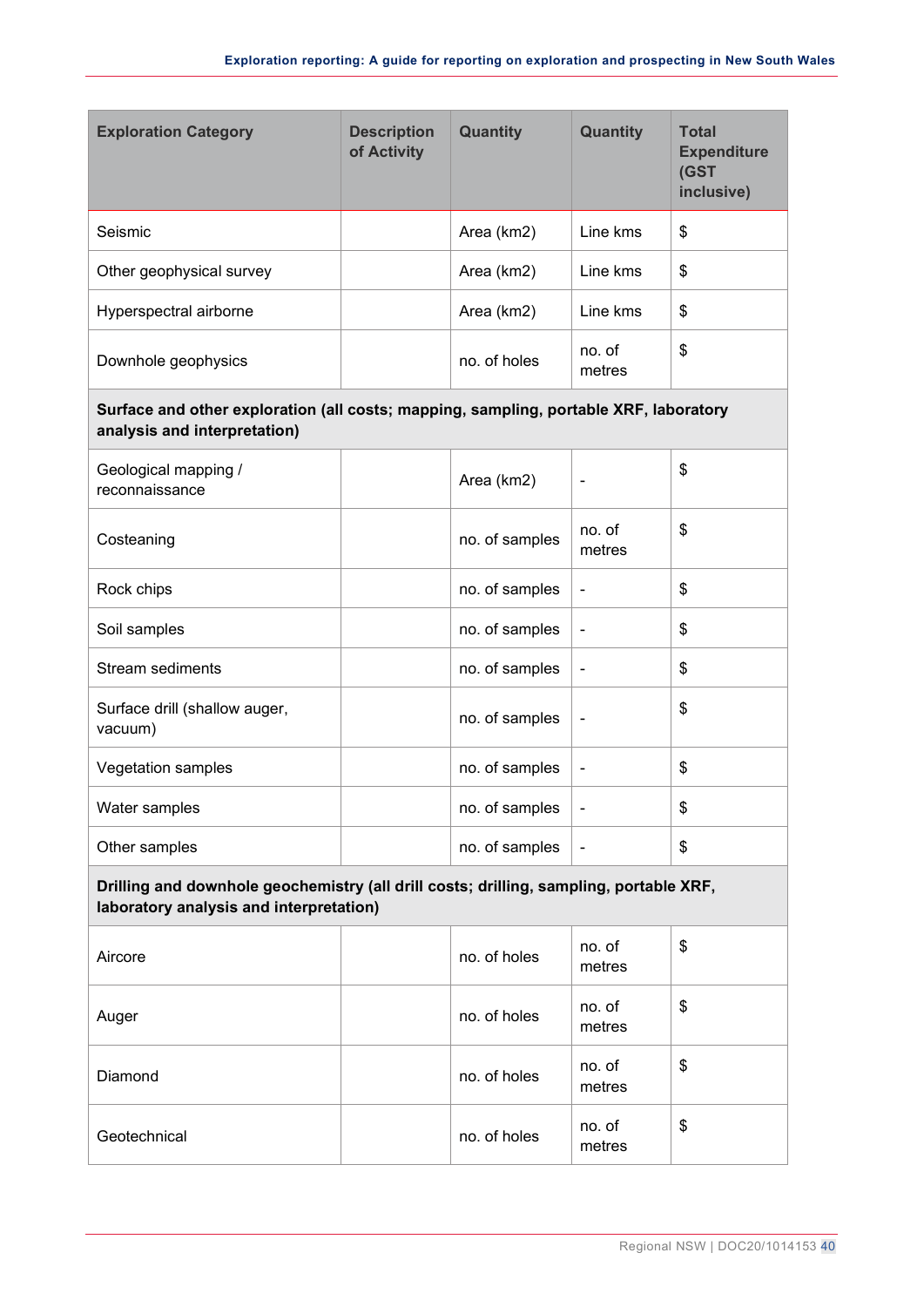| <b>Exploration Category</b>                                | <b>Description</b><br>of Activity | Quantity       | Quantity                 | <b>Total</b><br><b>Expenditure</b><br>(GST<br>inclusive) |
|------------------------------------------------------------|-----------------------------------|----------------|--------------------------|----------------------------------------------------------|
| Large diameter                                             |                                   | no. of holes   | no. of<br>metres         | \$                                                       |
| Open hole percussion                                       |                                   | no. of holes   | no. of<br>metres         | \$                                                       |
| Pre collared with diamond tail                             |                                   | no. of holes   | no. of<br>metres         | \$                                                       |
| Reverse circulation percussion                             |                                   | no. of holes   | no. of<br>metres         | \$                                                       |
| Rotary air blast                                           |                                   | no. of holes   | no. of<br>metres         | \$                                                       |
| Rotary mud                                                 |                                   | no. of holes   | no. of<br>metres         | \$                                                       |
| Vacuum bedrock                                             |                                   | no. of holes   | no. of<br>metres         | \$                                                       |
| Vibratory / sonic                                          |                                   | no. of holes   | no. of<br>metres         | \$                                                       |
| Other drilling                                             |                                   | no. of holes   | no. of<br>metres         | \$                                                       |
| <b>Other laboratory work</b>                               |                                   |                |                          |                                                          |
| Petrography                                                |                                   | no. of samples | $\overline{\phantom{a}}$ | \$                                                       |
| Mineralogy                                                 |                                   | no. of samples | $\blacksquare$           | \$                                                       |
| Metallurgy                                                 |                                   | no. of samples | $\blacksquare$           | \$                                                       |
| Geochronology                                              |                                   | no. of samples |                          | \$                                                       |
| Isotopic analysis                                          |                                   | no. of samples | $\overline{\phantom{a}}$ | \$                                                       |
| Palaeontology                                              |                                   | no. of samples | $\blacksquare$           | \$                                                       |
| Other laboratory work                                      |                                   | no. of samples | $\blacksquare$           | \$                                                       |
| Advanced prospect testing / resource definition activities |                                   |                |                          |                                                          |
| Resource/reserve estimation                                |                                   | $\overline{a}$ | $\overline{a}$           | \$                                                       |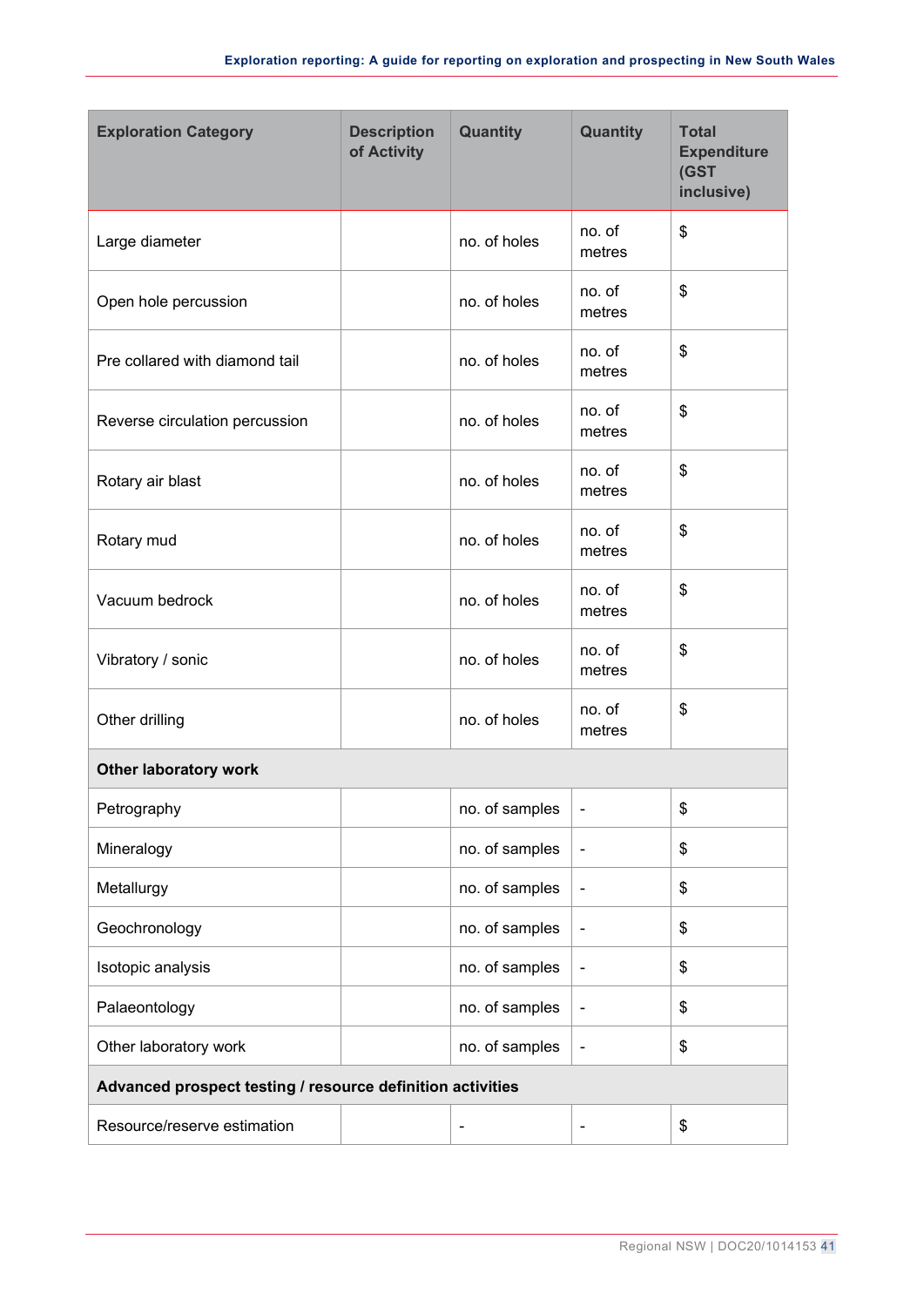| <b>Exploration Category</b>                                 | <b>Description</b><br>of Activity | <b>Quantity</b>          | <b>Quantity</b> | <b>Total</b><br><b>Expenditure</b><br>(GST<br>inclusive) |
|-------------------------------------------------------------|-----------------------------------|--------------------------|-----------------|----------------------------------------------------------|
| Metallurgical / washing /<br>processing studies             |                                   |                          | ٠               | \$                                                       |
| Economic modelling / feasibility<br>studies                 |                                   |                          |                 | \$                                                       |
| Bulk sampling / trial mining                                |                                   | $\overline{\phantom{0}}$ | $\blacksquare$  | \$                                                       |
| Other advanced activities or<br>studies                     |                                   |                          |                 | \$                                                       |
| <b>Administration</b>                                       |                                   |                          |                 |                                                          |
| Salaries / wages - Staff                                    |                                   |                          | \$              |                                                          |
| Salaries / wages - Contractors                              |                                   |                          | \$              |                                                          |
| Authority management (including exploration report writing) |                                   |                          | \$              |                                                          |
| <b>Total environmental activities</b>                       |                                   |                          | \$              |                                                          |
| <b>Total community consultation activities</b>              |                                   |                          | \$              |                                                          |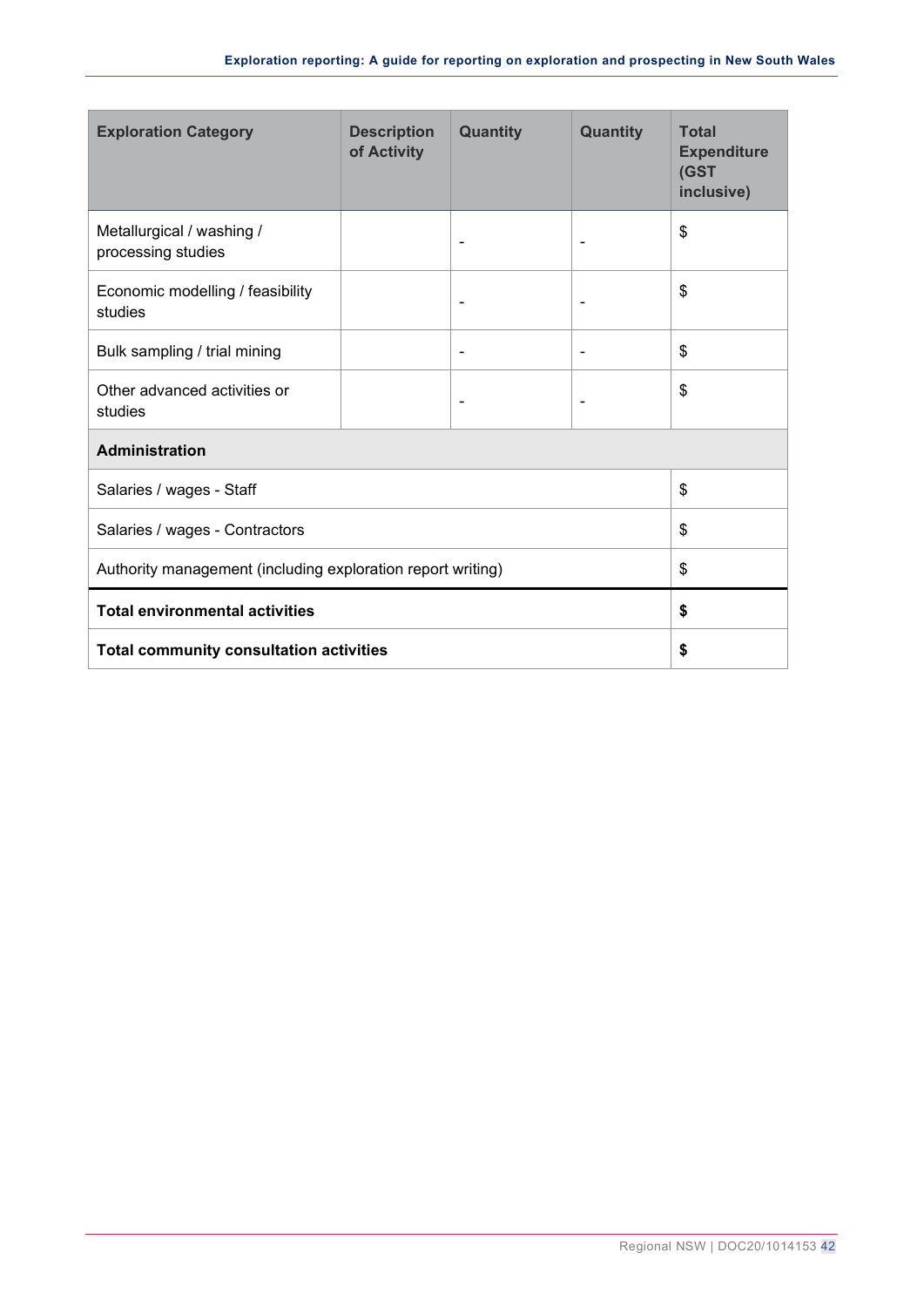# <span id="page-44-0"></span>Appendix 4 – Naming conventions for geophysical data

#### <span id="page-44-1"></span>**Table 11 Preferred naming conventions for all submitted geophysical data**

| Data type or attribute       | Preferred naming convention or abbreviation   |
|------------------------------|-----------------------------------------------|
| Non seismic folder/file name | AIRorGND_YEAR_SurveyName_SurveyType           |
| Seismic folder/file name     | EL####ML#### Year SurveyName                  |
| Grids                        | AreaName GeophysAbbrev Cellsize CoordinateSys |
| Images                       | AreaName GeophysAbbrev CoordinateSys          |

#### <span id="page-44-2"></span>**Table 12 Abbreviations to use in geophysical file naming conventions**

| <b>Description</b>                              | Abbreviation                                                                      |
|-------------------------------------------------|-----------------------------------------------------------------------------------|
|                                                 | Use underscores as some older programs cannot deal with<br>spaces or hyphens      |
| Airborne electromagnetic survey                 | <b>AEM</b>                                                                        |
| Airborne electromagnetic and<br>magnetic survey | AEM_Mag                                                                           |
| Airborne gravity                                | AG                                                                                |
| Airborne gravity gradiometry                    | <b>AGG</b>                                                                        |
| Airborne survey                                 | <b>AIR</b>                                                                        |
| Analytical signal                               | Analytical                                                                        |
| Bouguer Anomaly using 2.67 g/cm3 for<br>density | <b>BA267</b>                                                                      |
| Datums                                          | AGD66, AGD84, GDA2020, GDA94, GEODETIC, LAM94,<br>MGA54, MGA55, MGA56, UTM, WGS84 |
| <b>Digital Elevation Model</b>                  | <b>DEM</b>                                                                        |
| Downhole EM                                     | <b>DHEM</b>                                                                       |
| Dose rate                                       | Dose                                                                              |
| Gravity                                         | Grav                                                                              |
| Grid cell size                                  | 50m, 80m, 100m, 500m etc                                                          |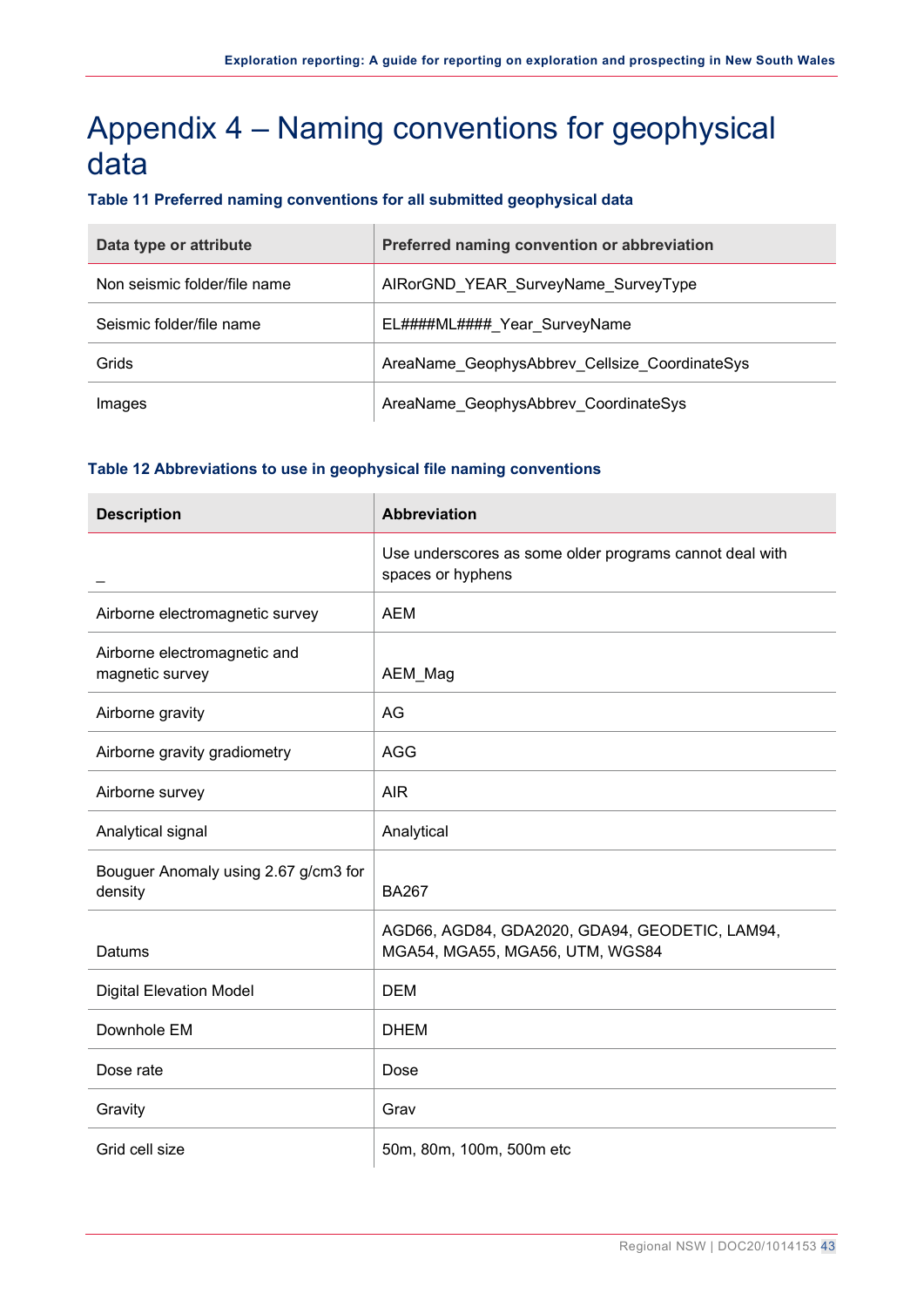| <b>Description</b>                                             | Abbreviation |
|----------------------------------------------------------------|--------------|
| Grid merge                                                     | Merge        |
| <b>Ground EM</b>                                               | <b>EM</b>    |
| <b>Ground Penetrating Radar</b>                                | <b>GPR</b>   |
| Ground survey                                                  | <b>GND</b>   |
| Hyperspectral                                                  | HySp         |
| <b>Induced Polarisation</b>                                    | IP           |
| Isostatic correction                                           | <b>Iso</b>   |
| Landsat7                                                       | LS7          |
| <b>Light Detection And Ranging</b>                             | <b>LiDAR</b> |
| Magnetic survey                                                | Mag          |
| Magnetic and radiometric survey                                | MagRad       |
| Magnetotellurics                                               | MT           |
| Multispectral                                                  | Mspec        |
| Overlain layers with top layer set as<br>partially transparent | Over         |
| Passive seismic                                                | Pseis        |
| Potassium as a percentage                                      | Kperc        |
| Radio imaging                                                  | <b>RIM</b>   |
| Radiometric survey                                             | Rad          |
| Reduced to Pole                                                | <b>RTP</b>   |
| <b>Remote Sensing</b>                                          | <b>RS</b>    |
| Satellite data                                                 | Sat          |
| Shuttle Radar Tomography Mission                               | <b>SRTM</b>  |
| Subaudiomagnetics                                              | SAM          |
| Ternary potassium, thorium and<br>uranium image                | KThU         |
| Thorium in parts per million                                   | Thppm        |